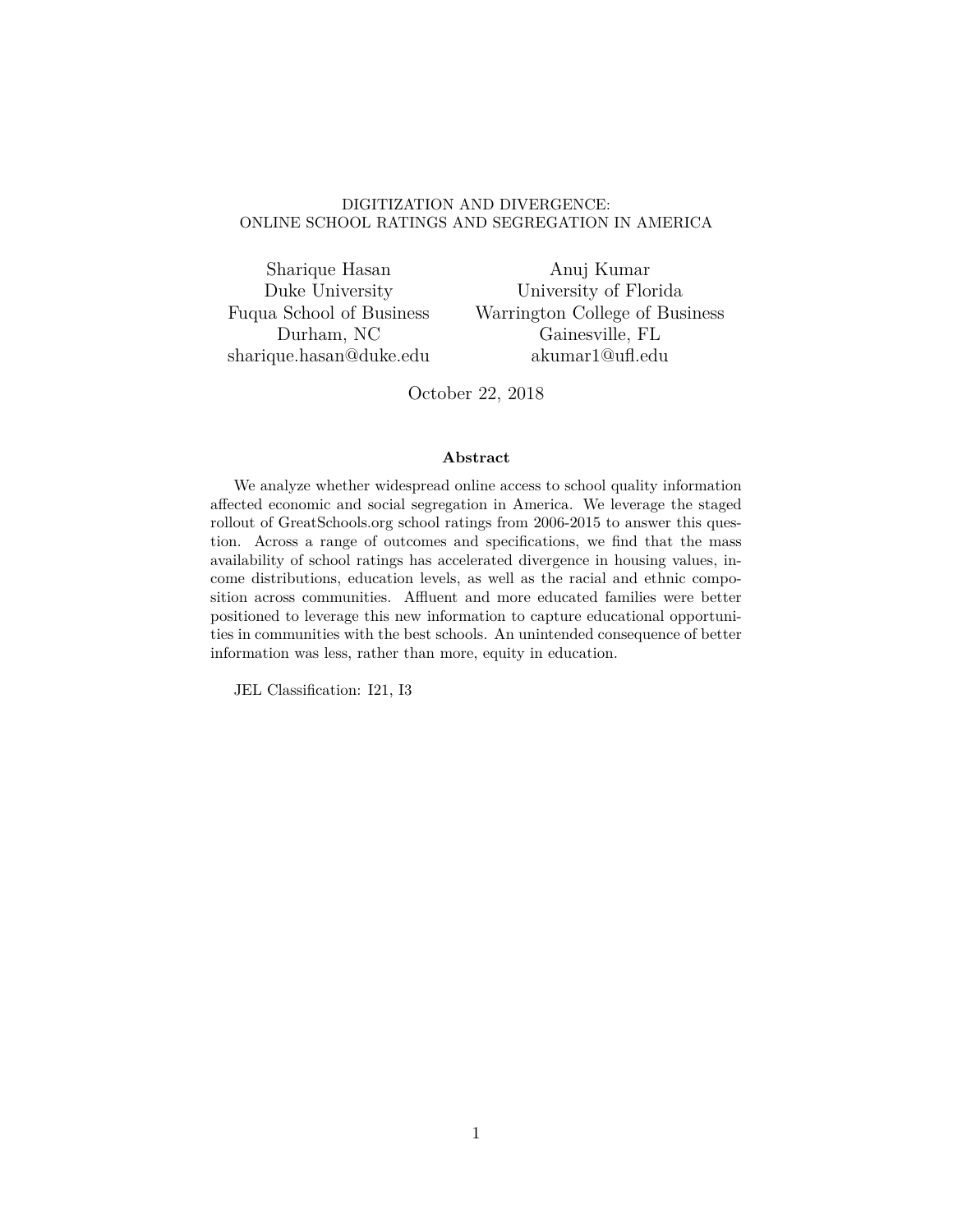## **1 Introduction**

Digitization and especially the Internet are transforming social and economic life [\(Brynjolfsson and McAfee, 2014;](#page-26-0) [DiMaggio and Bonikowski, 2008;](#page-26-1) [Jorgenson, 2001\)](#page-27-0). Because of these advances, individuals today can access extraordinary amounts of information to help them make important decisions. Job seekers, for example, can readily find ratings of workplaces; patients, ratings of hospitals; and parents, ratings of public schools. Although we know much more about how this information affects individual choices (e.g., [Santos, Gravelle and Propper, 2017;](#page-29-0) [Luca and Smith,](#page-27-1) [2013;](#page-27-1) [Salganik, Dodds and Watts, 2006\)](#page-28-0), our understanding of the broader social consequences of this mass availability of information remains limited.

Among the most critical decisions an American family makes is choosing *where* to live [\(Kane, Riegg and Staiger, 2006\)](#page-27-2). For many, a crucial input to this decision is the quality of a community's public schools [\(Gibbons, Machin and Silva,](#page-27-3) [2013;](#page-27-3) [Nguyen-Hoang and Yinger, 2011\)](#page-27-4). Families have generally learned about school performance informally or inconsistently through social networks, real-estate agents, and other sources [\(Mikulecky and Christie, 2014;](#page-27-5) [Figlio and Lucas, 2004\)](#page-27-6). As such, families deciding where to live face substantial uncertainty due to the lack of consistent and accessible measures of school performance. Despite having limited information, families' choices have still led neighborhoods to diverge economically [\(Owens, Reardon and Jencks, 2016\)](#page-28-1). Today, however, parents have access to a substantial amount of school quality information online. In this article, we ask whether the widespread access to school performance information has accelerated social and economic divergence.

We answer this question by leveraging zip code–year variation in the nationwide expansion of GreatSchools.org ratings. GreatSchools, a non-profit based in Oakland, California, provides detailed information about school quality for over 100,000 public schools across America. The mission of GreatSchools is to empower par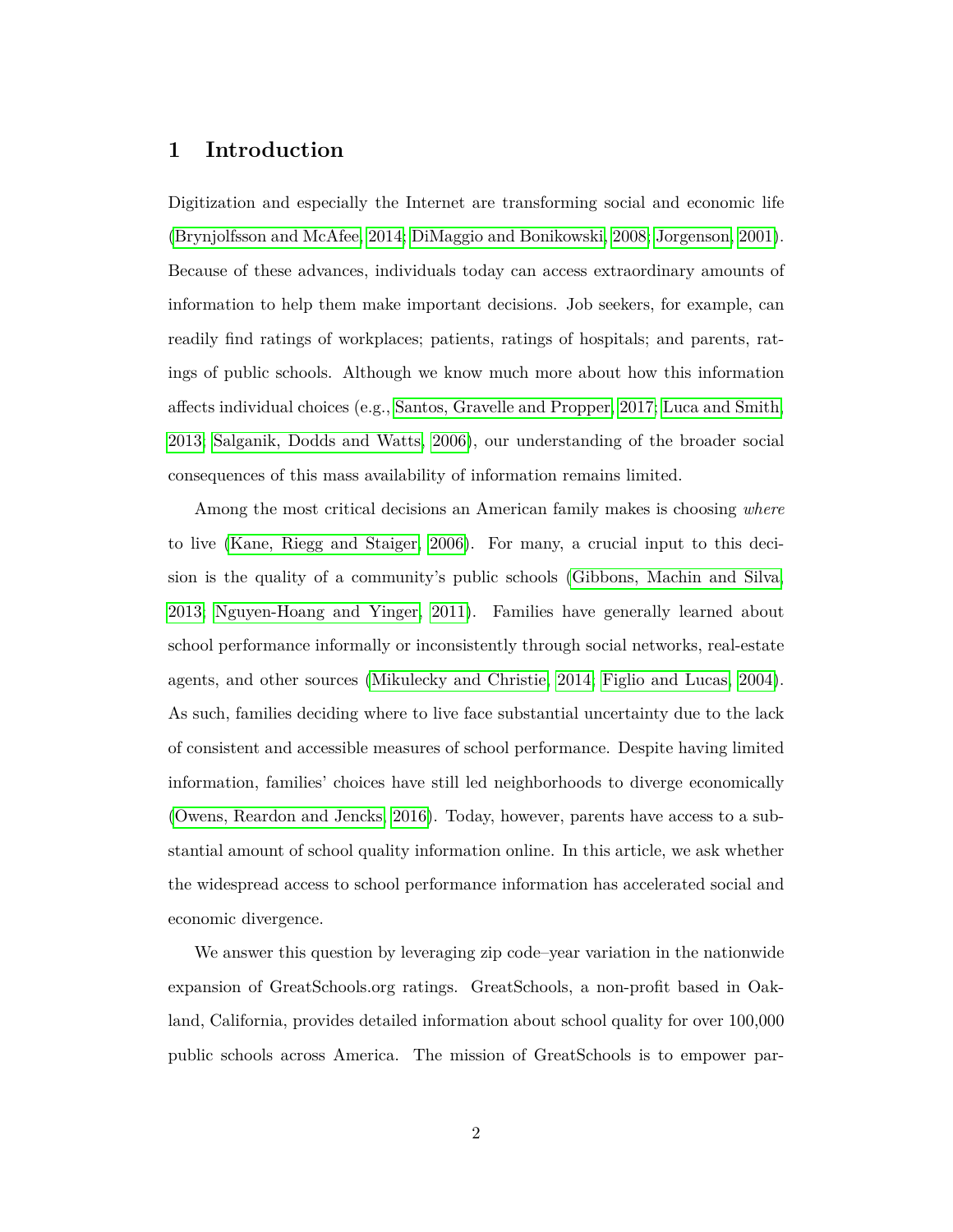ents by providing detailed information about public schools. In 2003, GreatSchools expanded its ratings beyond its original state of California. Our data shows that coverage increased from 4,643 zip codes across five states in 2006 to 20,551 zip codes across all 50 states in 2012. We use the rollout of school ratings to test whether this mass increase in school information accelerated or slowed the inequality in the home prices as well as the economic character of communities.

Across a range of specifications, we find that widespread access to school performance ratings accelerated divergence across zip codes. In our most conservative models, we find that housing prices for zip codes that are 2-sd apart in school performance diverge by an additional \$2,249 after 1 year of rating availability and \$8,996 after four years of availability. Further, we link rating availability to between a  $0.11\%$ and a 0.4% change in the proportion of top income earners in a zip code. Finally, we find greater adjustment in the White and Asian population within communities in response to rating availability, with the proportion of these racial groups increasing in better school districts. We find no such effect for African Americans and a stronger negative relationship between school quality and the Hispanic population when ratings are available online.

Our results speak to several streams of research in the social sciences. First, our study is one of the first to propose and test a novel mechanism for the increasing economic divergence across American communities [\(Reardon and Bischoff, 2011\)](#page-28-2). We show that broader access to information increased segregation because highincome families could more readily leverage school ratings to move to neighborhoods with better schools. In this case, knowledge was indeed power, but only for the powerful. Second, our results speak to the growing literature on the social and economic impacts of digitization [\(Brynjolfsson and McAfee, 2014\)](#page-26-0). Our research shows that the widespread availability of information enabled by the internet can have society-wide, and often unintended, effects. Finally, our results broaden the scope of the emerging research on online rankings by showing how they affect the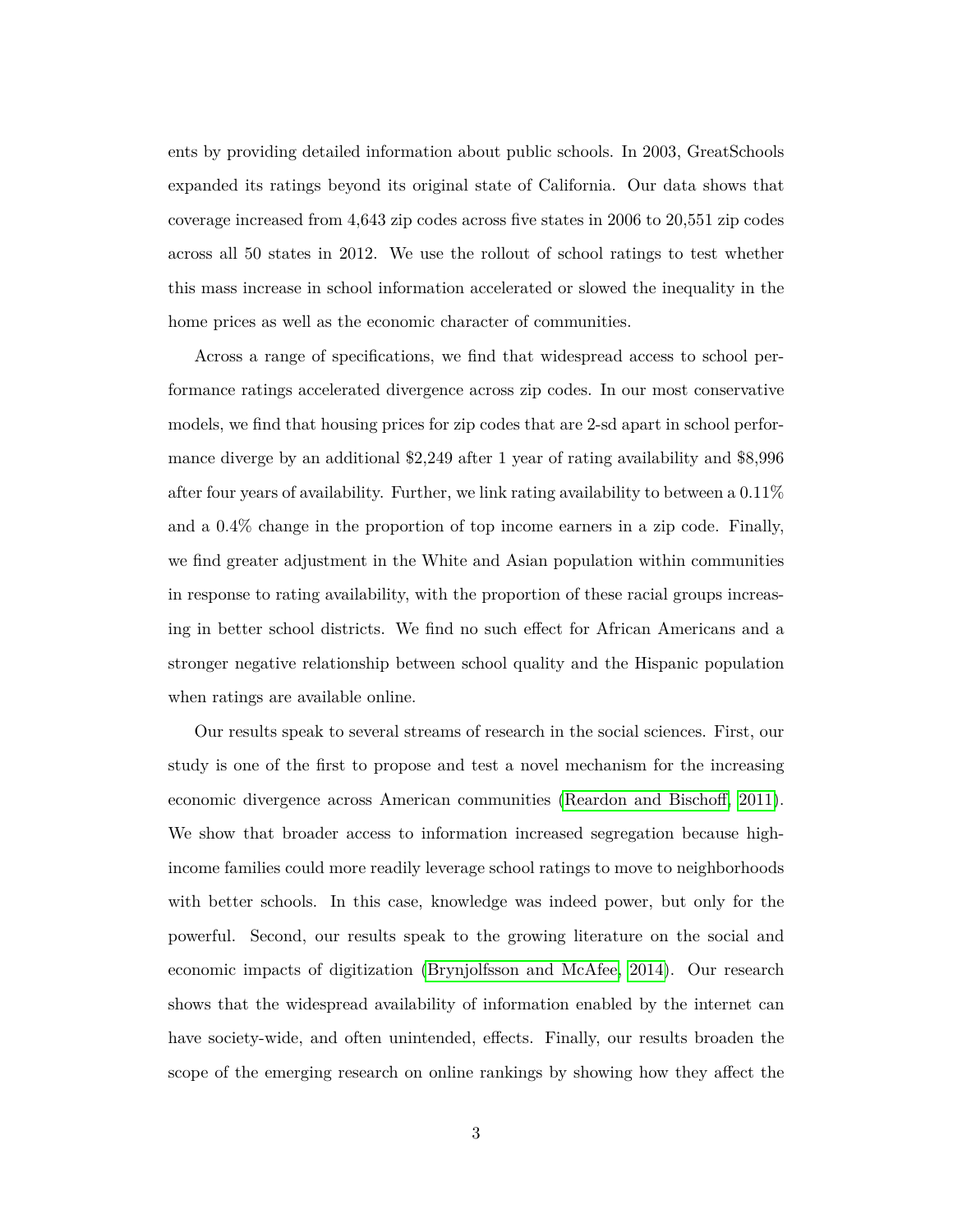outcomes of entire communities, not just consumers [\(Shore et al., 2015;](#page-29-1) [Luca and](#page-27-1) [Smith, 2013;](#page-27-1) [Sauder and Espeland, 2009;](#page-29-2) [Espeland and Sauder, 2007\)](#page-26-2).

# **2 Literature Review**

Today, an uneasy tension exists between two trends in American society. On the one hand, income and wealth inequality is on the rise [\(Piketty and Saez, 2006,](#page-28-3) [2003\)](#page-28-4). Growing inequities across individuals and families have led to both greater income segregation in American communities [\(Reardon and Bischoff, 2011\)](#page-28-2) and divergence in access to economic opportunities [\(Owens, Reardon and Jencks, 2016\)](#page-28-1). On the other hand, more Americans than ever have access to the Internet and vast amounts of information to aid in their decision making (Pew, 2018). This widespread access promises to democratize knowledge and give all citizens the ability to find and take advantage of better opportunities [\(Brynjolfsson and McAfee, 2014\)](#page-26-0).

One area where this tension is increasingly unfolding today is in the link between information, inequality and the access to an essential public good: schools. Although research indicates that access to good schools is highly unequal, parents today have unprecedented access to quantified school performance information online [\(Mikulecky and Christie, 2014\)](#page-27-5). This information, some argue, gives parents—even lower-income ones—an essential tool for improving their children's education. At the same time, it may be the high-income families who best leverage this information to find and capture the best opportunities [\(Reeves, 2017\)](#page-28-5). A fundamental question is whether access to school performance information online has helped to slow economic and social divergence, or to accelerate it.

### **2.1 Income Segregation and Inequality in Schooling**

The rapid increase in top incomes, combined with the relative stagnation of wages for lower- and middle-income households, has reshaped many aspects of life in Amer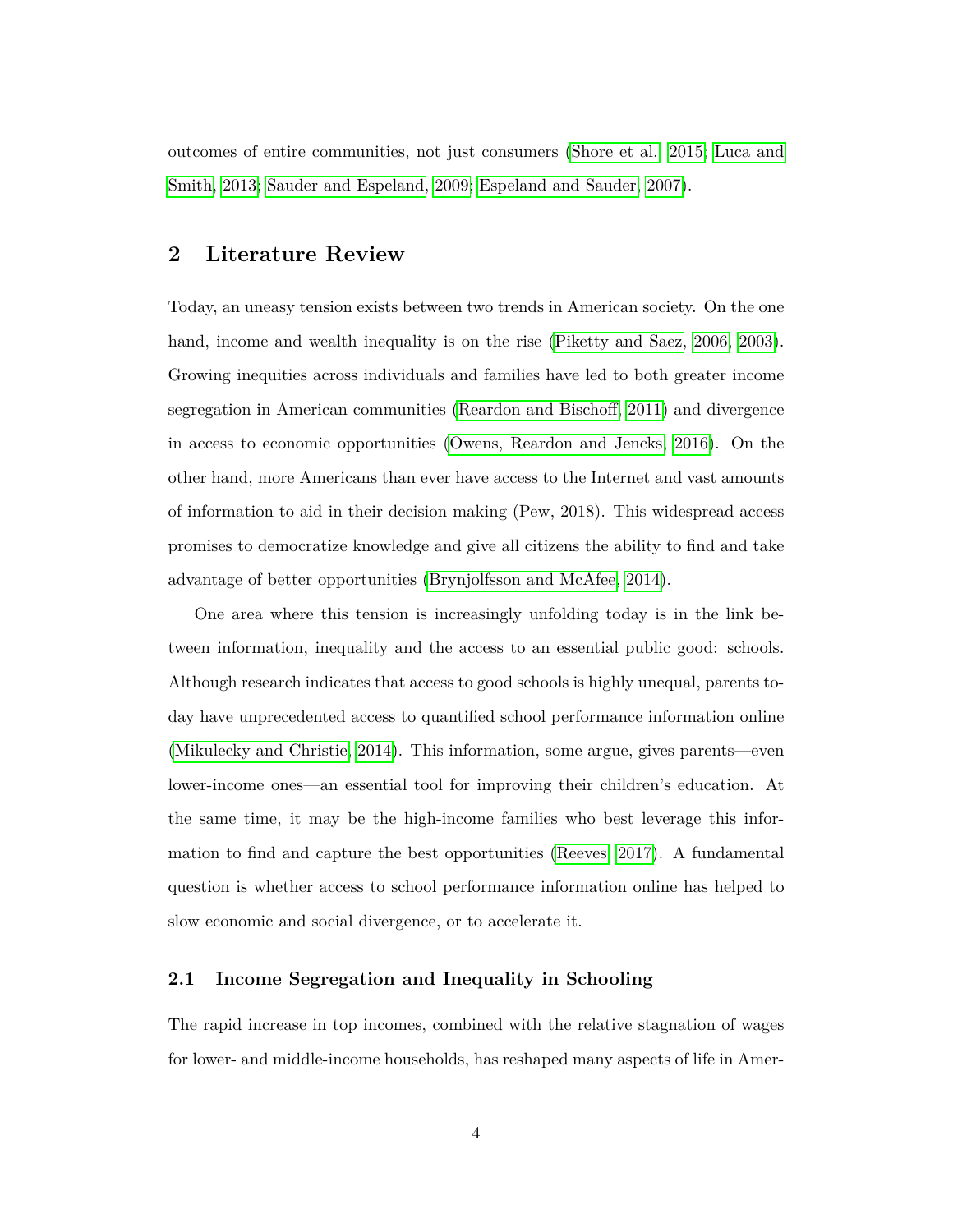ican communities. [Reardon and Bischoff](#page-28-2) [\(2011\)](#page-28-2), for instance, found that as income inequality increased from the 1970s into the 2000s, spatial segregation based on income grew as well. Furthermore, as wealthy families became geographically concentrated, patterns of income and racial segregation further accelerated [\(Reardon,](#page-28-6) [Fox and Townsend, 2015;](#page-28-6) [Jargowsky, 1996\)](#page-27-7).

A consequence of this rise in income segregation was the effect that it had on American public education—a primary engine of economic opportunity [\(Coleman](#page-26-3) [et al., 1966\)](#page-26-3). [Owens, Reardon and Jencks](#page-28-1) [\(2016\)](#page-28-1), for instance, find that the effect of segregation led to a dramatic shift in the composition of school districts, with highincome families having disproportionate access to better quality schools (see, also: [Reeves, 2017\)](#page-28-5). One implication of this segregation is that without access to good schools, the educational achievement of lower-income students is diminished [\(Ziol-](#page-29-3)[Guest and Lee, 2016;](#page-29-3) [Reardon, 2011;](#page-28-7) [Mayer, 2002\)](#page-27-8). As [Quillian](#page-28-8) [\(2014\)](#page-28-8) documents, income segregation negatively affected not just the high school graduation rates of poor students, but also longer-term college attendance and graduation rates (see also, [Mayer, 2002\)](#page-27-8). In addition to the educational divergence between poor and nonpoor households, income segregation appears to have exacerbated existing racial gaps in educational access and outcomes [\(Quillian, 2014;](#page-28-8) [Logan, 2011;](#page-27-9) [Sampson,](#page-28-9) [Sharkey and Raudenbush, 2008;](#page-28-9) [Rumberger and Palardy, 2005\)](#page-28-10).

### **2.2 Accountability and School Performance**

A fundamental question asked by both policymakers and scholars is whether these performance gaps can be reduced. Some policymakers have taken the view that holding schools accountable for student outcomes may be one mechanism to improve school performance and reduce gaps [\(Harris and Herrington, 2006\)](#page-27-10). Although interventions around the issue of accountability are somewhat diverse, two primary accountability mechanisms are widespread: (1) the administration of standardized testing via *No Child Left Behind* and (2) public availability of quantified perfor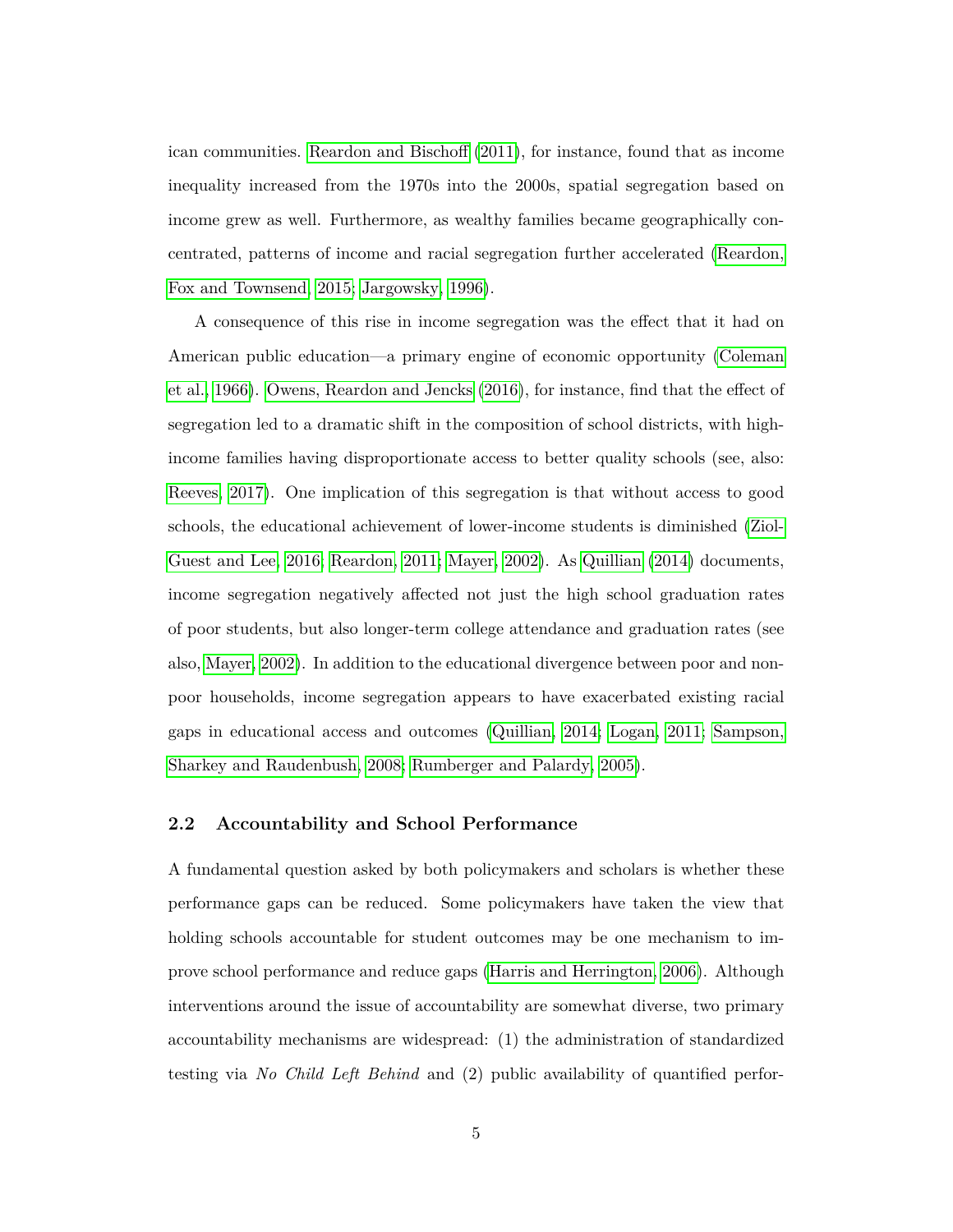mance measures for schools based on test results (e.g., [Figlio and Rouse, 2006\)](#page-26-4). Efforts at accountability are multifaceted and include both public and private initiatives. The State of Florida, for instance, assigned letter grades to schools in a 'Report Card' about performance [\(Figlio and Lucas, 2004\)](#page-27-6). In addition to public efforts, organizations such as GreatSchools.org, city-data.com, and 50Can.org also collect performance data and publish measures of school quality for use by parents and others [\(Mikulecky and Christie, 2014\)](#page-27-5).

In theory, these quantified and widely accessible school quality measures should serve as an important tool for parents in improving their children's educational options. First, when parents have more information about the quality of their children's schools, they can be more informed advocates for improving the schools their child attends.<sup>[1](#page-5-0)</sup> Second, with more information about the quality of other schools outside their current district, parents can relocate to better neighborhoods with higher performing public schools. Finally, rankings and ratings should ostensibly cause educational organizations to change in response to being evaluated [\(Shore](#page-29-1) [et al., 2015;](#page-29-1) [Espeland and Sauder, 2007;](#page-26-2) [Sauder and Espeland, 2009;](#page-29-2) [Espeland and](#page-26-5) [Stevens, 1998\)](#page-26-5).

A principal argument in the accountability narrative above is that individuals make better choices with more information. The *information* mechanism has growing support in the literature. In a variety of settings, researchers have found that individuals do respond dramatically to quality information. Individuals are significantly more likely to select better ranked or rated options over lower rated ones [\(Salganik and Watts, 2008;](#page-28-11) [Salganik, Dodds and Watts, 2006;](#page-28-0) [Chevalier and May](#page-26-6)[zlin, 2006\)](#page-26-6). In health care, for instance, [Santos, Gravelle and Propper](#page-29-0) [\(2017\)](#page-29-0) find that public information on doctor quality led to an increase in demand for highquality physicians. [Varkevisser, van der Geest and Schut](#page-29-4) [\(2012\)](#page-29-4) find similar results

<span id="page-5-0"></span><sup>1</sup>GreatSchools.org, for instance, describes itself as "the leading national nonprofit empowering parents to unlock educational opportunities for their child." [\(GreatSchools About Page\)](https://www.greatschools.org/gk/about/) *Accessed: August 28, 2010 2:08pm EST.*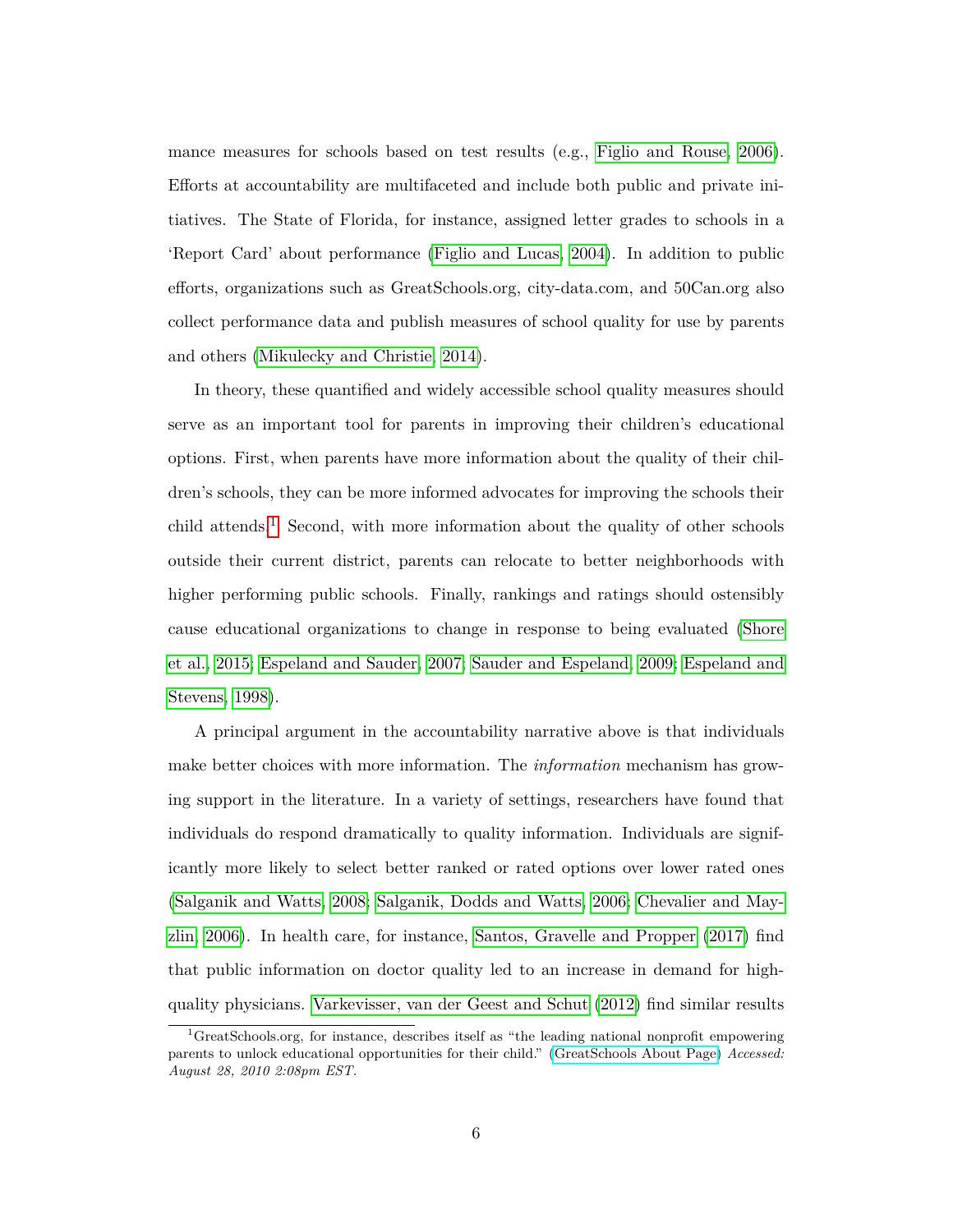for patients selecting cardiologists. Similarly, [Pope](#page-28-12) [\(2009\)](#page-28-12) finds that hospitals that improved in 'America's Best Hospitals' rankings saw significantly increased demand. Rankings also have a profound effect on the demand for educational institutions. [Luca and Smith](#page-27-1) [\(2013\)](#page-27-1), for instance, find that colleges ranked higher in *U.S. News and World Report College Rankings* received more applications.

Furthermore, research also suggests that this information is particularly valuable for disadvantaged students who may have gaps in their knowledge about where opportunities exist. [Jensen](#page-27-11) [\(2010\)](#page-27-11), for instance, finds that providing basic information about the financial returns from schooling increases educational persistence. [Hoxby](#page-27-12) [and Turner](#page-27-12) [\(2013\)](#page-27-12) find that low-income students have limited knowledge about elite colleges, and simple mailers can dramatically increase their likelihood of applying to and attending these schools. These results, however, reflect 'partial' treatment effects and ignore the systemic effects of providing more information more broadly to both disadvantaged and wealthy families.

In contrast to these findings, it is possible that the benefits of quality information may accrue mostly to those who can act on it. Wealthier households are often better able to take advantage of new information about school quality. [Figlio and Lucas](#page-27-6) [\(2004\)](#page-27-6) in a study of one large school district in Florida, found that when schools were assigned performance 'grades,' housing prices adjusted to reflect school quality. Wealthier families in this district sorted into more expensive neighborhoods with better schools after ratings became available. While their study is valuable in that it can link the availability of performance measures to choices, substantial literature has long found that school quality is capitalized in housing values [\(Gibbons, Machin](#page-27-3) [and Silva, 2013;](#page-27-3) [Fack and Grenet, 2010;](#page-26-7) [Kane, Riegg and Staiger, 2006;](#page-27-2) [Brasington](#page-26-8) [and Haurin, 2006\)](#page-26-8). High-income households are willing to pay a premium for homes with better quality schools—approximately 4% more for a 1-standard deviation better school (see for a review, Nguyen-Hoang and Yinger,  $2011$  $2011$ ).<sup>2</sup> As a consequence,

<span id="page-6-0"></span> ${}^{2}$ Estimates from other authors approximates this effect size. [Brasington and Haurin](#page-26-8) [\(2006\)](#page-26-8) finds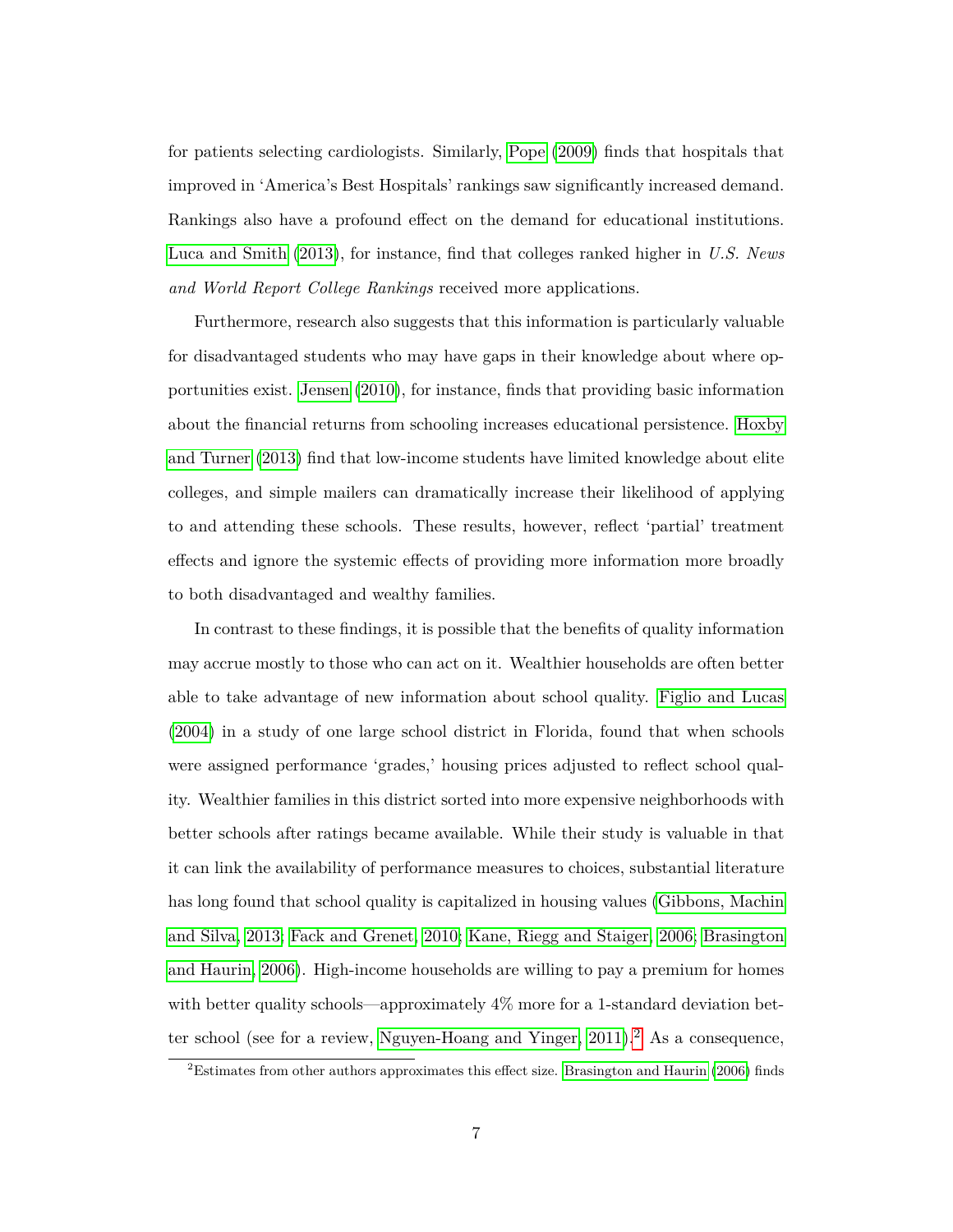school quality information should affect the choices of wealthier families more dramatically than lower-income families. Thus, in aggregate, the availability of school quality information should cause high-income families to leave zip codes with lowperforming schools and move to higher-performing communities.

The gradual availability of online ratings of public schools by GreatSchools provides an unusual opportunity to estimate the effect of providing mass information about school performance on neighborhood composition and divergence across America. There is ample evidence that home prices and school quality are highly correlated [\(Nguyen-Hoang and Yinger, 2011\)](#page-27-4).

As online ratings become available, we predict an upward shift in home prices for communities with better performing schools and a downward shift for lowerperforming ones. This effect is reflected in the increased slope in the School Performance and Housing Value relationship. Due to ratings availability, we expect an additional decline in home prices for lower performing districts and an equivalent rise in prices for better-performing ones.

Furthermore, this shift in home values should also affect the economic and demographic composition of the affected communities. After rating availability, we predict based on prior research (e.g., [Quillian, 2014\)](#page-28-8) that higher performing school districts should see an increase in higher income and college educated households, with more residents who are White or Asian, relative to those who are African American or Black and Latino [\(Logan, 2011\)](#page-27-9). Finally, we should expect higher rates of in-migration for communities where ratings are available for desirable, highperforming schools.

a 7.1% increase in housing prices for a 1-sd increase in school quality; [Fack and Grenet](#page-26-7) [\(2010\)](#page-26-7) in a study in France finds that housing values increase by 1.4 to 2.4% for a 1-sd increase in quality.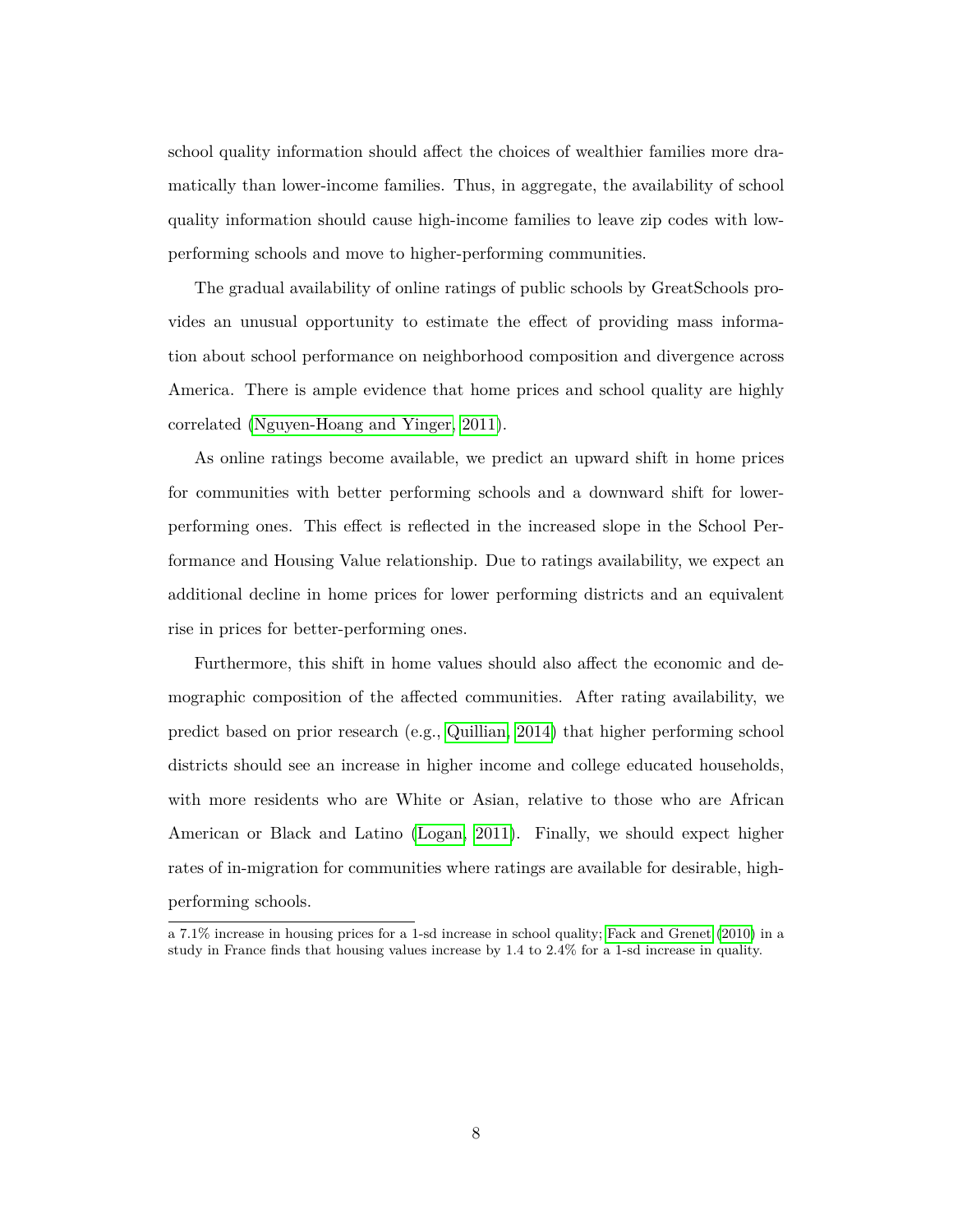# **3 Empirical Strategy**

Our empirical analysis estimates the effect of the availability of school ratings via the Internet (using the gradual availability of GreatSchools.org ratings as our proxy) on the changing economic and social character of American communities. Towards this goal, we combine several data sources. Our data are at the zip code-year level and include information on: (1) GreatSchools.org rating availability and average school quality; (2) housing prices; (3) proportion of high-income households; (4) racial and ethnic composition; (5) migration patterns; and (6) pre-GS data from 19 states' Departments of Education. Below we describe our data sources, the construction of our variables, and estimated models.

### **3.1 Data**

**GreatSchools.org**: GreatSchools.org (hereafter, GS) is a national educational nonprofit based in Oakland, California. It develops and disseminates quantitative ratings of thousands of American public schools based on the standardized test performance of their students. According to its current website, GS provides:

*...easy-to-understand information on K-12 schools, including ratings, information on school resources and student outcomes, and reviews.*

GS computes ratings using government-administered standardized test scores in subjects including mathematics, reading, and science. Although the actual test scores used to compute the GS ratings differ in their content and measurement, GS normalizes these ratings into a decile scale, ranging from 1 through 10. The ratings are also color-coded to reflect quality differences, with green, orange, and red reflecting high, medium, and low performance, respectively. Figure [1](#page-30-0) depicts examples of schools with ratings on the GS website and on the real estate website, Zillow.com.

[Figure 1 about here.]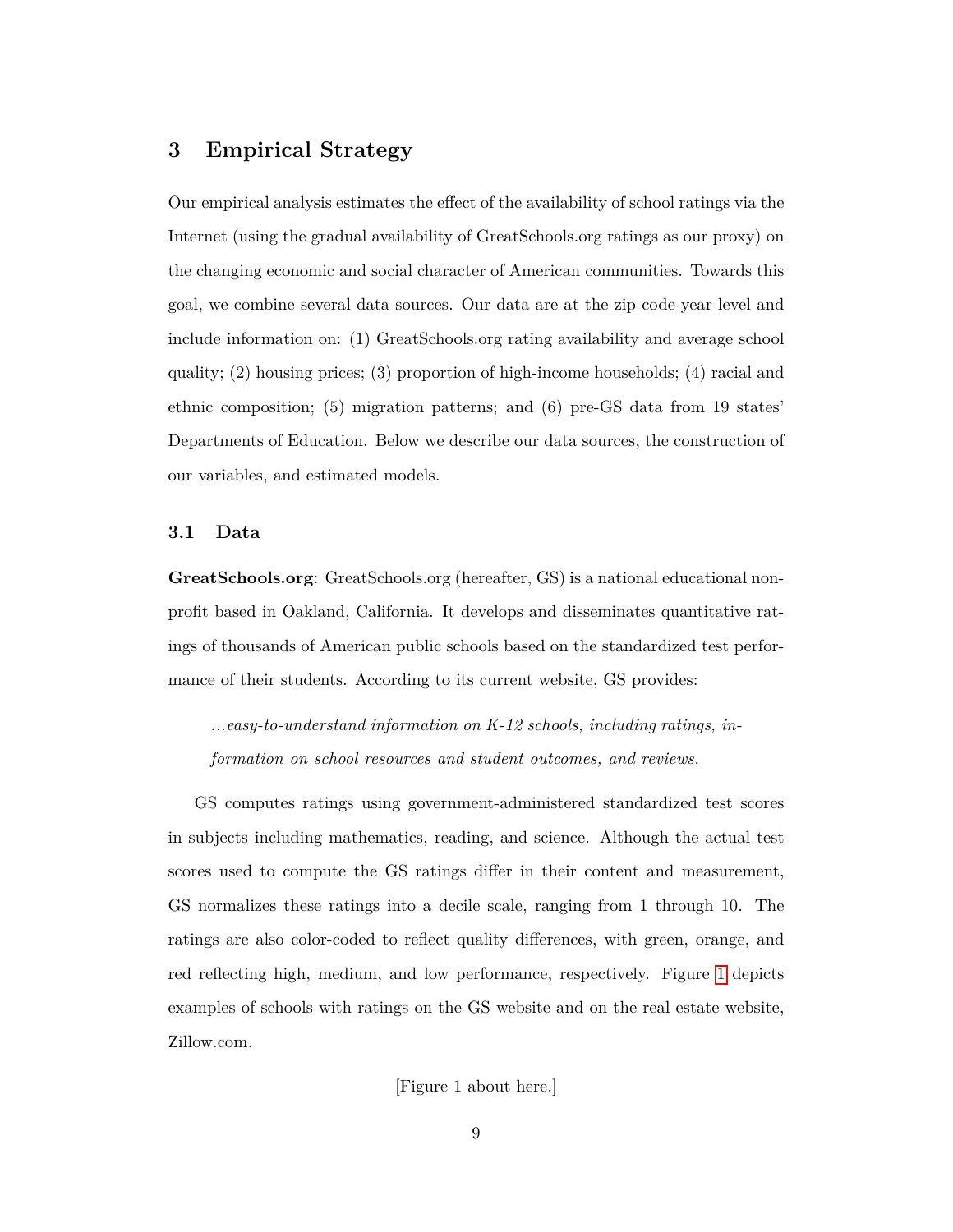Our analysis leverages the school performance data available to GreatSchools beginning in 2006. At that time, the GS database included data on five states and 4,643 zip codes. By 2012, GS covered all 50 states and about 20,551 zip codes in its database. From 2013 to 2015, GS maintained information on nearly 80,000 schools. Table [1](#page-33-0) presents the increase in coverage of GS data with respect to the number of states, zip codes, and schools from 2006 to 2012.

### [Table 1 about here.]

**Home Prices: Zillow**: Zillow.com is an online real estate platform and database. We acquired zip code level housing value data from Zillow.com's research database. Our primary dependent variable, *Housing Prices*, is derived from an aggregate measure of the value of all homes in a zip code called the Zillow Home Value Index or (ZHVI). The ZHVI, like the Case-Shiller Index, uses deed data for single-family homes, but also estimates sales prices for each home in a geographic area based on the characteristics of the home, tax assessment, sales transactions, and location using a hedonic approach [\(Dorsey et al., 2010\)](#page-26-9). Prior research has found that the ZHVI is highly correlated to other standard home price indices (e.g., CSI), with  $\rho = .96$  [\(Guerrieri, Hartley and Hurst, 2013\)](#page-27-13), and has more comprehensive coverage as well [\(Damianov and Escobari, 2016\)](#page-26-10). The measurements of the ZHVI are in dollars and are provided for each month beginning in 1997 until 2016, with scope increasing from 14,276 to 15,417 zip codes.

**Household AGI Categories: Internal Revenue Service**: The Internal Revenue Service (IRS) publishes an annual database of Individual Income Tax Statistics at the zip code level.<sup>[3](#page-9-0)</sup> We use the tax statistics database available through the National Bureau of Economic Research that includes information on the number of tax returns in each zip code, returns by adjusted gross income (AGI), exemptions, and

<span id="page-9-0"></span><sup>3</sup>This data can be found [Here](https://www.irs.gov/statistics/soi-tax-stats-individual-income-tax-statistics-zip-code-data-soi)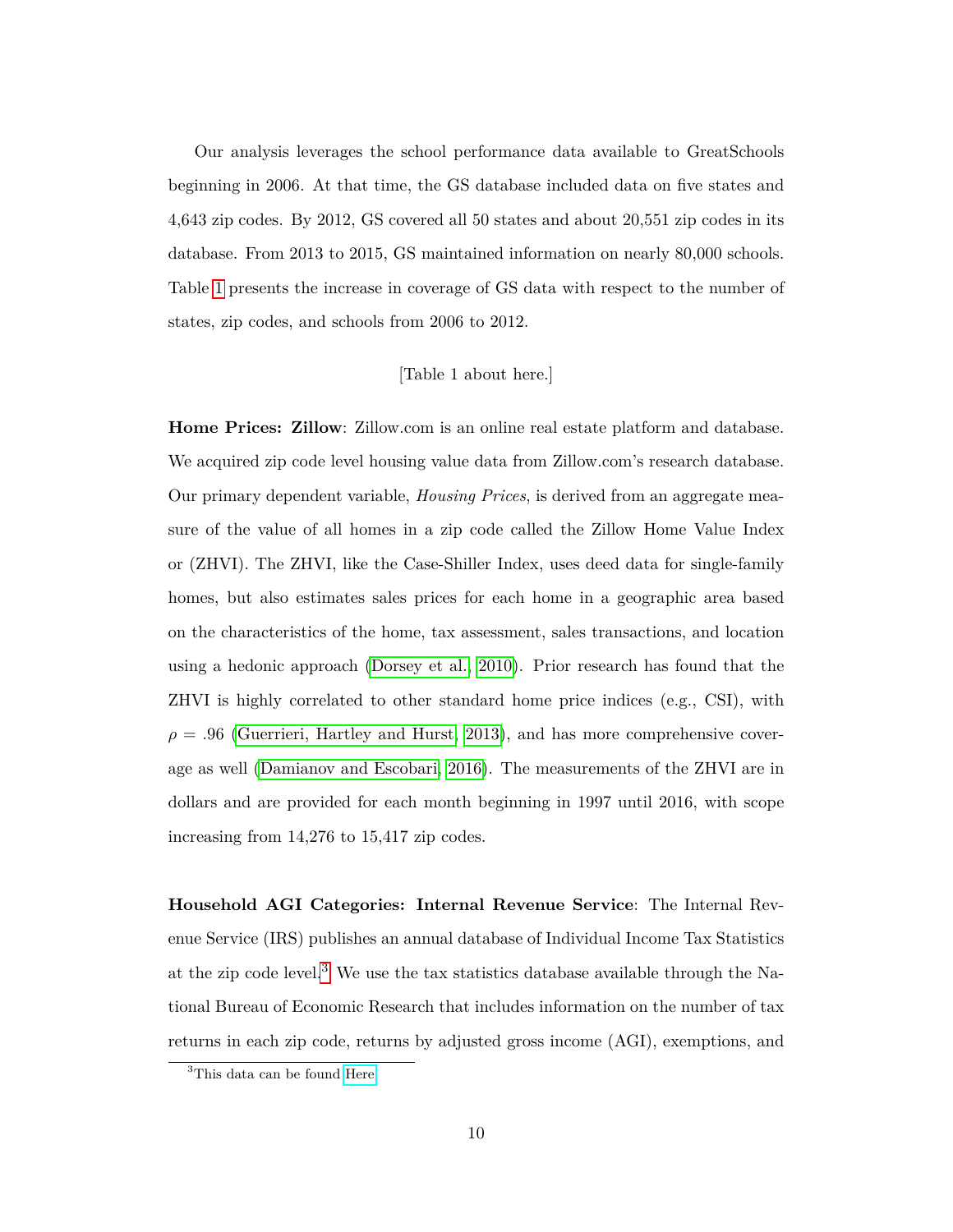other tax return items. Most relevant to our analysis are the number of households at each of the following 6 AGI levels: (1) \$1 to under \$25,000, (2) \$25,000 to under \$50,000, (3) \$50,000 to under \$75,000 , (4) \$75,000 to under \$100,000, (5) \$100,000 to under \$200,000, (6) \$200,000 or more. The IRS data cover the years beginning in 2005 until 2015, with zip code coverage ranging from 38,499 in 2005 to 27,680 in 2015.

**Racial and Ethnic Composition, Education & Migration: American Community Survey**: We use the American Community Survey (ACS) data product from the US Census Bureau to gather estimates of the racial and ethnic composition of zip codes. The ACS provides estimates of a zip code's total population, as well as population size by race and ethnicity (White, Black or African American, Asian, and Hispanic and Latino). This data was obtained from ACS Demographic and Housing estimates available [here](https://factfinder.census.gov/faces/tableservices/jsf/pages/productview.xhtml?pid=ACS165YRDP05&src=pt) on the American factFinder product of US Census Bureau. We further obtained data on educational attainment of populations at the zip code level from the ACS Educational Attainment estimates available [here](https://factfinder.census.gov/faces/tableservices/jsf/pages/productview.xhtml?pid=ACS_16_5YR_S1501&src=pt) and data on migration into the zip codes from the ACS Selected Social Characteristics estimates available at [here?](https://factfinder.census.gov/faces/tableservices/jsf/pages/productview.xhtml?pid=ACS_16_5YR_DP02&src=pt)?.

### **3.2 Empirical Model**

Our analysis examines whether the availability of GreatSchools.org ratings for a zip code *i* at time *t* − 1 affected its economic and social composition in time *t*. Further, we hypothesize that the effect of online rating availability had an asymmetric effect, depending on the quality of the schools in that zip code *i*. When ratings went online for high-performing schools, home prices increased, communities become wealthier and additional White, Asian, and educated residents move in. In contrast, when ratings became available for low performing schools, home prices decreased, and wealthier, White and Asian families left. Below we describe the general specification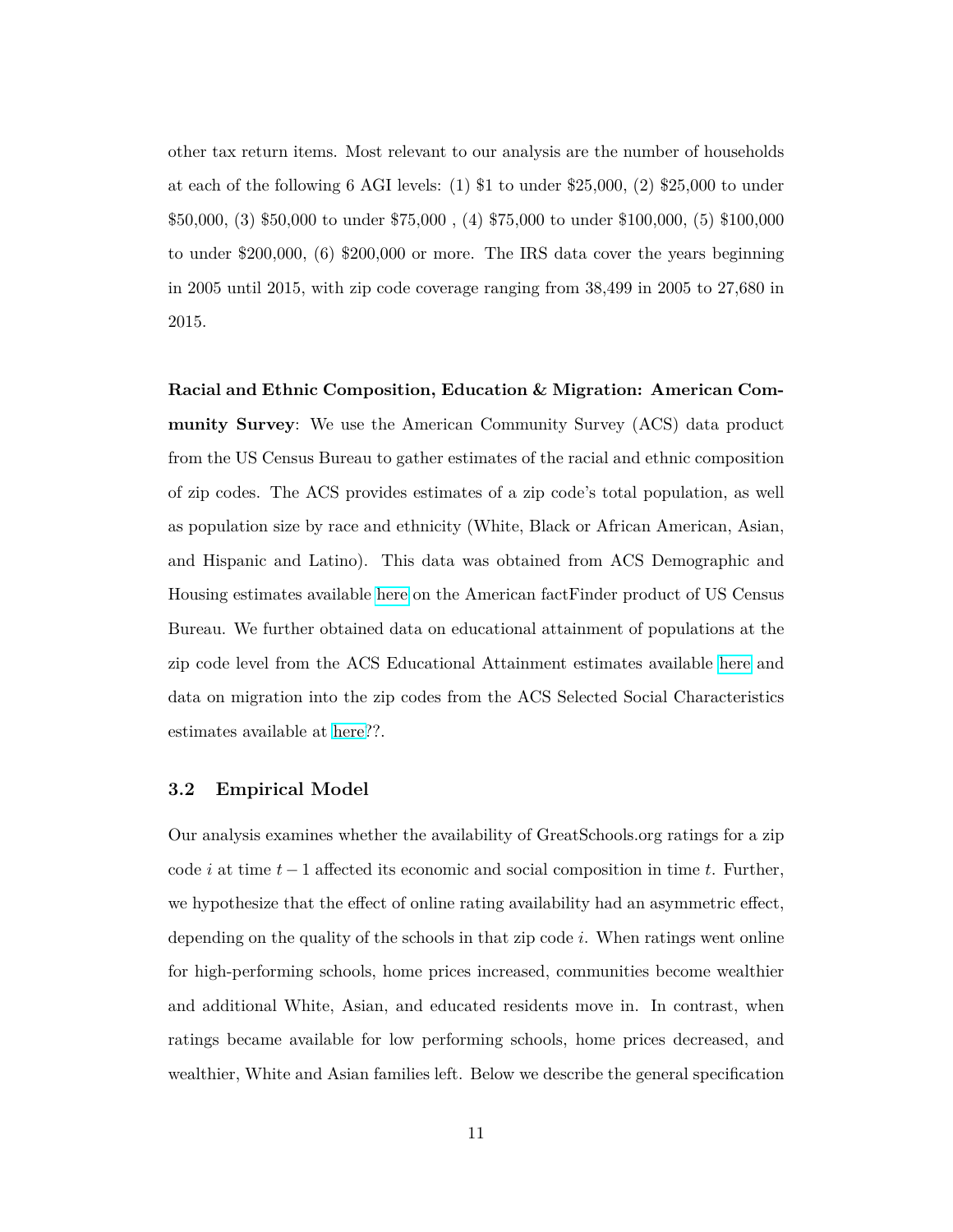of our empirical models, issues around the identification of our results, and the construction of the independent and dependent variables used to examine these effects.

Our basic model is of the following form:

$$
Y_{it} = \beta_1 SP_{i(t-1)} + \beta_2 YearsAvail_{it} +
$$
  

$$
\beta_3 (SP_{i(t-1)} \times YearsAvail_{it}) + \alpha_x + \epsilon_{it}
$$
 (1)

Equation [3](#page-21-0) is a panel model which exploits the variation in zip code level characteristics over several years of our period of observation. In this model, variable *Yit* denotes the dependent variables including housing values, high-income household share, and ethnic and racial composition in zip code *i* in a year *t*. The variable *SPit*−<sup>1</sup> reflects the standardized performance of schools in a zip code *i* for the prior year, *t* − 1. Finally, the variable *Y earsAvailit* denotes the number of years for which GreatSchools data have been available for the schools in zip code *i* by year *t*. We code the year in which the score is introduced as '0' with subsequent years iterating by  $+1$ . Finally, the main coefficient of interest in our model is  $\beta_3$ , which estimates the interaction effect of school performance and the exposure effect of rating availability.

In this specification, we use previous year school performance as an independent variable for two reasons. First, the information about school performance in standardized tests in an academic year is generally available at the end of the academic year. Second, it reduces the possibility of reverse causality - the dependent variable (say a higher percentage of high-income households) in a year causing better school performance in that year (prior literature suggests that children of high-income families perform better due to the availability of higher resources). However, the dependent variable in year *t* cannot affect the school performance in a year *t* − 1.

Nevertheless, our model is still susceptible to omitted variable bias which can make  $\beta_3$ , the effect of rating availability at each level of school performance, hard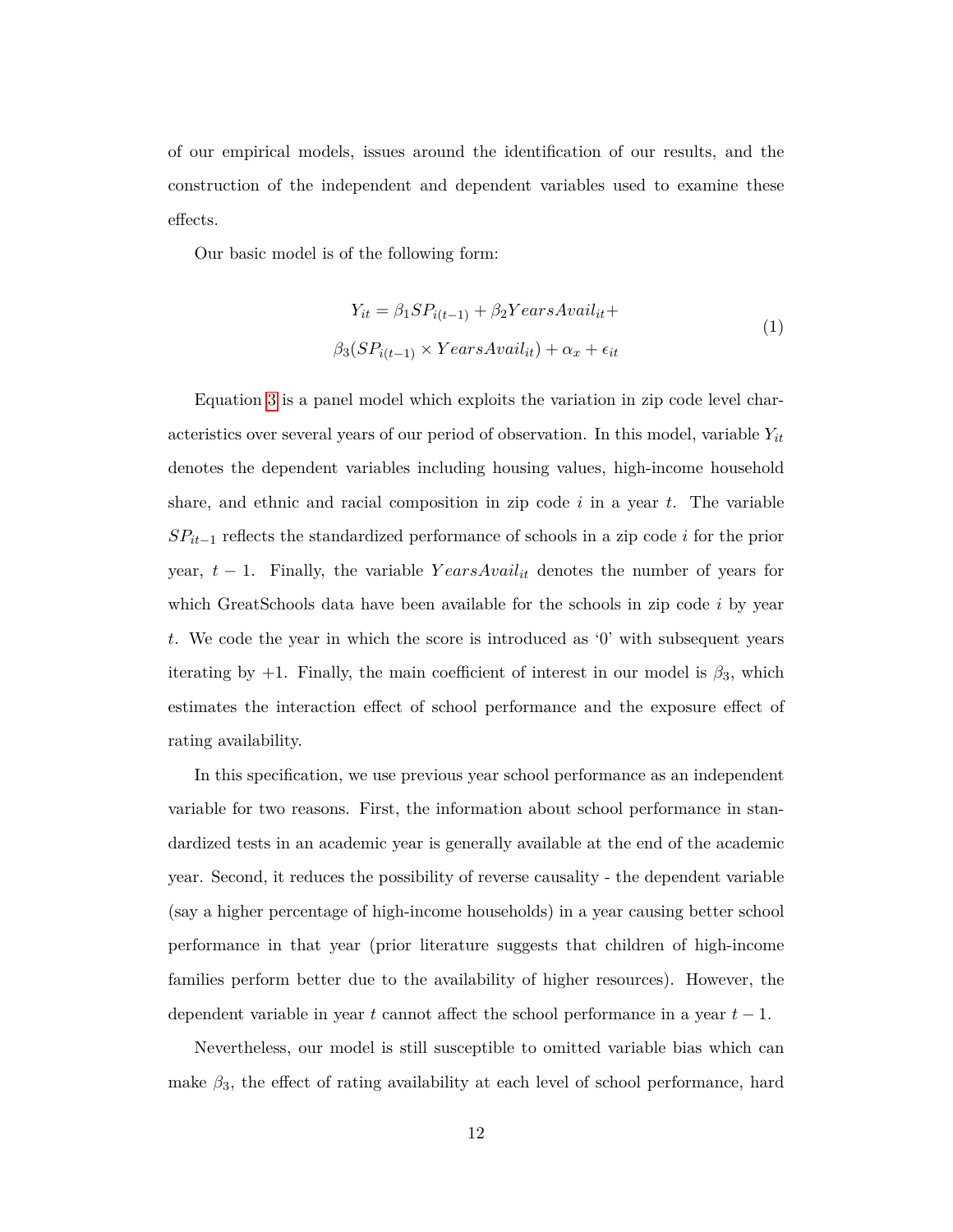to interpret. A variety of geography and time-related factors may affect the choice to provide school ratings for a community earlier or later, thus biasing *β*3, and thus our interpretation. In our models, we primarily deal with these unobserved selection factors and demographic trends using several demanding fixed-effects specifications, which are generically denoted by  $\alpha_x$  in Equation [3.](#page-21-0) In our baseline specifications, we use zip code and year-fixed effects. The zip code fixed effects capture differences in the scale of housing prices across communities. The year-fixed effects capture differences in scale across years (e.g., the overall change in prices across the United States, including periods such as the financial crisis in 2008). In even more demanding specifications, we include state-year  $(\alpha_{st})$  and then county-year fixed effects  $(\alpha_{ct})$ that capture non-parametric trends in housing values and school performance across states or counties. Including these variables allow us to account for unobserved timevarying shocks such as changes in policies, investments, or business dynamics at a state or county level in a year.

Finally, as long as GreatSchools does not have a systematic selection process for the schools and zip codes for which it publishes ratings (e.g., rating availability  $(YearsAvailable)$  is exogenous to school quality and or housing values), we can interpret the coefficient  $\beta_3$  as unbiased.<sup>[4](#page-12-0)</sup> The basic intuition for this assumption is that after controlling for the endogenous school quality as a covariate, the coefficient of its interaction with rating availability in the specification will be unbiased.

To get an unbiased estimate of  $\beta_3$ , the decision to make ratings available for a zip code *i* at a given time *t* should be unrelated to a zip code's pre-rating levels or trends.

In aggregate, there does not seem to be a systematic bias in how GreatSchools chose the states or zip codes in which it made its ratings available. By 2007, the

<span id="page-12-0"></span><sup>&</sup>lt;sup>4</sup>In Equation [3,](#page-21-0) it is worthwhile noting that the coefficient of  $SQ_{it}$  may remain biased because a variety of factors may simultaneously affect the school test scores and the house prices in a zipcode. For example, due to the entry of a large firm, more jobs, or other economic shocks, new, more highly educated workers may settle in that area and school performance may shift. However, we do not anticipate that such economic dynamics should affect whether GS is more or less likely to provide ratings for that zip code.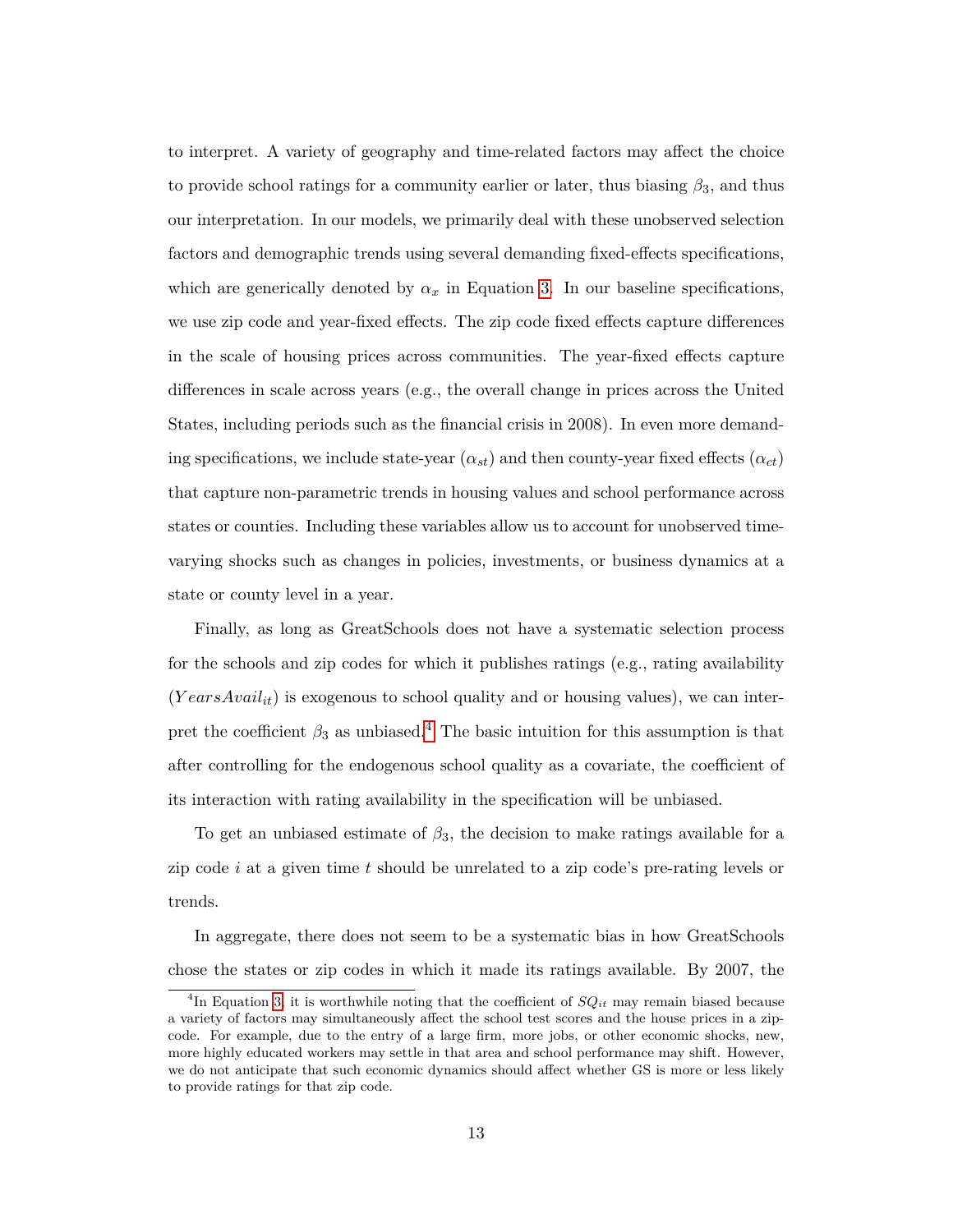earliest years of our data, GS had already published test scores of five states: CA, CO, IL, NC, and TX. By 2009, test scores for five additional states (IA, NM, WV, MI, and GA) were published. By 2012, the website had ratings available for schools in all [5](#page-13-0)0 states. In supplementary analysis<sup>5</sup>, we compare the total number of schools (school districts) in a state for which test results are available on the website of the state Department of Education with the number of schools for which GS published the test scores in the year of introduction of that state on the GS website. We find that GS publishes the performance of all (or close to all) schools in a state in the first year and does not âĂŸcherry pickâĂŹ either the schools or geographical areas in the state for which to publish test results/ratings.

Next, we test whether there is a systematic bias in the timing of when GS ratings are made available for certain zip codes. To test this, we regress zip code characteristics on the duration of rating availability with the following equation:

<span id="page-13-1"></span>
$$
Y_{it} = \alpha_s + \alpha_t + \beta_1 YearsAvail_{it} + \epsilon_{it}
$$
\n(2)

In Equation [2](#page-13-1) the variables have the same interpretation as in Equation [3.](#page-21-0) In our models, we include state-  $(\alpha_s)$  and year-  $(\alpha_t)$  fixed effects to account for the state and year level unobserved factors. These fixed effects account for time trends and large-scale state-level geographic dispersion in zip code characteristics. The sources of unobserved time-varying heterogeneity include the impact of changes in laws, the financial crisis, and other macroeconomic factors that would be likely to impact heterogeneity and be correlated with time at a national scale.

Accounting for these factors, the coefficient  $\beta_1$  should be significantly different from '0' if GreatSchools systematically made ratings available for zip codes with lower performing schools earlier (or later) in their history. For instance,  $\beta_1 > 0$ would indicate that ratings were systematically available earlier for zip codes with lower performing schools; a *β*<sup>1</sup> *<* 0 would indicate that ratings were available earlier

<span id="page-13-0"></span><sup>5</sup>Available upon request.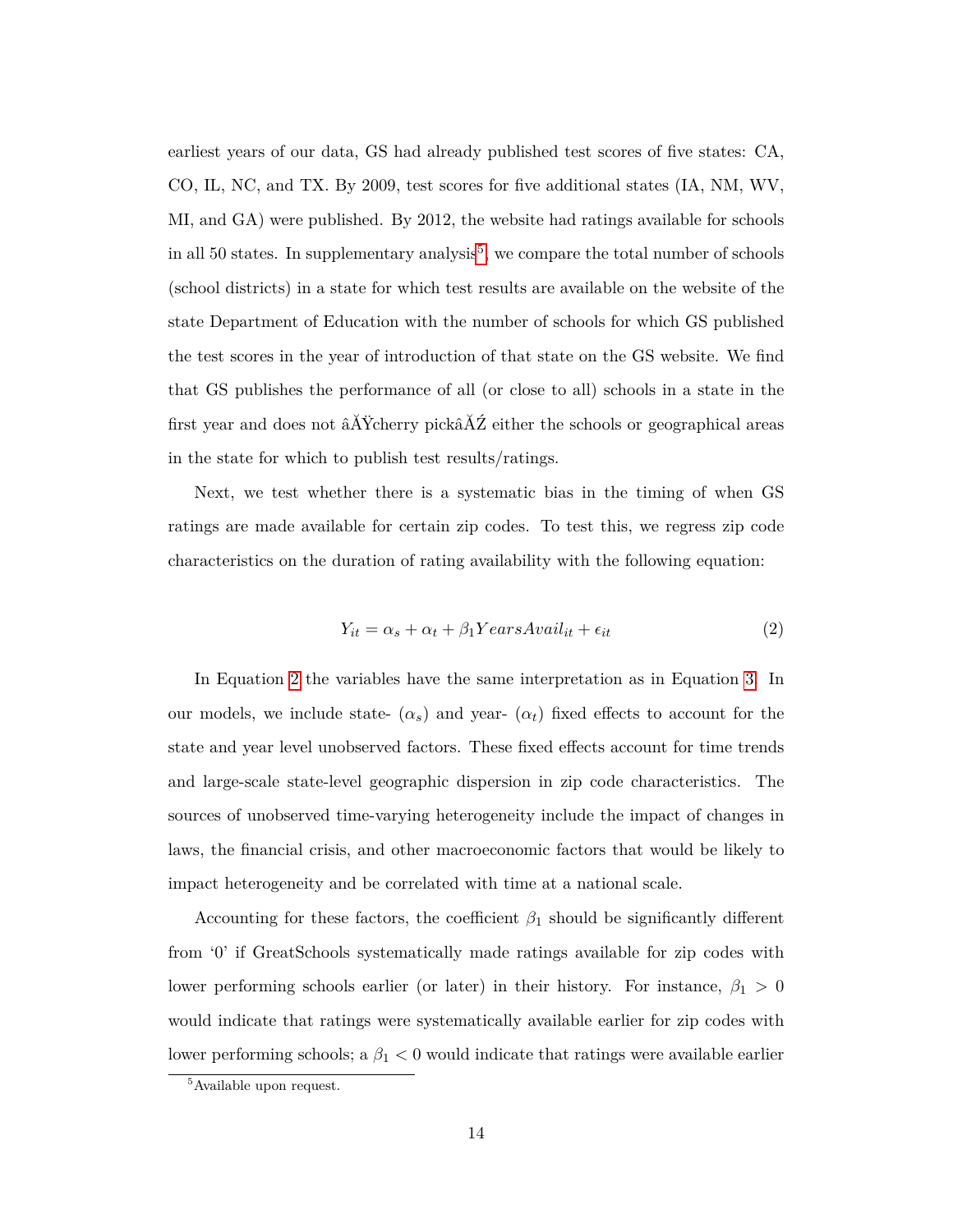for zip codes with higher performing schools. Most importantly, an insignificant coefficient  $\beta_1$  would indicate that availability is not systematically related to pretreatment zip code characteristics. In Table [2,](#page-34-0) we find no systematic evidence that rating availability is related to any of several different socio-economic zip code level characteristics. The only dependent variable for which *Y earsSinceit* has a significant coefficient is % Asian. In robustness tests, we find that including % Asian as a predictor in our regressions does not change the magnitude or significance of our coefficient of interest  $\beta_3$  in Equation [3,](#page-21-0) the coefficient for the interaction term of rating availability and lagged school performance.

[Table 2 about here.]

### **3.3 Variables**

Our analysis examines whether the availability of GS ratings for a zip code *i* at time *t* − 1 affected its economic and demographic composition in *t*. Further, we hypothesize that the effect of online rating availability had a divergent effect, depending on the quality of the schools in that zip-code *i*. When ratings went online for highperforming schools, home prices increased, communities became more expensive and attracted wealthier, Whiter, more Asian and educated residents. In contrast, when ratings became available for low performing schools, home prices decreased, and wealthier, White, and Asian families left. Below we describe the construction of the independent and dependent variables used to examine these effects.

### **3.3.1 Independent Variables**

To test our hypotheses, we construct two main independent variables, *Y earsAvailit* and *SPit*−1. We describe the construction and validation of these measures below.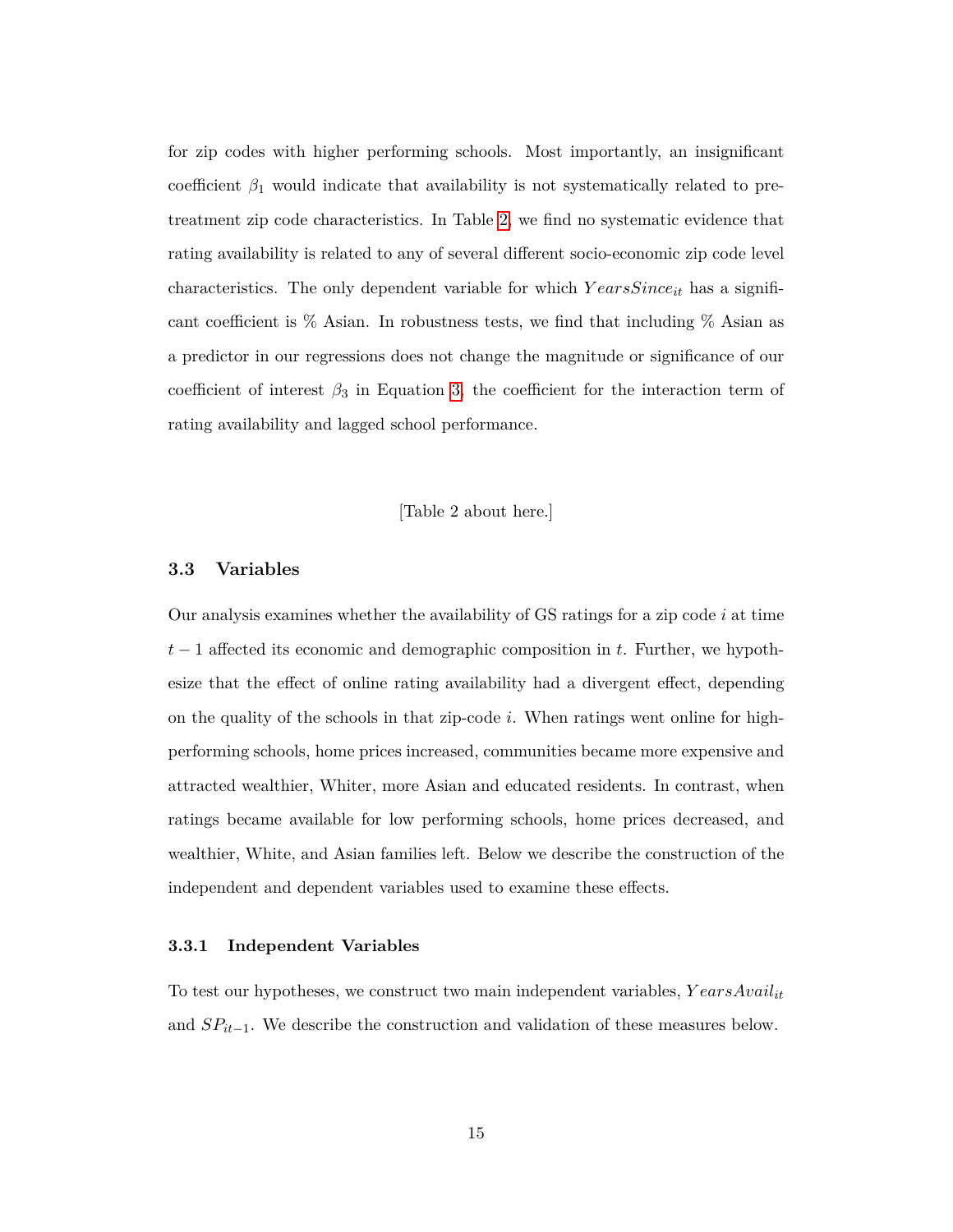**Rating Availability**: The primary treatment variable in our analysis is *Y earsAvailit*. This variable counts the number of years that at least one school rating has been available for a school in zip code *i* by year *t*. For instance, if the first year that GreatSchools has data about a zip code *i* is  $t = 2005$ , we code  $YearsAvail_{i,2005} = 0$ ,  $YearsAvail<sub>i,2006</sub> = 1, *YearsAvail<sub>i,2007</sub> = 2*, etc. Thus  $\beta_2$  in Equation 3, the coefficient$  $YearsAvail<sub>i,2006</sub> = 1, *YearsAvail<sub>i,2007</sub> = 2*, etc. Thus  $\beta_2$  in Equation 3, the coefficient$  $YearsAvail<sub>i,2006</sub> = 1, *YearsAvail<sub>i,2007</sub> = 2*, etc. Thus  $\beta_2$  in Equation 3, the coefficient$ cient on *Y earsAvailit* captures the change in *SPit*−<sup>1</sup> as a function of one additional year of rating availability.

**School Performance**: Our measure of school performance *SPit*−<sup>1</sup> is at the zipcode *i* and year *t*−1 levels. We construct our final variable using the mean score on the mathematics examination for all students in a given school *s* for a given grade *g* in year *t*: *SCOREsgt*. [6](#page-15-0)

To calculate our measure, we first standardize each score *SCOREsgt* into a Zscore for each school-grade-year observation: *ZSCOREsgt*. Each school and grade's scores are normalized relative to all others whose students were tested using the *same* standardized examination in that year. Finally, we create an aggregate measure of school performance at the zip code level *SPit* by calculating the mean of *ZSCOREsgt* for all schools in zip code *i* for a given year *t*.

### **3.3.2 Dependent Variables**

**Home Values:** Our primary measure of home values is the Zillow Home Value Index (*ZHV Iit*). The ZHVI is a seasonally adjusted measure of the average dollar value of a home in a zip code. Since this data is provided on a monthly level for each year, we use data for April as it is the month with the most number of home sales nationally according to Zillow footnoteFound [here.](https://www.zillow.com/research/strategy-best-time-to-buy-15066/) However, the correlation between monthly ZHVI indices across all months is  $\rho > .99$ , suggesting similar scal-

<span id="page-15-0"></span> ${}^{6}$ Because different states administer different state-level standardized tests in Math during the period of our data, we have students' scores in Math in 105 different standardized tests. These test scores indicate the percentage of total tested students who meet or exceed the expected performance benchmark for that test as established by the state education department.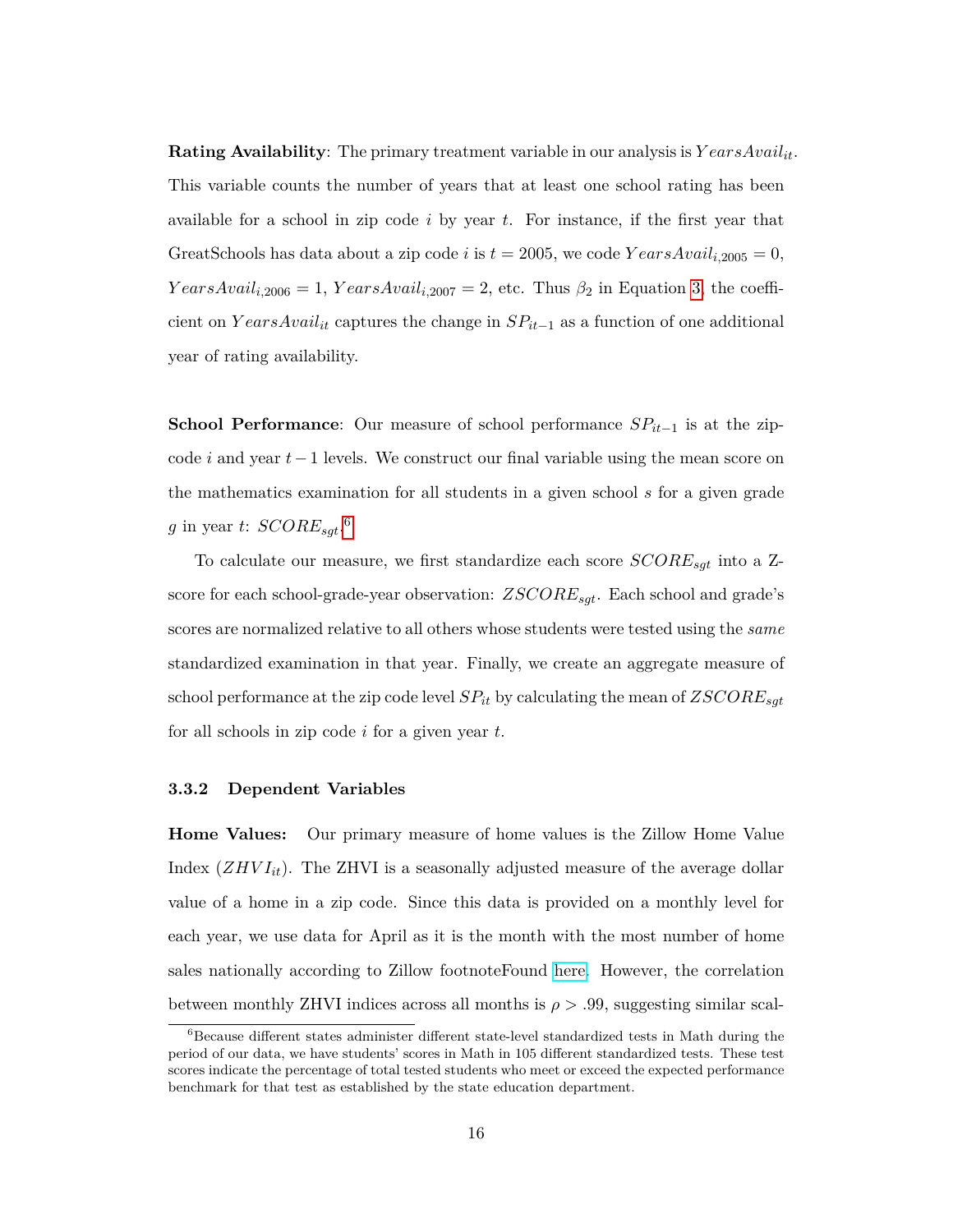ing for all months of the ZHVI data within a year. We use this data to examine the effect of rating availability on changes to home values. In our sample, the average home value is \$217,842.6, with a minimum value of \$13,600 (Earle, AR) and a maximum \$5,442,900 (Atherton, CA).

**Percent Top Income:** We use the Internal Revenue Service's Individual Income Tax Statistics database to construct a variable calculating the percentage of households with Adjusted Gross Income over \$100,000 in a given zip code–year. We use the Urban Institute definition to define \$100,000 and above as the threshold for the upper-middle class [\(Rose, 2016\)](#page-28-13). In our sample, the average zip code had 13.62% of households earning more than \$100k per year. There were 3,650 zip codes with '0' households earning more than \$100,000 per year.

**Percent White, Black, Asian, and Hispanic:** We use the US Census Bureau's American Community Survey (ACS) to construct our demographic variables. From 2010 to 2016, the Bureau publishes estimates for the number of White, Black, Asian and Hispanic residents in a zip code. The average demographic of a zip code was 77.4% White, 7.4% black 8.8% Hispanic and 1.93% Asian. Over this period, the percentage White population of all zip codes declined from 77.37% to 76.9%.

**Percent College Educated:** We use the ACS to calculate the proportion of college-educated residents in a zip code in a given year. Approximately 30% of residents in an average zip code had an Associates degree or higher.

**Migration:** Finally, we use the ACS to examine the degree of migration into a zip code for a given year. During our analysis period, we see that the average zip code had 12% in-migration, of which 9.9% were from within the state.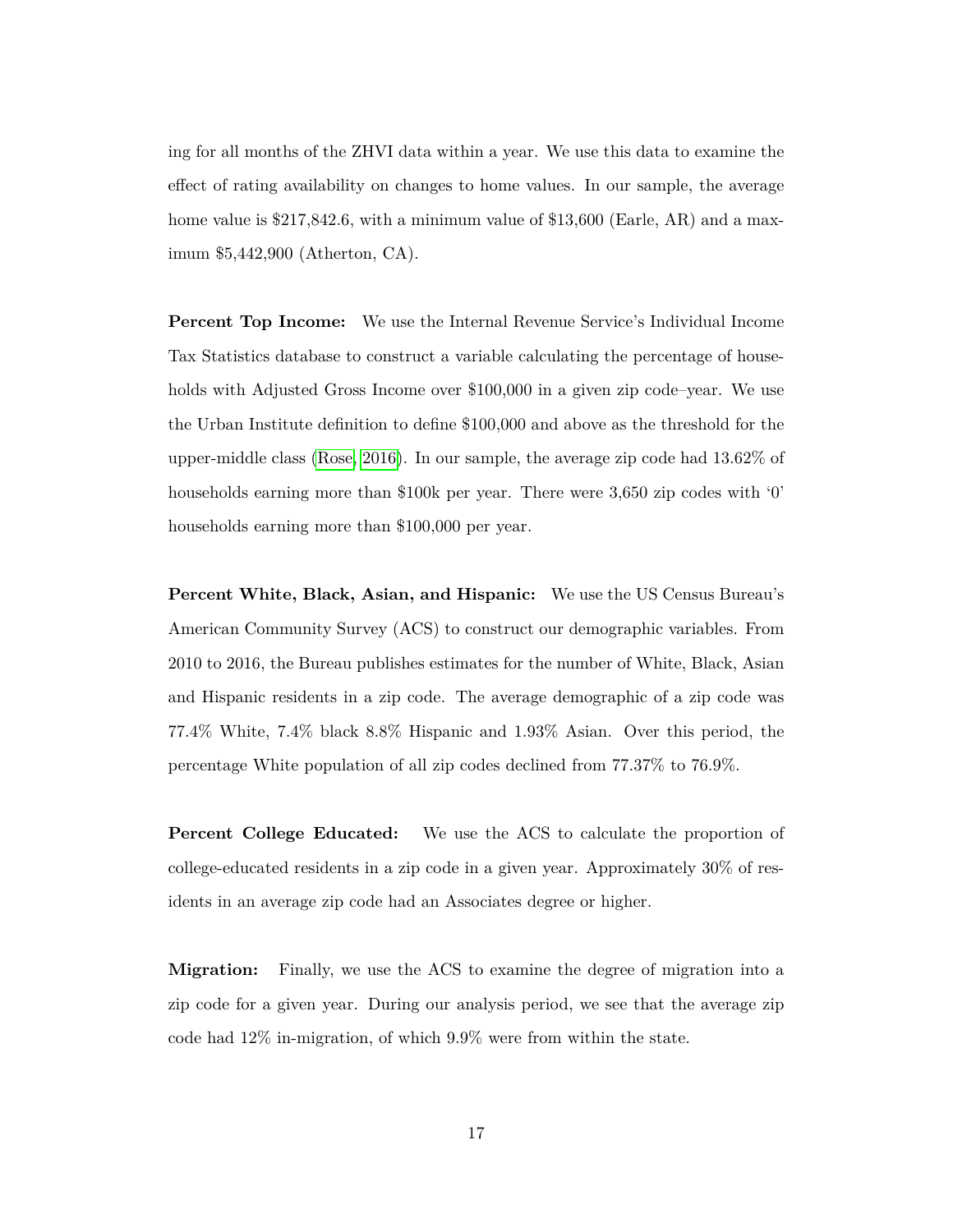We present summary statistics in Table [3.](#page-35-0)

[Table 3 about here.]

### **4 Results**

### **4.1 Model Free Evidence**

We begin by examining the mean home values for zip codes with above and belowmedian quality schools at two points in time: one year before GS rating availability, and three years afterward. This analysis derives data from the 19 states for which we have school performance information pre- and post-GreatSchools Rating avail-ability.<sup>[7](#page-17-0)</sup> One year prior to GS rating availability, the mean value of a home in a zip code with above-median schools was \$237,151 with a *95% CI* of [\$231,366, \$242,936]. The mean value of a home in a zip code with below-median schools was \$172,142 with a *95% CI* of [\$167,751, \$176,533]. This represents a difference in home values between above- and below-median districts of \$65,009 with a *95% CI* of [\$57,346, \$72,672]. That is, homes with above-median schools were valued 38% higher than those with below-median schools.

Three years after GreatSchools ratings were made available, the mean home value for zip codes with above-median schools was \$249,641 with a *95% CI* of [\$244,942, \$254,341] and those with below-median schools was \$153,116 with a *95% CI* of [\$150,483, \$155,750]. This represents a difference in home values between above- and below-median districts of \$96,525 with a *95% CI* of [\$90934, \$102,115]. That is, homes with above-median schools were valued 63% higher than homes with below-median schools.

In summary, home values for zip codes with above-median schools increased by approximately \$12,500. In contrast, home values in zip codes with below-median

<span id="page-17-0"></span><sup>7</sup>These states are AZ, DC, FL, IN, MA, MD, MI, MN, NJ, NM, NY, OH, OR, PA, SC, TN, VA, WA, WI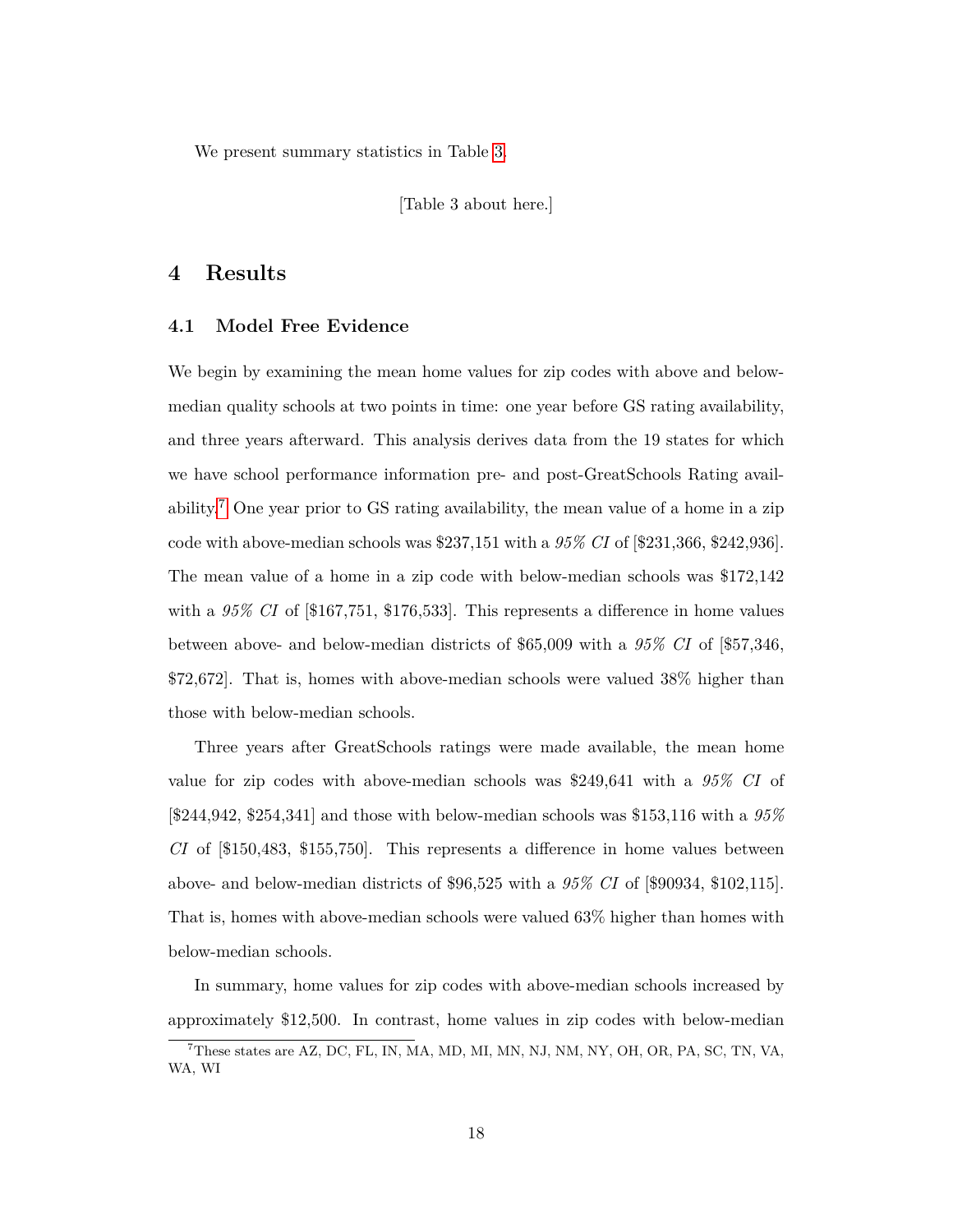schools decreased by \$19,000. As a result, buying a home in a zip code with abovemedian schools went from being 38% more expensive to 63% more expensive.

These unadjusted statistics provide preliminary evidence of an increasing gap in home values between treatment and control zip codes (e.g., those with and without GS ratings for their schools). Below, we formally test for the effect of rating availability on housing prices, the distribution of household income, demographics, and migration. For each of these dependent variables, we estimate Equation [3](#page-21-0) with fixed effects at the zip code and year level separately, the state–year level, and county– year level. In each of our models, we cluster our standard errors at the zip code level.<sup>[8](#page-18-0)</sup>

# **4.2 Rating Availability, Home Values, and High-Income Households**

We begin our analysis by estimating Equation [3](#page-21-0) using housing values, *log*(*ZHV Iit*), as our dependent variable.<sup>[9](#page-18-1)</sup> We present these results in Table [4.](#page-36-0) Model 1 estimates the basic model without any fixed effects. The coefficient of interest is *School Performance* ∗ *Years Available*, which is positive and statistically significant. The coefficient estimate  $\beta_3 = 0.014$  suggests that for every one standard deviation increase in school performance, every year of rating availability increases housing prices by 1.15%. Based on this estimate, after three years, a zip code at one standard deviation higher than the zip code of average school performance with ratings available will have homes priced at  $3.49\%$  higher than a zip-code with similar schools but no ratings available. [Figlio and Rouse](#page-26-4) [\(2006\)](#page-26-4) found that the home values increase by 6.7 percent over a three year period in areas of state assigned grade 'A' schools to that of grade 'B' school areas, and no difference in home values for grade 'B' school areas and grade 'C' school areas over three years. [Kane, Riegg and Staiger](#page-27-2) [\(2006\)](#page-27-2)

<span id="page-18-0"></span><sup>&</sup>lt;sup>8</sup>We cluster correct standard errors at the zip-code level, to account for correlation in error terms across time at the smallest geographical unit in our data - zip-code level instead of against county or state.

<span id="page-18-1"></span> $9$ We take the logarithm of ZHVI to account for right skew in our data.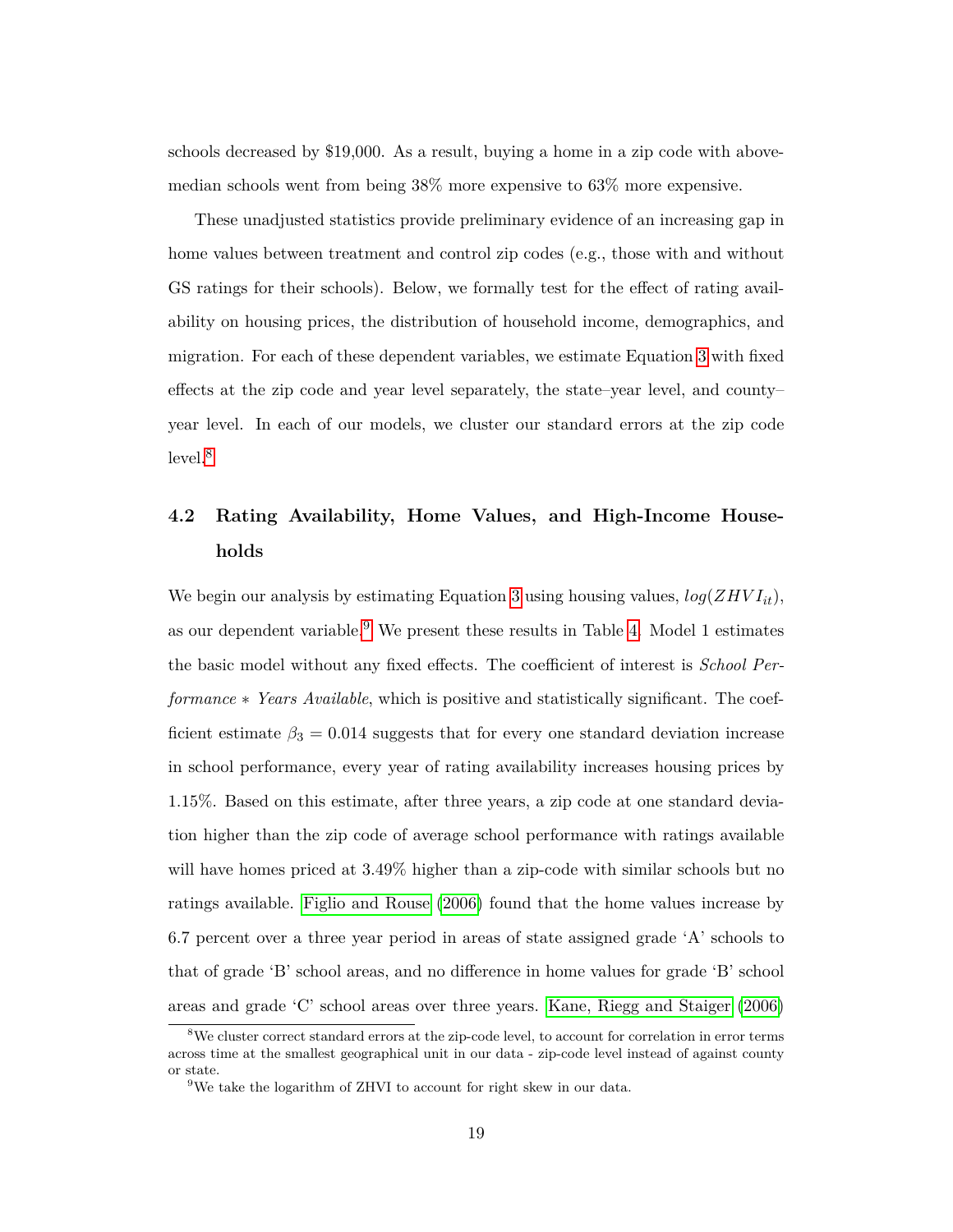similarly found a 9.8 percent increase in home values with a 1-sd increase in school test scores than average in Mecklenburg County, North Carolina.

### [Table 4 about here.]

In Model 2, we include zip code and year fixed effects separately to account for unobserved heterogeneity at the zip code level and yearly trends in housing prices. Again, we find a positive and significant coefficient for  $\beta_3$ . With these fixed effects, our coefficient drops to  $\beta_3 = 0.008$ , which amounts to 0.631% higher home values for a zip code with 1-sd better school, one year after availability. The next two models include State-Year fixed effects and County-Year fixed effects that account for different trends in housing values across states and counties, respectively. In these models, we formally account for the potential for each county (or state) to have differing trends in their housing prices based on changes to tax policy, crime, or other factors that may have changed during this period. Again, we find consistent coefficient estimates for  $\beta_3$ . In Model 4, which is our most conservative specification, we find  $\beta_3 = 0.008$ , which amounts to a 0.628% effect.

Regarding dollar values, housing prices for zip codes that are 2-sd apart in school performance diverge by an additional  $$3,513^{10}$  $$3,513^{10}$  $$3,513^{10}$  after one year of rating availability and \$8,996 after four years of availability in our most conservative models.

The change in housing prices also signals a potential change in the underlying demographics of zip codes where ratings became available. Next, we estimate Equation [3](#page-21-0) using the % of high income households, *% 100k+*, as our dependent variable. These results are presented in Table [5.](#page-37-0)

### [Table 5 about here.]

In Model 1, we present the results without any fixed effects. The coefficient  $\beta_3 = .246$  is positive and statistically significant, which indicates that the percentage

<span id="page-19-0"></span><sup>&</sup>lt;sup>10</sup>*β*<sub>3</sub>=0.008 → log(new/old)ZHVI=2<sup>\*</sup>0..008=0.016. → delta zhvi = exp(0.016)-1 <sup>\*</sup> avg zhvi  $=0.016*217842 = 3513$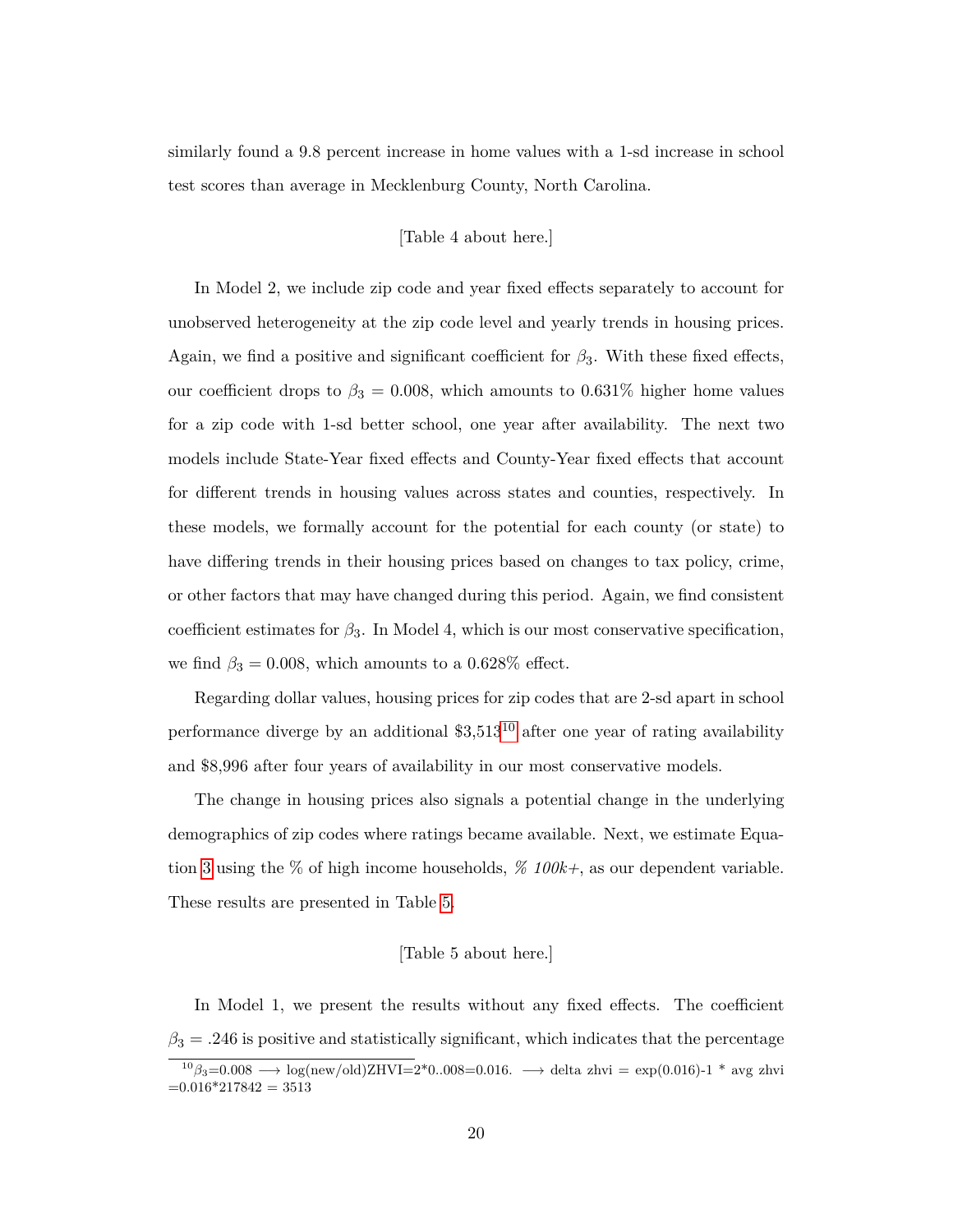of high-income households increases by 0.2% for a zip code with 1-sd better schools than average for each additional year of availability. With zip code and year fixed effects in Model 2, the coefficient is smaller at  $\beta_3 = .070$ , but still statistically significant. These controls reduce our estimate of the change in the percentage of high-income households to a more conservative  $0.06\%$  for a zip code with 1-sd better schools than average. In Models 3 and 4, we include state-year and county-year fixed effects. Our results remain within the general bounds of Models 1 and 2. Models 3 and 4 produce  $\beta_3 = .261$  and  $\beta_3 = .241$ , respectively.

These results suggest a widening gap in the proportion of high-income households in zip codes with low-performing schools and those with high-performing schools. Regarding magnitude, the gap in the percentage of  $100k+$  income households between zip codes 1-sd above and below average increases by between an additional  $0.11\%$  and  $0.4\%$  one year after rating availability, and from  $0.45\%$  to  $1.6\%$  four years after rating availability.

### **4.2.1 Robustness with Pre- and Post- GreatSchools Data**

A concern with our main specification is we do not have pre-GS school quality information for a zip code in the models above. To mitigate this concern, we further collected the test scores from 19 states where school performance data from before the entry of GreatSchools is available.<sup>[11](#page-20-0)</sup>

Unfortunately, states provide this information in various formats, often spread over many websites. Indeed, many states provide this information only at the school district level and not at the school level. After an extensive search process, we collected school-level standardized tests scores for schools in 19 states and territories (e.g., Washington DC) before their availability on the GS website. We summarize this data in Table [6.](#page-38-0) Overall, we have school performance data for 33,985 schools in 9411 zip codes across 19 states.

<span id="page-20-0"></span> $11$ <sup>The states in our sample are AZ, DC, FL, IN, MA, MD, MI, MN, NJ, NM, NY, OH, OR, PA,</sup> SC, TN, VA, WA, and WI.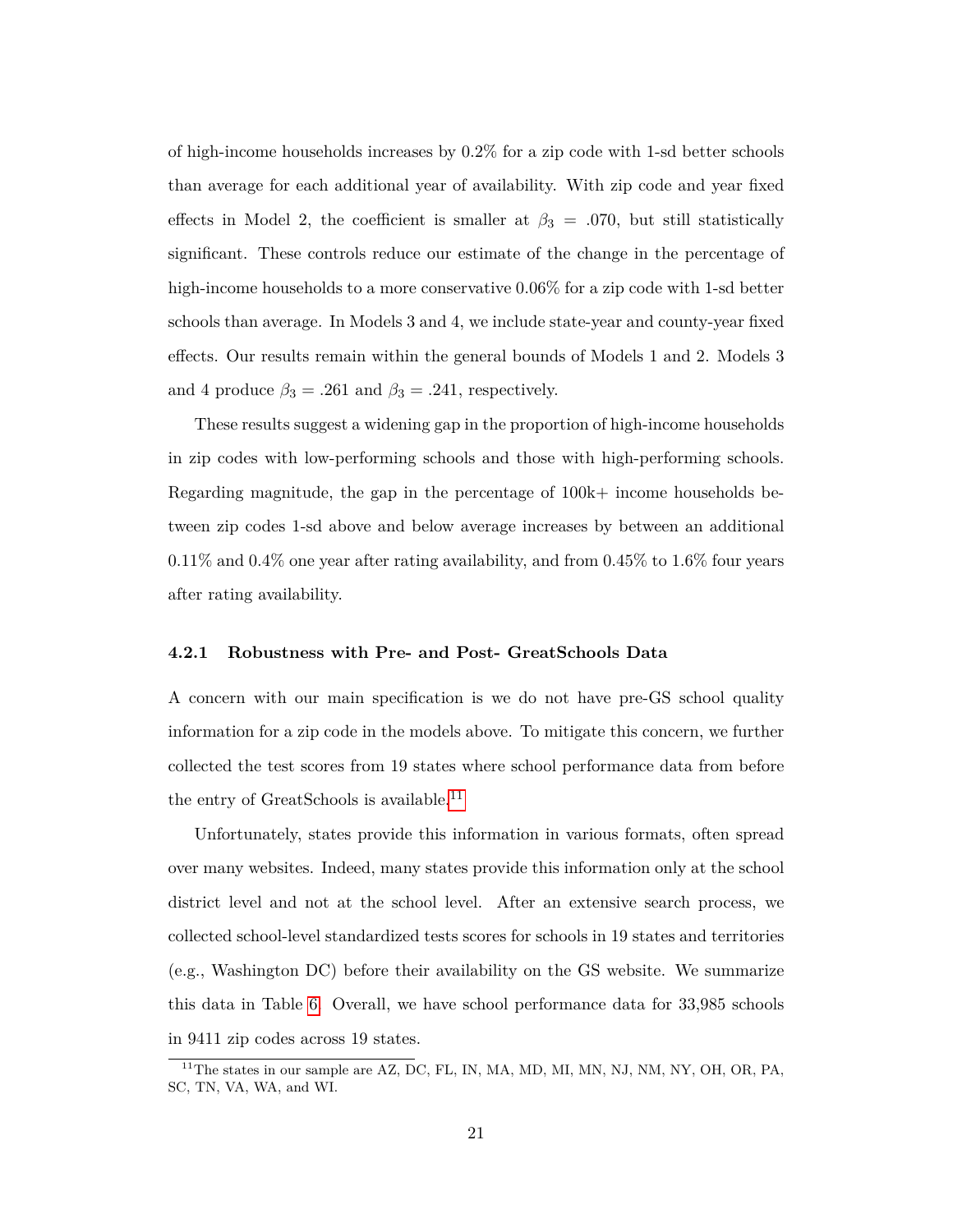### [Table 6 about here.]

<span id="page-21-0"></span>With this data, we estimate the following model:

$$
Y_{it} = \beta_1 SP_{i(t-1)} + \beta_2 YearsAvail_{it} +
$$
  

$$
\beta_3 (SP_{i(t-1)} \times YearsAvail_{it}) + \alpha_{ct} + \epsilon_{it}
$$
 (3)

In this model, *Y earsSinceit* is the number of years since the introduction of school scores on the GS website. Therefore, the *Y earsSinceit* variable will be equal to 0 for all years up to the year of its introduction on the GS website. Like our previous models,  $SP_{i(t-1)}$  is our measure of standardized school performance for a given zip code–year observation. We again estimate this model using the dependent variables: the log of a zip code's Zillow house price index and percentage of households having an annual income greater than  $100K$  in that zip code.  $\beta_3$  is our coefficient of interest. Table [7](#page-39-0) presents these estimations.

[Table 7 about here.]

Even in these models, we find that the coefficient of interest—the interaction between  $SP_{i(t-1)}$  and  $YearsSince_{it}$ —remains positive and highly significant for both dependent variables. The coefficient estimates are also similar to our findings with the full sample of zip codes in tables [4](#page-36-0) and [5.](#page-37-0) These estimates provide further support for our main finding that the mass availability on online school ratings led to the divergence in house prices and the concentration of high-income households in zip codes with higher performing schools.

### [Figure 2 about here.]

In Figure [2](#page-31-0) we provide a lead-lag plot of the effect of GreatSchools rating availability on housing prices in nominal dollars. Before the availability of online ratings, zip codes with equivalent quality schools differed little in home values. However,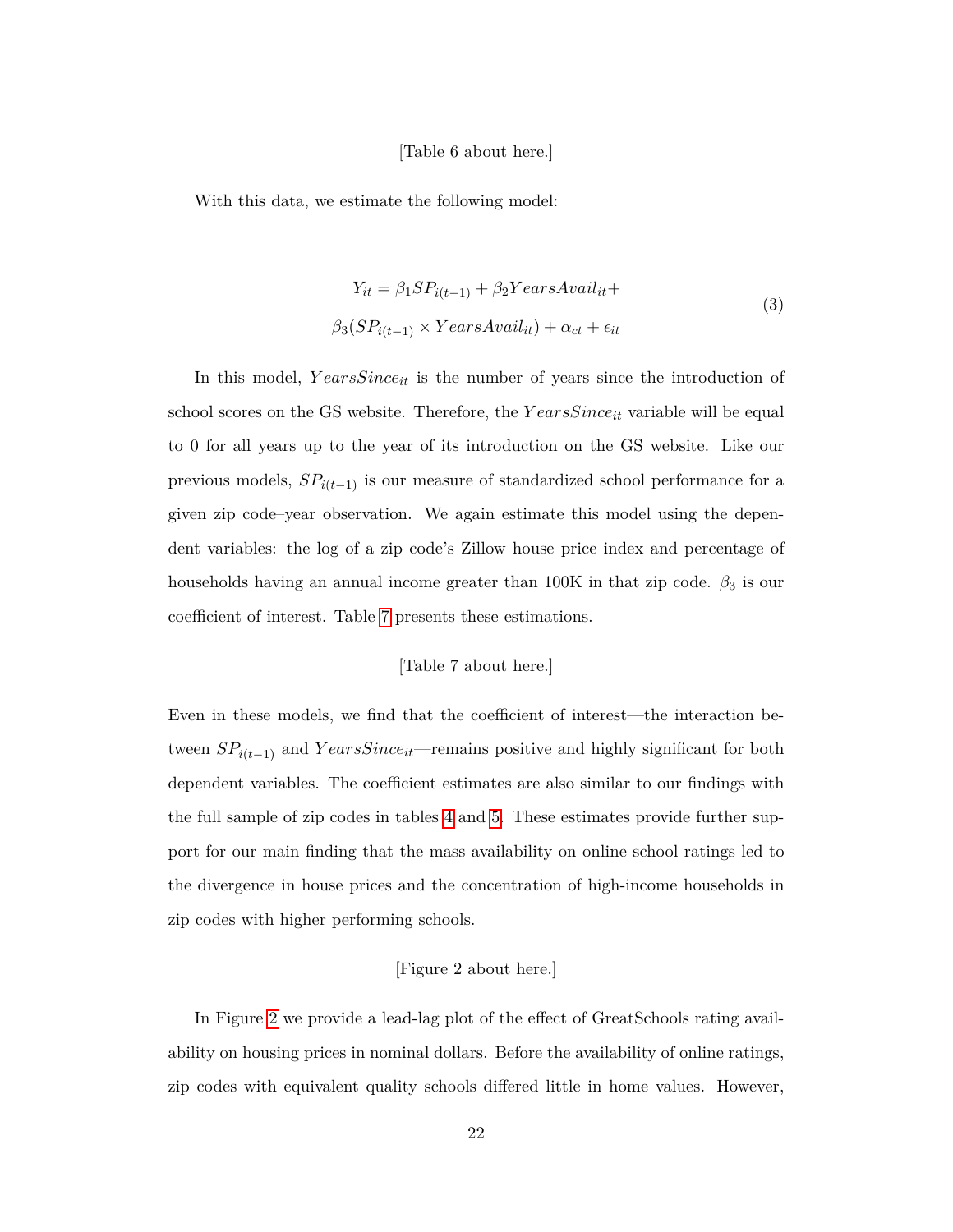after ratings became available for some zip codes, home prices began to diverge. Figures [3a](#page-32-0) and [3b](#page-32-0) more clearly show this dynamic. In this graph, we can see that by year three, the difference in home prices for treatment (GS Available) and control (GS Not available) was 5.8% or approximately \$13,885.

[Figure 3 about here.]

### **4.3 Mechanism and Robustness checks**

There is a strong correlation between income levels, race and ethnicity in American society [Reardon, Fox and Townsend](#page-28-6) [\(2015\)](#page-28-6). In the models presented in Table [8](#page-40-0) we estimate the impact of rating availability on the changing composition of communities. Again, we estimate Equation [3](#page-21-0) with county-year fixed effects. We cluster our standard errors at the zip code level.

In these models, our dependent variables are the percentage of White, Black, Hispanic and Asian residents in a zip code (Models 1 through 4). Furthermore, in Model 5, we present results for the proportion of individuals with associates degrees or higher. Broadly, we find the demographics of the communities in which ratings became available began to diverge. Qualitatively, we find that zip codes with high performing schools gained White ( $\beta = 0.241\%$ ), Asian ( $\beta = 0.165\%$ ) and college-educated residents ( $\beta = 0.427\%$ ) with the availability of ratings. It appears availability did have a minor effect on the percentage of African American or Black residents, but significantly reduced the percentage of Hispanic residents  $(\beta = -0.687\%).^{12}$  $(\beta = -0.687\%).^{12}$  $(\beta = -0.687\%).^{12}$ 

Like the prior results, these estimates suggest that when ratings become available, the racial and ethnic composition of communities shifts. For example, regarding magnitude, the difference in the percentage of White & Asian residents in

<span id="page-22-0"></span> $12$ Note that the dependent variables such as the percentage of Whites in a zip code are estimates which have a margin of error clearly given in ACS tables. Such measurement error in our dependent variable in OLS does not bias the coefficient estimates but increases the standard error of estimates. We adjust all standard errors in Table **??** for reported margins of error in the ACS tables.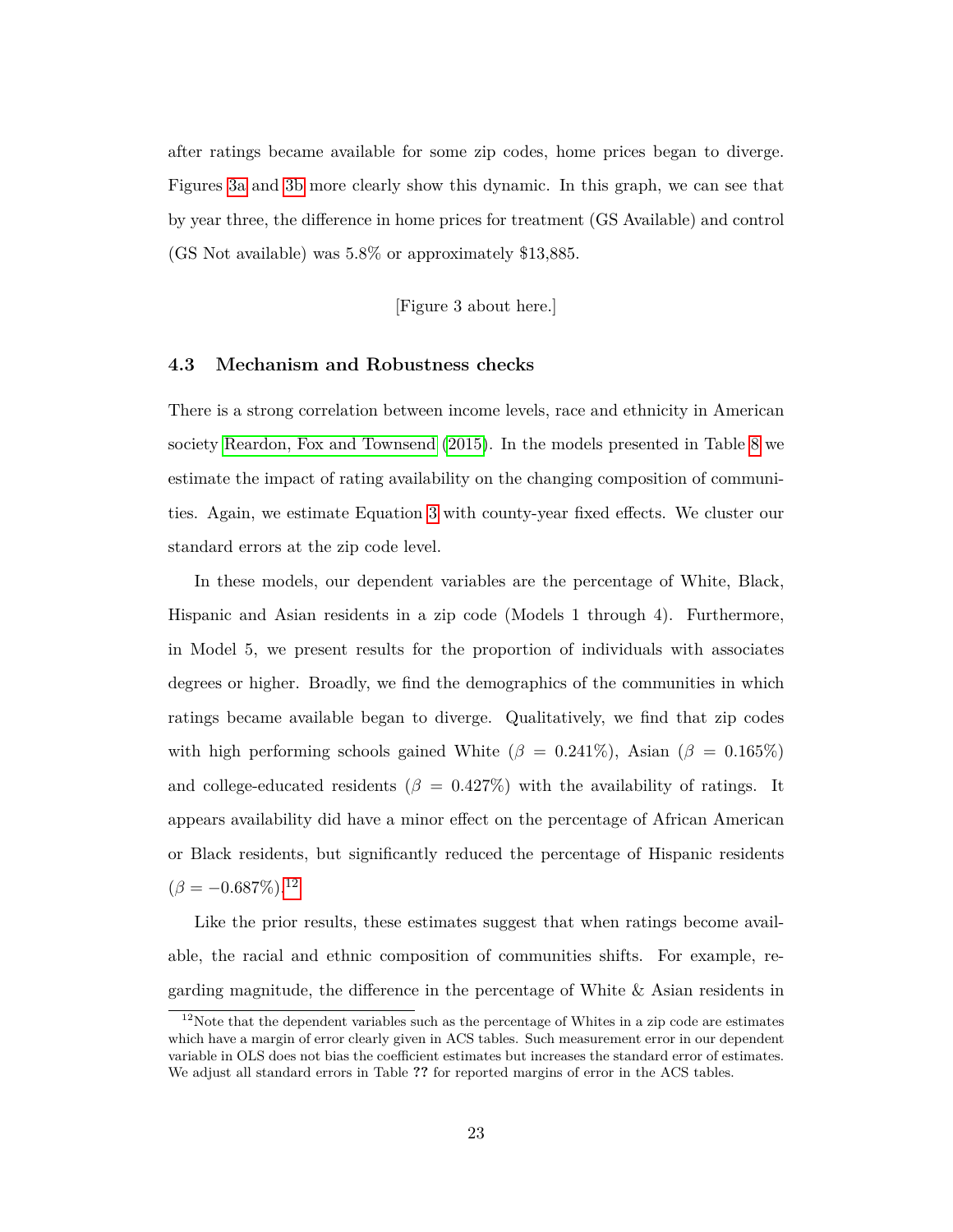zip-codes 1-sd above and below average based on school performance increases by between an additional .66% one year after rating availability, and 2.64% four years after rating availability. The gap in college-educated residents increases by a similar magnitude. This divergence is *in addition* to that caused by other factors beyond the impact of rating availability.

### [Table 8 about here.]

In our final set of models, we examine the effect of rating availability on migration into and out of the zip code. These models, like those above, are estimated using county-year fixed effects.

In Models 6 and 7, we examine % overall in-migration and % migration from within the state. We find that rating availability significantly affects migration into a zip code. A zip code with above average schools has overall higher in-migration ( $\beta =$ 0.063%), which appears to be driven by migrations within a state ( $\beta = 0.044\%$ ). Furthermore, we find that when ratings become available for a zip code with above average schools, fewer individuals in that zip code leave.

To summarize, we find evidence that rating availability accelerated the divergence across American communities. Specifically, the gap between zip codes with high-performing and low performing schools increased on several critical and related dimensions. First, housing prices began to diverge further—with zip codes containing better schools also having higher priced homes. Second, the ethnic composition of such communities also changed: White and Asian families increasingly moved into these communities, and the proportion of Hispanic residents declined. The change was also economic: zip codes with the better performing and more visible schools attracted college-educated residents with higher incomes. All these changes further widened the gap between the zip codes with low- and high-performing schools as identified in prior research.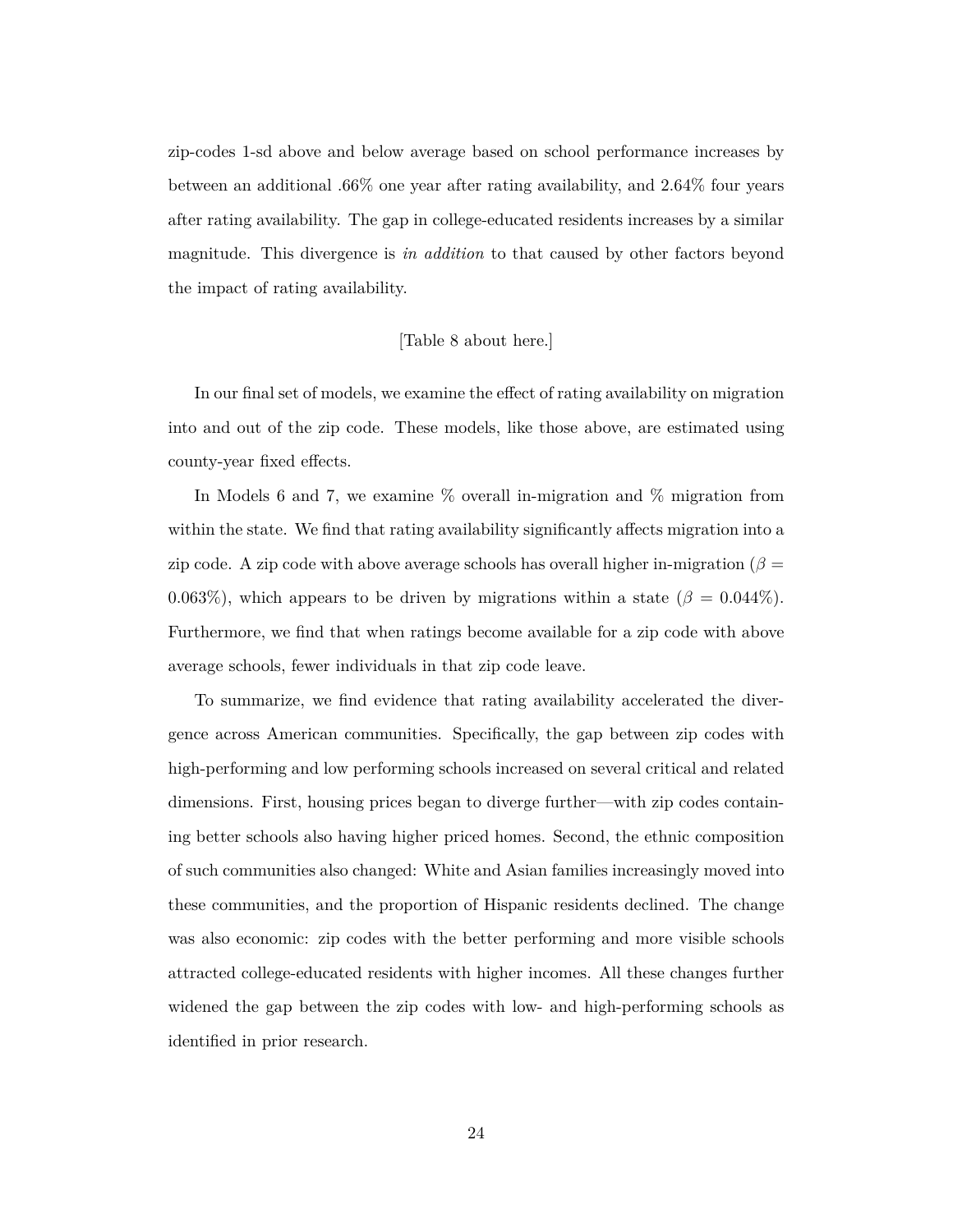# **5 Conclusion**

Can greater access to online information help to bridge the rising inequality in American society? Using the gradual availability of online school ratings provided by GreatSchools.org, we ask whether the widespread access to quantified school performance information available today has minimized or accelerated this divergence. Across a range of specifications, we find that access to school performance ratings appeared to accelerate, rather than reduce, economic divergence across zip codes in the United States.

Regarding effect size, we find that after three years, a 1-standard deviation better zip code (measured by school performance) will have homes priced at 3.49% higher than a zip code with equivalent quality schools, but no ratings available. This significant change in housing prices is also related to economic and demographic divergence across zip codes. In most of our specifications, we find that neighborhoods with lower-performing schools lose high-income and college-educated residents as well as White and Asian residents. We find an asymmetric effect for high-performing zip codes. These results broadly support the thesis that widespread access to quantified school performance information accelerated, rather than minimized, social and economic divergence across American communities.

We also acknowledge several limitations of our approach. First, ours is an observational study that uses the time-varying availability of online ratings across communities. As a result, given that rating availability is not random, our estimates may still have some degree of bias. However, we can account for many possible sources of selection bias in our models using various fixed effects specifications. Furthermore, it is possible that our effect sizes have a potentially conservative bias. That is, if rating availability is related to the ease of access to the data for GreatSchools, then it is likely that this school quality information should have already been priced into homes, as school quality information can be accessed from other sources. This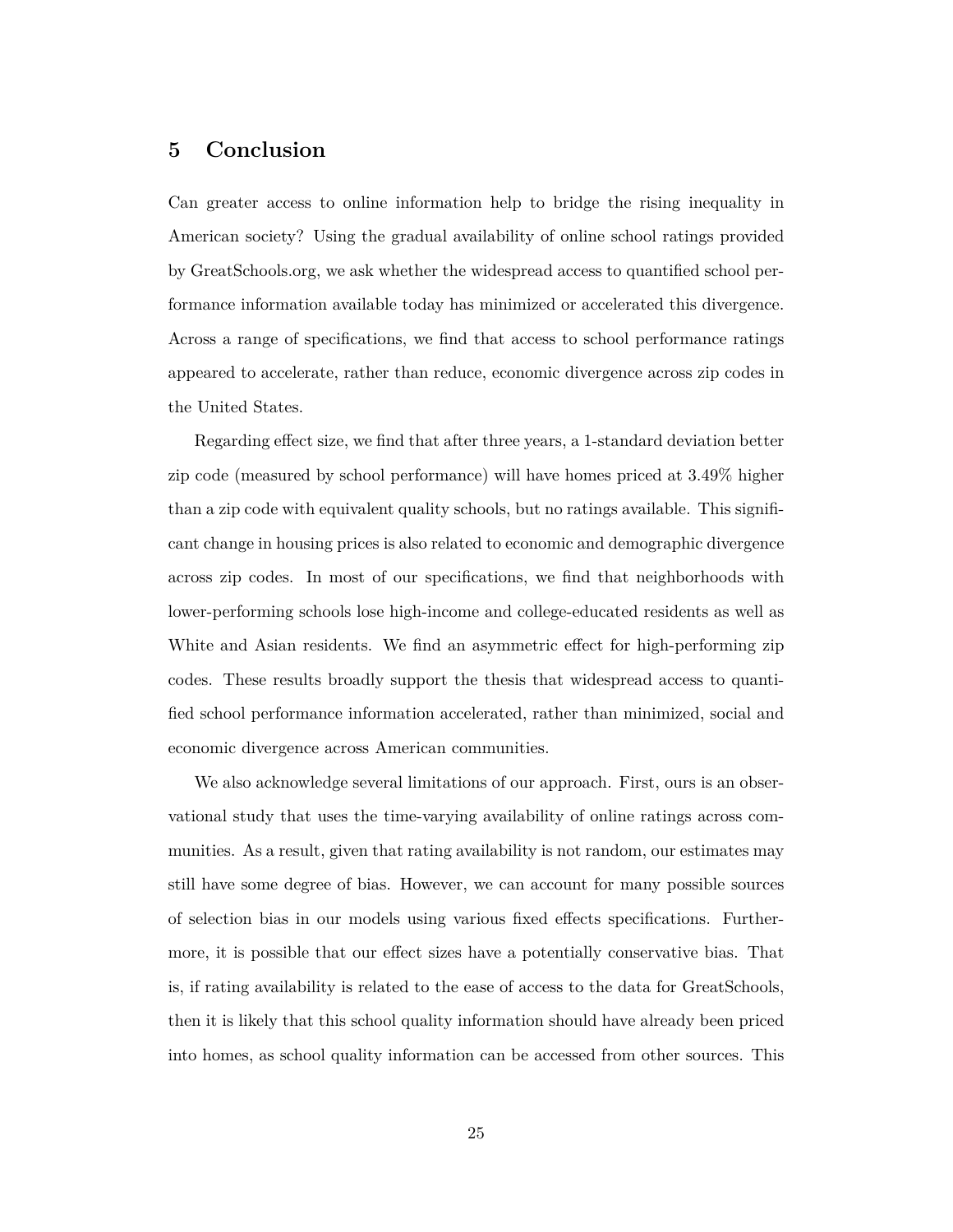problem of 'low-hanging fruit' would lead to a conservative bias in our estimates. Nevertheless, we believe that this issue should still temper the interpretation of our results.

Another limitation of our analysis is that we focus on the effect of rating availability on community characteristics, but do not address the equally important question of how rating availability affects school performance. Prior research has shown that such accountability measures often affect school performance, but only through the types of composition effects we identify in this paper (e.g., [Figlio and Lucas, 2004\)](#page-27-6). Therefore, more research needs to be conducted on how parents use this information to influence schools and what rating availability means for individual student outcomes.

Finally, we have conducted our analysis at the zip code level. This approach allowed us to analyze the effect of rating availability on many outcomes at that level of analysis. However, this approach also introduces noise in our estimates because zip codes often, but not always, define the geographic units delineating school boundaries. Moreover, analyzing outcomes at such an aggregate level limits our ability to identify the effect of rating availability on the choices of individual households, and thus our ability to more neatly understand mechanisms.

We hope these results encourage new research on how large-scale access to information and resources through the internet are affecting critical social dynamics [\(Hargittai and Hinnant, 2008;](#page-27-14) [DiMaggio et al., 2004;](#page-26-11) [Cotten, Anderson and Tufekci,](#page-26-12) [2009\)](#page-26-12). Research exploring the value of online informational interventions—and how to most effectively design them—has potential to inform policy and practice, especially as more individuals are using the internet to make important decisions about their economic and social well-being.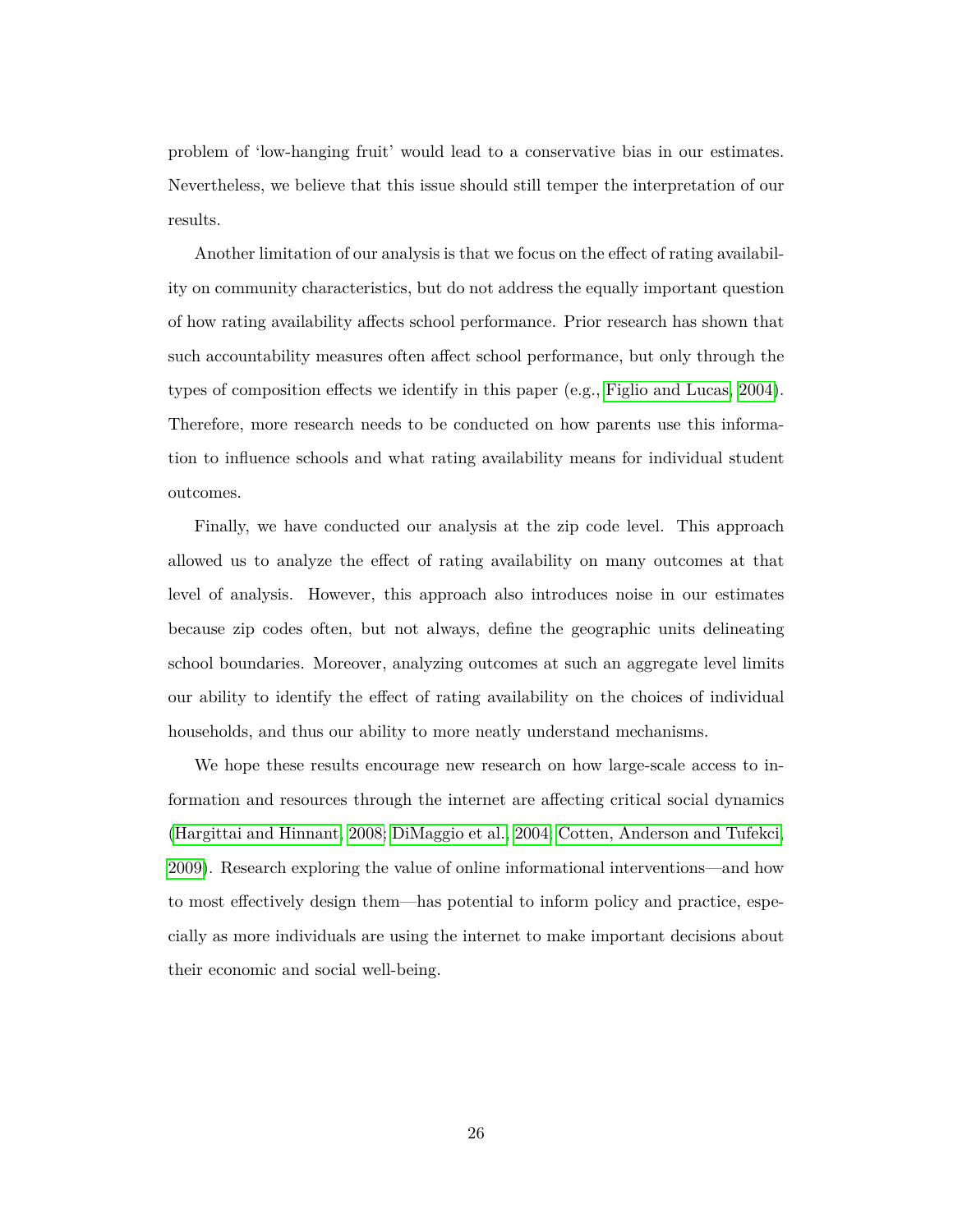# **References**

- <span id="page-26-8"></span>Brasington, David and Donald R Haurin. 2006. "Educational outcomes and house values: a test of the value added approach." *Journal of Regional Science* 46(2):245– 268.
- <span id="page-26-0"></span>Brynjolfsson, Erik and Andrew McAfee. 2014. *The second machine age: Work, progress, and prosperity in a time of brilliant technologies*. WW Norton & Company.
- <span id="page-26-6"></span>Chevalier, Judith A and Dina Mayzlin. 2006. "The effect of word of mouth on sales: Online book reviews." *Journal of Marketing Research* 43(3):345–354.
- <span id="page-26-3"></span>Coleman, James S et al. 1966. "Equality of educational opportunity.".
- <span id="page-26-12"></span>Cotten, Shelia R, William A Anderson and Zeynep Tufekci. 2009. "Old wine in a new technology, or a different type of digital divide?" *New Media & Society* 11(7):1163–1186.
- <span id="page-26-10"></span>Damianov, Damian S and Diego Escobari. 2016. "Long-run equilibrium shift and short-run dynamics of US home price tiers during the housing bubble." *The Journal of Real Estate Finance and Economics* 53(1):1–28.
- <span id="page-26-1"></span>DiMaggio, Paul and Bart Bonikowski. 2008. "Make money surfing the web? The impact of Internet use on the earnings of US workers." *American Sociological Review* 73(2):227–250.
- <span id="page-26-11"></span>DiMaggio, Paul, Eszter Hargittai, Coral Celeste and Steven Shafer. 2004. "From unequal access to differentiated use: A literature review and agenda for research on digital inequality." *Social Inequality* pp. 355–400.
- <span id="page-26-9"></span>Dorsey, Robert E, Haixin Hu, Walter J Mayer and Hui-chen Wang. 2010. "Hedonic versus repeat-sales housing price indexes for measuring the recent boom-bust cycle." *Journal of Housing Economics* 19(2):75–93.
- <span id="page-26-2"></span>Espeland, Wendy Nelson and Michael Sauder. 2007. "Rankings and reactivity: How public measures recreate social worlds." *American Journal of Sociology* 113(1):1– 40.
- <span id="page-26-5"></span>Espeland, Wendy Nelson and Mitchell L Stevens. 1998. "Commensuration as a social process." *Annual Review of Sociology* 24(1):313–343.
- <span id="page-26-7"></span>Fack, Gabrielle and Julien Grenet. 2010. "When do better schools raise housing prices? Evidence from Paris public and private schools." *Journal of public Economics* 94(1-2):59–77.
- <span id="page-26-4"></span>Figlio, David N and Cecilia Elena Rouse. 2006. "Do accountability and voucher threats improve low-performing schools?" *Journal of Public Economics* 90(1- 2):239–255.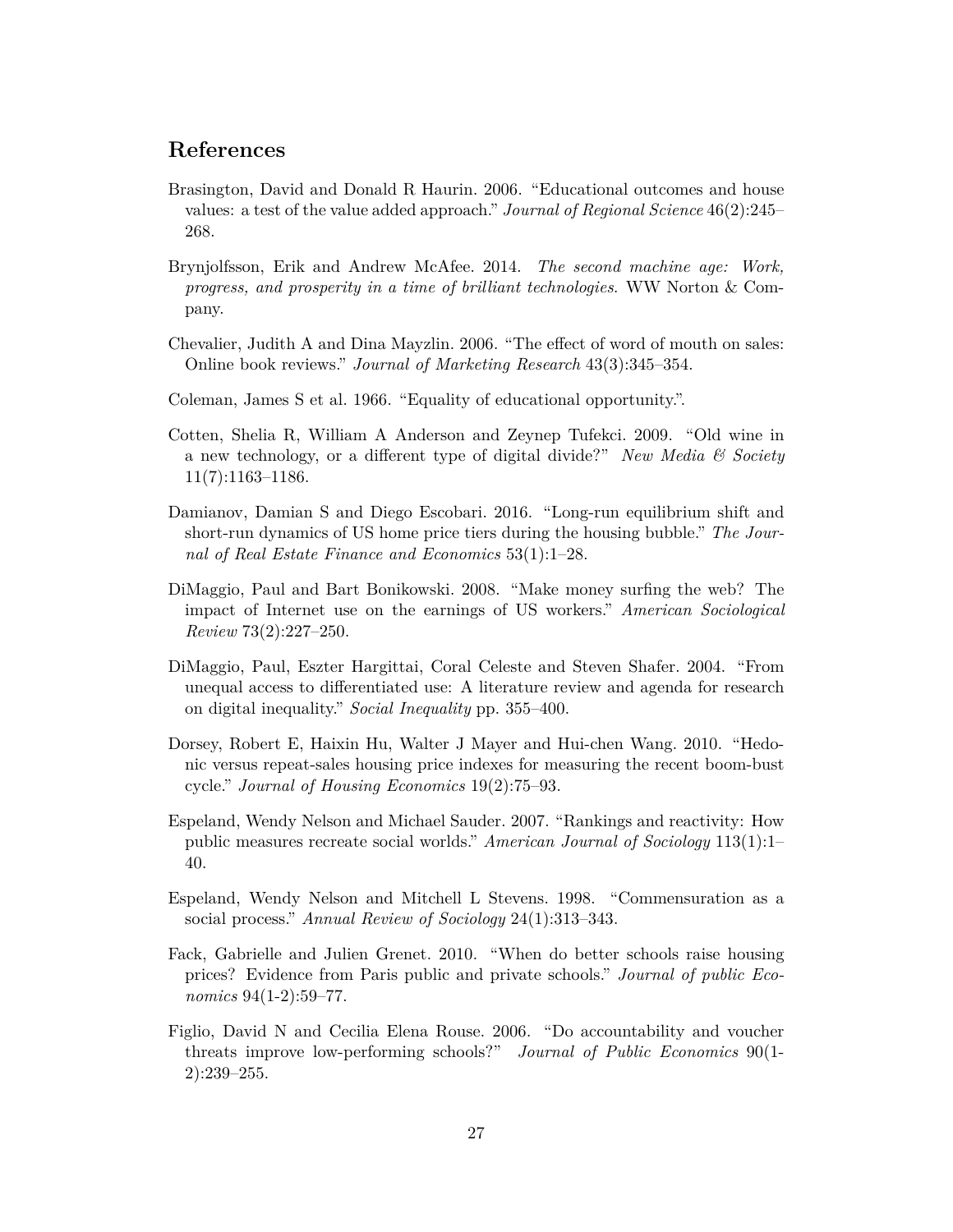- <span id="page-27-6"></span>Figlio, David N and Maurice E Lucas. 2004. "What's in a grade? School report cards and the housing market." *American Economic Review* 94(3):591–604.
- <span id="page-27-3"></span>Gibbons, Stephen, Stephen Machin and Olmo Silva. 2013. "Valuing school quality using boundary discontinuities." *Journal of Urban Economics* 75:15–28.
- <span id="page-27-13"></span>Guerrieri, Veronica, Daniel Hartley and Erik Hurst. 2013. "Endogenous gentrification and housing price dynamics." *Journal of Public Economics* 100:45–60.
- <span id="page-27-14"></span>Hargittai, Eszter and Amanda Hinnant. 2008. "Digital inequality: Differences in young adults' use of the Internet." *Communication Research* 35(5):602–621.
- <span id="page-27-10"></span>Harris, Douglas N and Carolyn D Herrington. 2006. "Accountability, standards, and the growing achievement gap: Lessons from the past half-century." *American Journal of Education* 112(2):209–238.
- <span id="page-27-12"></span>Hoxby, Caroline and Sarah Turner. 2013. "Expanding college opportunities for highachieving, low income students." *Stanford Institute for Economic Policy Research Discussion Paper* (12-014).
- <span id="page-27-7"></span>Jargowsky, PA. 1996. "Take the money and run: economic segregation in US metropolitan areas." *American Sociological Review* 61(6):984–98.
- <span id="page-27-11"></span>Jensen, Robert. 2010. "The (perceived) returns to education and the demand for schooling." *The Quarterly Journal of Economics* 125(2):515–548.
- <span id="page-27-0"></span>Jorgenson, Dale W. 2001. "Information technology and the US economy." *American Economic Review* 91(1):1–32.
- <span id="page-27-2"></span>Kane, Thomas J, Stephanie K Riegg and Douglas O Staiger. 2006. "School quality, neighborhoods, and housing prices." *American Law and Economics Review* 8(2):183–212.
- <span id="page-27-9"></span>Logan, John R. 2011. "Separate and unequal: The neighborhood gap for blacks, Hispanics and Asians in Metropolitan America." *Project US2010 Report* pp. 1–22.
- <span id="page-27-1"></span>Luca, Michael and Jonathan Smith. 2013. "Salience in quality disclosure: evidence from the US News college rankings." *Journal of Economics & Management Strategy* 22(1):58–77.
- <span id="page-27-8"></span>Mayer, Susan E. 2002. "How economic segregation affects children's educational attainment." *Social Forces* 81(1):153–176.
- <span id="page-27-5"></span>Mikulecky, Marga and Kathy Christie. 2014. "Rating States, Grading Schools: What Parents and Experts Say States Should Consider to Make School Accountability Systems Meaningful." *Education Commission of the States* .
- <span id="page-27-4"></span>Nguyen-Hoang, Phuong and John Yinger. 2011. "The capitalization of school quality into house values: A review." *Journal of Housing Economics* 20(1):30–48.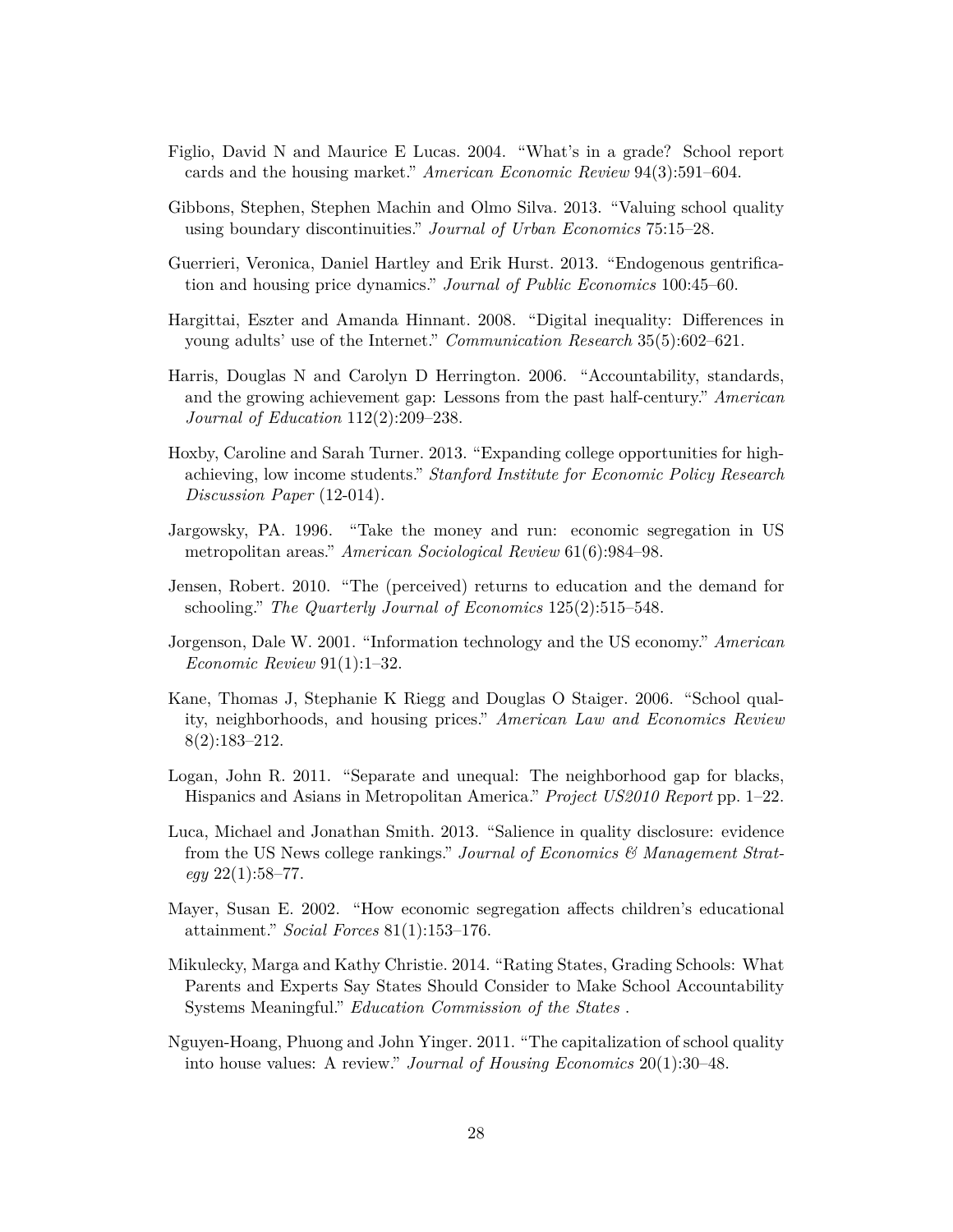- <span id="page-28-1"></span>Owens, Ann, Sean F Reardon and Christopher Jencks. 2016. "Income segregation between schools and school districts." *American Educational Research Journal* 53(4):1159–1197.
- <span id="page-28-4"></span>Piketty, Thomas and Emmanuel Saez. 2003. "Income inequality in the United States, 1913–1998." *The Quarterly Journal of Economics* 118(1):1–41.
- <span id="page-28-3"></span>Piketty, Thomas and Emmanuel Saez. 2006. "The evolution of top incomes: a historical and international perspective." *American Economic Review* 96(2):200– 205.
- <span id="page-28-12"></span>Pope, Devin G. 2009. "Reacting to rankings: evidence from "America's Best Hospitals"." *Journal of Health Economics* 28(6):1154–1165.
- <span id="page-28-8"></span>Quillian, Lincoln. 2014. "Does segregation create winners and losers? Residential segregation and inequality in educational attainment." *Social Problems* 61(3):402– 426.
- <span id="page-28-7"></span>Reardon, Sean F. 2011. "The widening academic achievement gap between the rich and the poor: New evidence and possible explanations." *Whither Opportunity? Rising Inequality, Schools, and Children's Life Chances* pp. 91–116.
- <span id="page-28-2"></span>Reardon, Sean F and Kendra Bischoff. 2011. "Income inequality and income segregation." *American Journal of Sociology* 116(4):1092–1153.
- <span id="page-28-6"></span>Reardon, Sean F, Lindsay Fox and Joseph Townsend. 2015. "Neighborhood income composition by household race and income, 1990–2009." *The Annals of the American Academy of Political and Social Science* 660(1):78–97.
- <span id="page-28-5"></span>Reeves, Richard V. 2017. *Dream hoarders: How the American upper middle class is leaving everyone else in the dust, why that is a problem, and what to do about it*. Brookings Institution Press.
- <span id="page-28-13"></span>Rose, Stephen. 2016. "The growing size and incomes of the upper middle class." *Urban Institute* .
- <span id="page-28-10"></span>Rumberger, Russell W and Gregory J Palardy. 2005. "Does segregation still matter? The impact of student composition on academic achievement in high school." *Teachers College Record* 107(9):1999.
- <span id="page-28-11"></span>Salganik, Matthew J and Duncan J Watts. 2008. "Leading the herd astray: An experimental study of self-fulfilling prophecies in an artificial cultural market." *Social Psychology Quarterly* 71(4):338–355.
- <span id="page-28-0"></span>Salganik, Matthew J, Peter Sheridan Dodds and Duncan J Watts. 2006. "Experimental study of inequality and unpredictability in an artificial cultural market." *Science* 311(5762):854–856.
- <span id="page-28-9"></span>Sampson, Robert J, Patrick Sharkey and Stephen W Raudenbush. 2008. "Durable effects of concentrated disadvantage on verbal ability among African-American children." *Proceedings of the National Academy of Sciences* 105(3):845–852.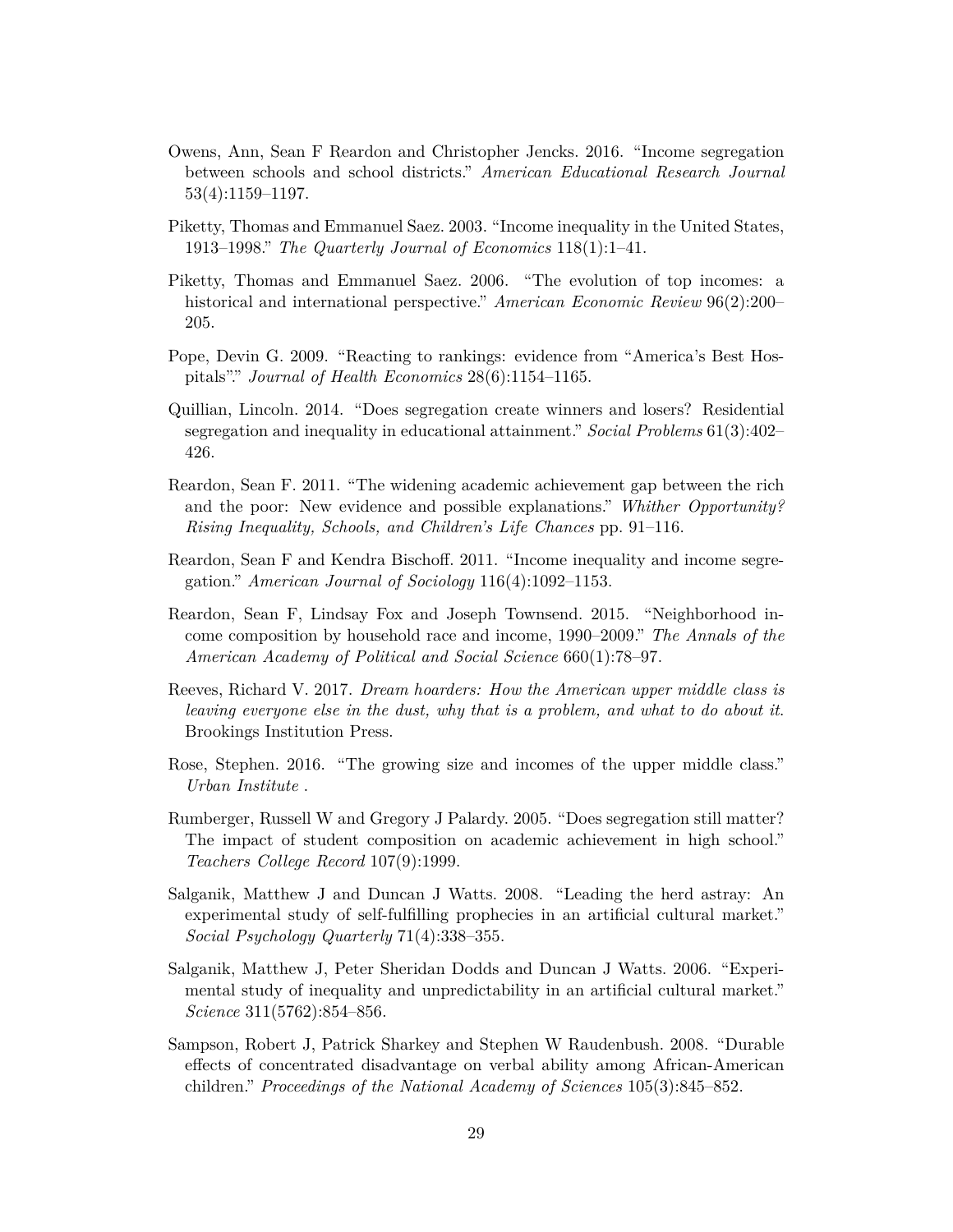- <span id="page-29-0"></span>Santos, Rita, Hugh Gravelle and Carol Propper. 2017. "Does quality affect patientsâĂŹ choice of doctor? Evidence from England." *The Economic Journal* 127(600):445–494.
- <span id="page-29-2"></span>Sauder, Michael and Wendy Nelson Espeland. 2009. "The discipline of rankings: Tight coupling and organizational change." *American Sociological Review* 74(1):63–82.
- <span id="page-29-1"></span>Shore, Cris, Susan Wright, Vered Amit, Judy Brown, Casper Bruun Jensen, Mark Maguire, Sally Engle Merry, Michael Sauder, Wendy Espeland, Gavin Smith et al. 2015. "Audit culture revisited: Rankings, ratings, and the reassembling of society." *Current Anthropology* 56(3):431–432.
- <span id="page-29-4"></span>Varkevisser, Marco, Stephanie A van der Geest and Frederik T Schut. 2012. "Do patients choose hospitals with high quality ratings? Empirical evidence from the market for angioplasty in the Netherlands." *Journal of Health Economics* 31(2):371–378.
- <span id="page-29-3"></span>Ziol-Guest, Kathleen M and Kenneth TH Lee. 2016. "Parent Income–Based Gaps in Schooling: Cross-Cohort Trends in the NLSYs and the PSID." *AERA Open* 2(2):2332858416645834.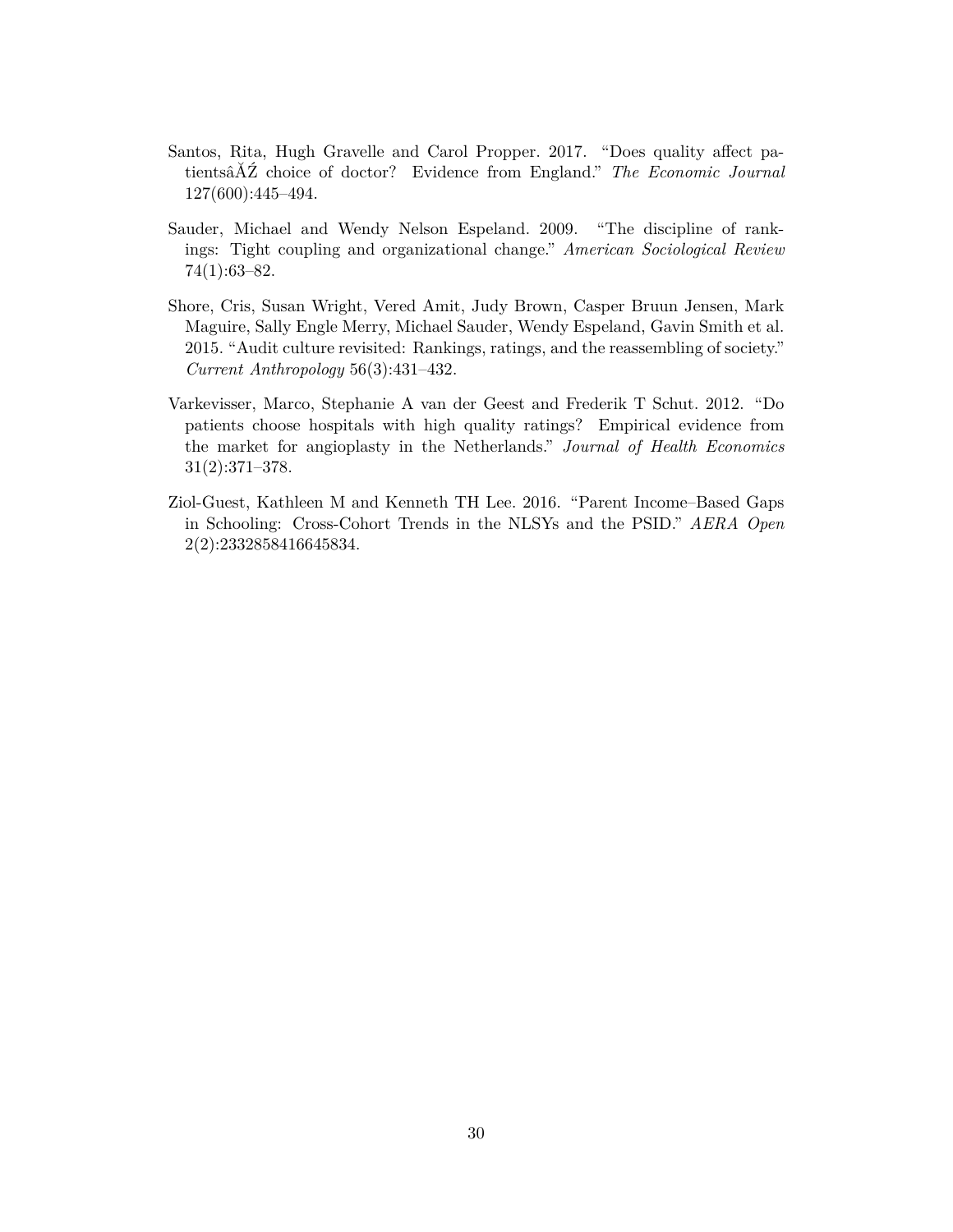<span id="page-30-0"></span>Figure 1: Example of GreatSchools ratings on main website (above) and through the Zillow website (below).

| <b>Howard Elementary School</b><br>$\vee$ Compare<br>115 Wilmington Island Rd, Savannah, GA 31410<br>10 <sup>10</sup><br>GreatSchools<br><br>★★★★ 17 reviews   Public district PK-5<br>Rating<br><b>R</b> Homes for sale<br>. .<br>Jacob G. Smith Elementary School<br>$\vee$ Compare<br>210 Lamara Dr, Savannah, GA 31405<br>$\mathbf{q}$<br>GreatSchools<br><br>★★★★★ 19 reviews   Public district PK-5<br>Rating<br>. .<br><b>R</b> Homes for sale<br><b>Oglethorpe Charter School</b><br>$\vee$ Compare<br>7202 Central Ave, Savannah, GA 31406<br>$\ddot{\mathbf{q}}$<br>GreatSchools<br><br>★★★★★ 14 reviews   Public charter 6-8<br>Rating<br>. .<br><b>R</b> Homes for sale<br>Woodville-Tompkins Technical And Career High School<br>$\vee$ Compare<br>151 Coach Joe Turner St, Savannah, GA 31408<br>$\bullet$<br>GreatSchools<br><br>食食食食 0 reviews   Public district 9-11<br>Rating<br><b>R</b> Homes for sale<br><br>ᄌ<br>v<br><b>Nearby Schools in Broadview</b><br>Data by GreatSchools.org 2 |  | Grades | <b>Distance</b> |
|--------------------------------------------------------------------------------------------------------------------------------------------------------------------------------------------------------------------------------------------------------------------------------------------------------------------------------------------------------------------------------------------------------------------------------------------------------------------------------------------------------------------------------------------------------------------------------------------------------------------------------------------------------------------------------------------------------------------------------------------------------------------------------------------------------------------------------------------------------------------------------------------------------------------------------------------------------------------------------------------------------------|--|--------|-----------------|
|                                                                                                                                                                                                                                                                                                                                                                                                                                                                                                                                                                                                                                                                                                                                                                                                                                                                                                                                                                                                              |  |        |                 |
|                                                                                                                                                                                                                                                                                                                                                                                                                                                                                                                                                                                                                                                                                                                                                                                                                                                                                                                                                                                                              |  |        |                 |
|                                                                                                                                                                                                                                                                                                                                                                                                                                                                                                                                                                                                                                                                                                                                                                                                                                                                                                                                                                                                              |  |        |                 |
|                                                                                                                                                                                                                                                                                                                                                                                                                                                                                                                                                                                                                                                                                                                                                                                                                                                                                                                                                                                                              |  |        |                 |
|                                                                                                                                                                                                                                                                                                                                                                                                                                                                                                                                                                                                                                                                                                                                                                                                                                                                                                                                                                                                              |  |        |                 |

| out of 10 | <b>Lindop Elementary (assigned)</b>     | PK-8     | $0.2$ mi         |
|-----------|-----------------------------------------|----------|------------------|
| out of 10 | <b>Komarek Elementary</b>               | PK-8     | $0.8$ mi         |
| out of 10 | <b>Proviso Math and Science Academy</b> | $9 - 12$ | $1.3 \text{ mi}$ |

More schools in Broadview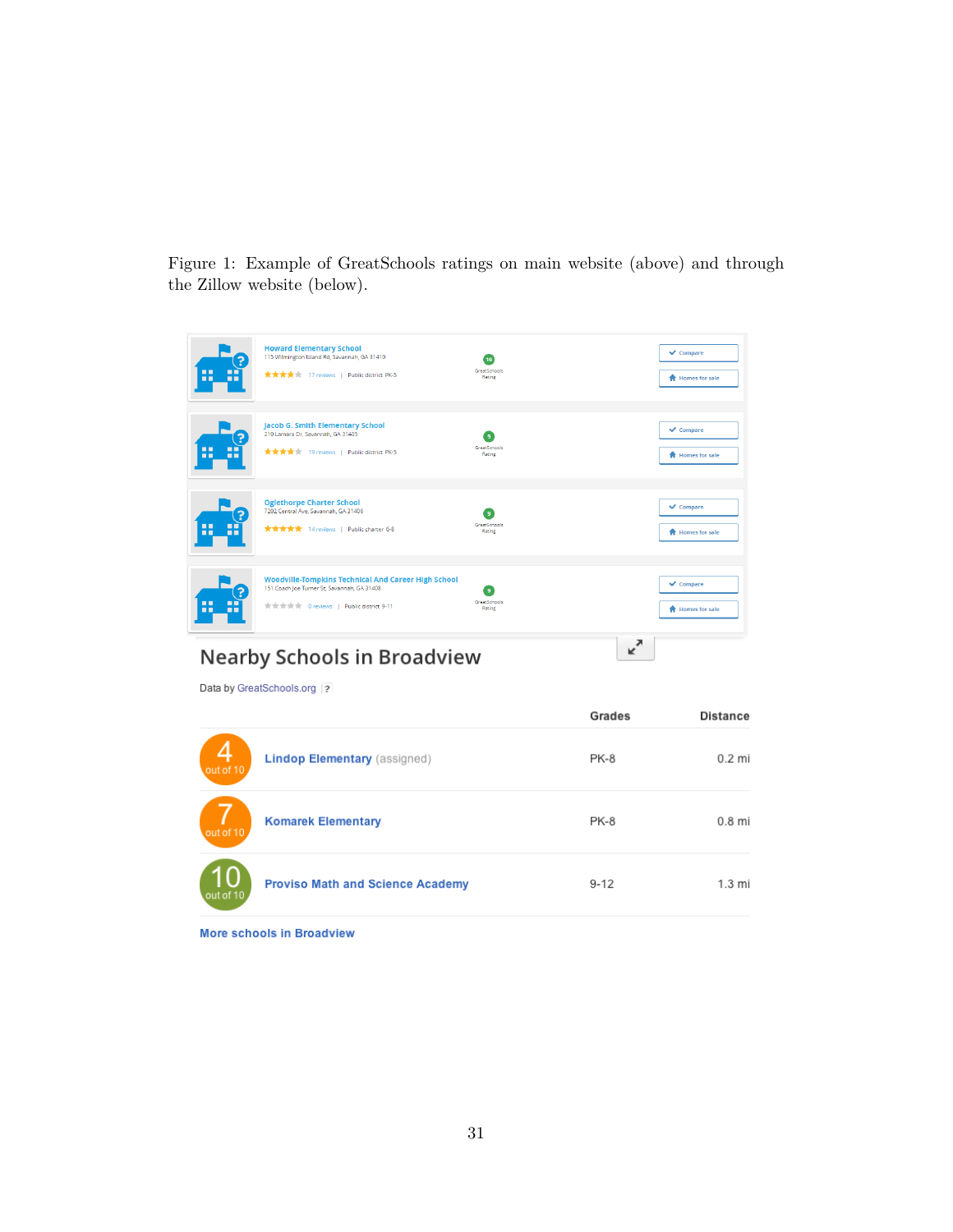<span id="page-31-0"></span>Figure 2: Plot of the difference in housing values between zip codes whose schools do/do not have GreatSchools ratings. The plot derives from models with countyyear fixed effects and 19 states for which we have school performance information pre- and post- GreatSchools Rating availability (AZ, DC, FL, IN, MA, MD, MI, MN, NJ, NM, NY, OH, OR, PA, SC, TN, VA, WA, WI).

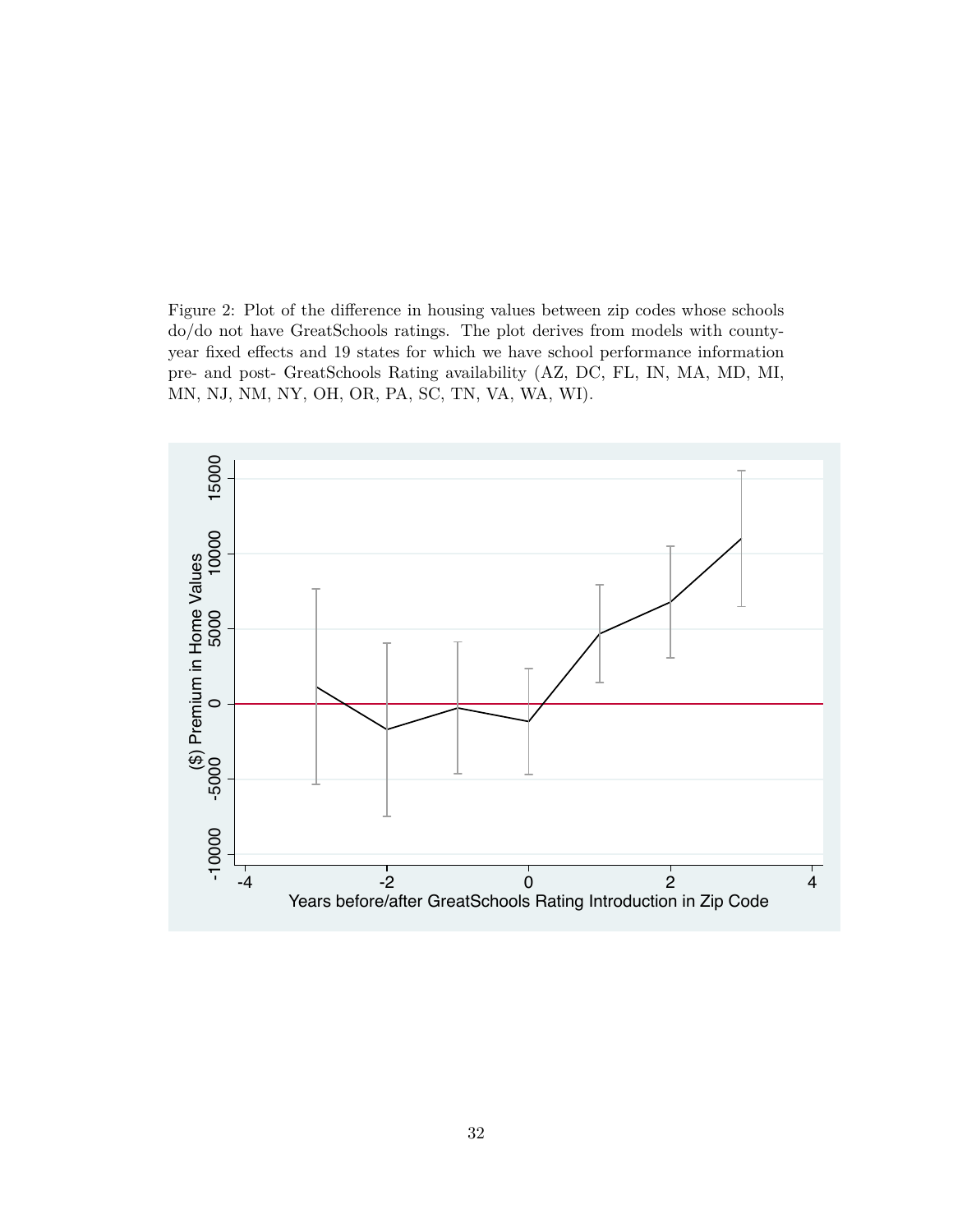<span id="page-32-0"></span>

(a) Effect of GreatSchool Rating availability (b) Effect of GreatSchool Rating availability for Above Median Schools for Below Median Schools

Figure 3: Plot of the difference in housing values for zip codes with and without GreatSchools ratings for zip codes above- and below-median test scores.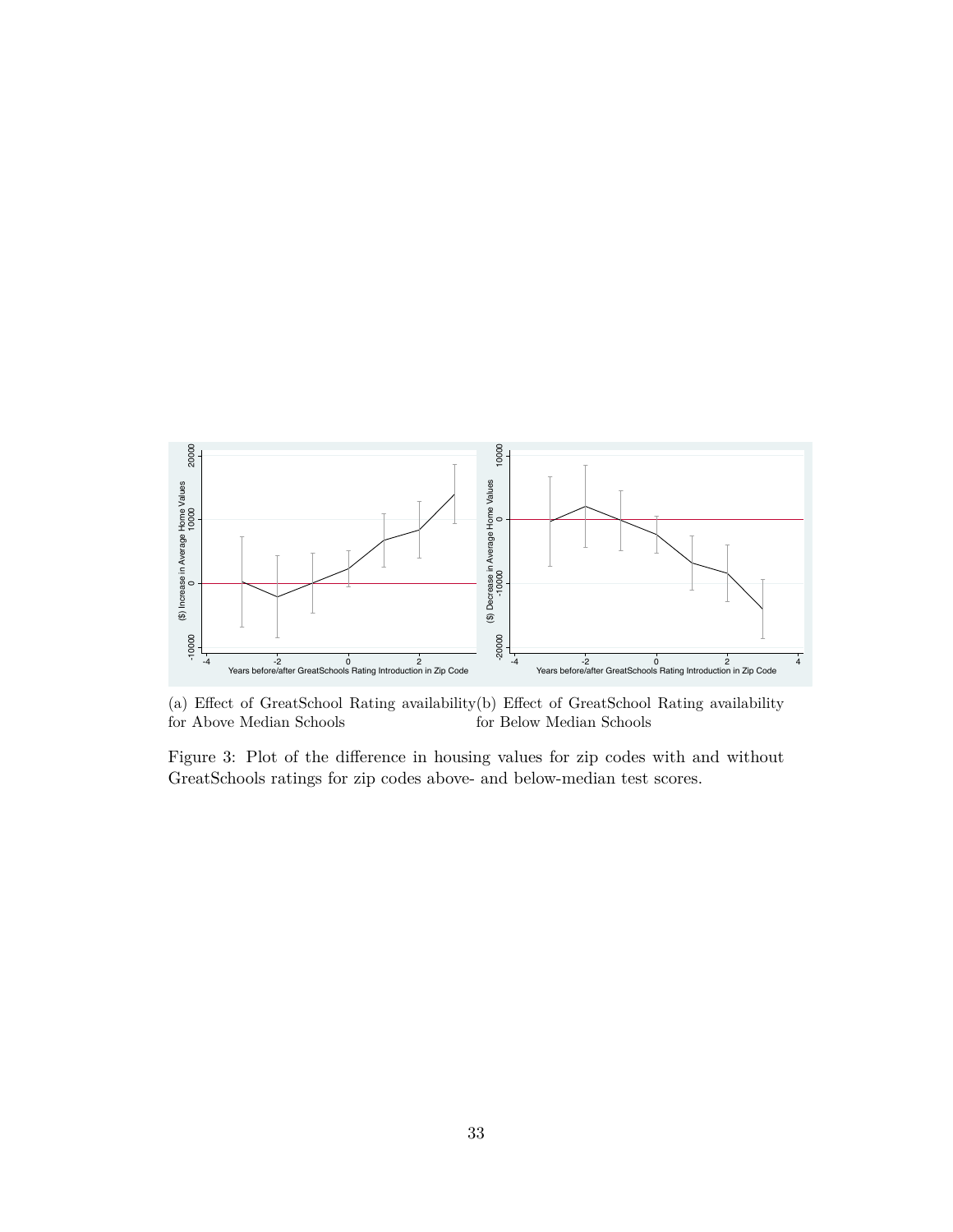<span id="page-33-0"></span>

| Year | <b>States</b> | zip-codes | Schools |
|------|---------------|-----------|---------|
| 2006 | 5             | 4643      | 20298   |
| 2007 | 5             | 4658      | 20637   |
| 2008 | 8             | 5926      | 24898   |
| 2009 | 10            | 6543      | 26330   |
| 2010 | 16            | 8299      | 32052   |
| 2011 | 26            | 10856     | 42581   |
| 2012 | 50            | 20551     | 74087   |

Table 1: Coverage of Greatschools.org data from 2006 to 2015.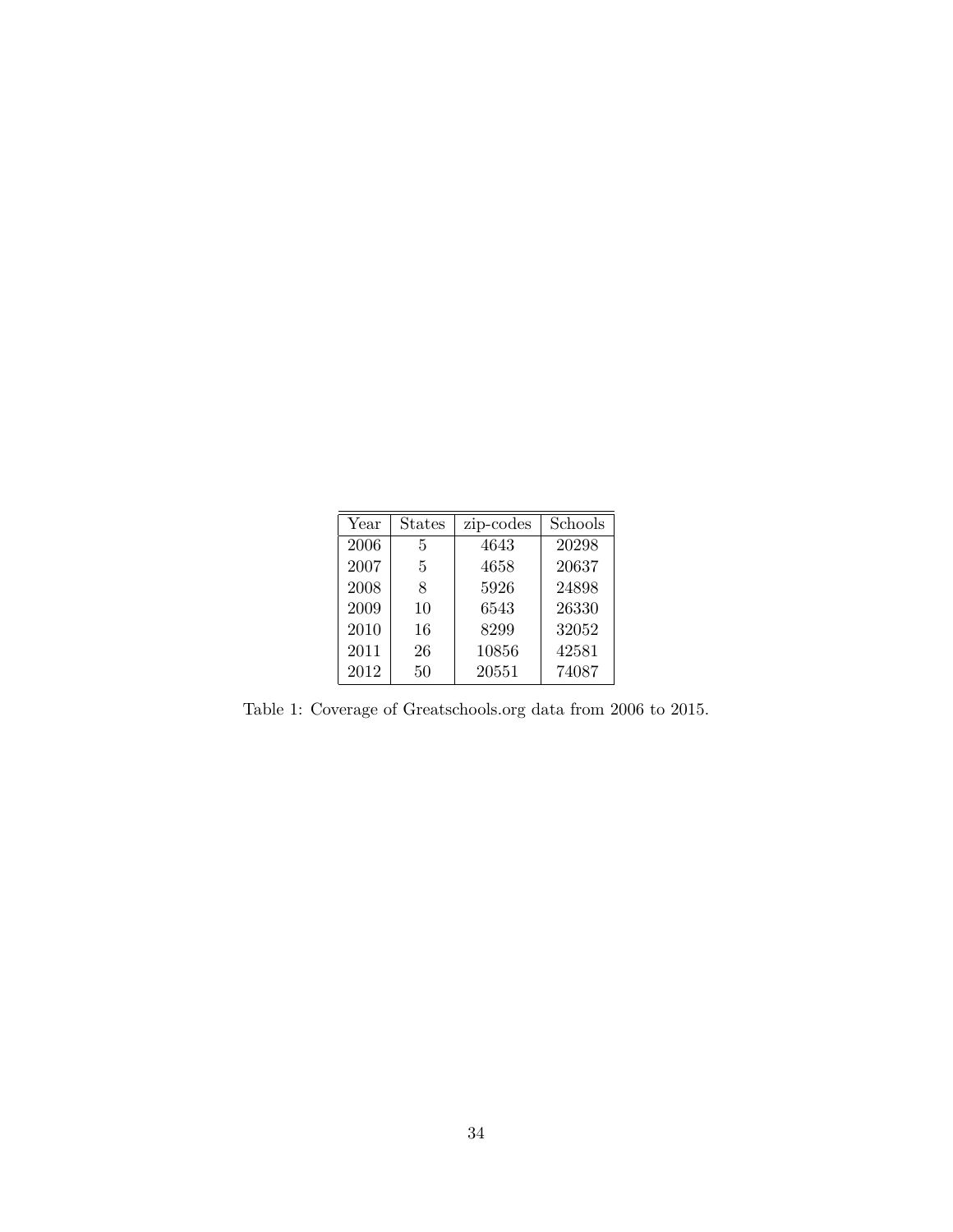|                  | $SP_{it-1}$                                                                           |                                                                                                                                             |                                                                                                                                                    |                                                                                                   |                                                                                                                                                                                        |                                                                                                                |                                                                                                                                                                                                                                    |                                                                             |
|------------------|---------------------------------------------------------------------------------------|---------------------------------------------------------------------------------------------------------------------------------------------|----------------------------------------------------------------------------------------------------------------------------------------------------|---------------------------------------------------------------------------------------------------|----------------------------------------------------------------------------------------------------------------------------------------------------------------------------------------|----------------------------------------------------------------------------------------------------------------|------------------------------------------------------------------------------------------------------------------------------------------------------------------------------------------------------------------------------------|-----------------------------------------------------------------------------|
| Availab<br>ears. |                                                                                       |                                                                                                                                             |                                                                                                                                                    |                                                                                                   |                                                                                                                                                                                        |                                                                                                                |                                                                                                                                                                                                                                    |                                                                             |
|                  |                                                                                       |                                                                                                                                             |                                                                                                                                                    |                                                                                                   |                                                                                                                                                                                        |                                                                                                                |                                                                                                                                                                                                                                    |                                                                             |
| Constant         |                                                                                       |                                                                                                                                             |                                                                                                                                                    |                                                                                                   |                                                                                                                                                                                        |                                                                                                                |                                                                                                                                                                                                                                    |                                                                             |
|                  | $\begin{array}{r} 0.008 \\ 0.025) \\ 0.076 \\ 0.053) \\ 126117 \\ 126117 \end{array}$ | $\begin{array}{l} \text{Iousing} \\ \hline 0.002 \\ (0.018) \\ (1.30^{***} \\ (0.135) \\ (0.135) \\ (0.13975 \\ 92975 \\ 0.427 \end{array}$ | $\begin{array}{c} \hline 76\,100k+ \ \hline 0.266\, \ (0.239) \ \hline 0.8312^{***} \ \hline 1.072) \ \hline 1.19777 \ \hline 1.19777 \end{array}$ | $\frac{7}{100}$<br>$\frac{100}{(0.796)}$<br>$\frac{(0.796)}{(10.88)}$<br>$\frac{(0.182)}{124427}$ | $\begin{array}{c} \times \text{Black} \ \hline 0.523 \ \hline 0.535 \ \hline 0.535 \ \hline 0.535 \ \hline 0.099 \ \hline 0.0099 \ \hline 124427 \ \hline 124427 \ \hline \end{array}$ | $\frac{\% \text{ High}}{0.672}$<br>$\frac{0.672}{0.0496}$<br>$\frac{0.496}{0.584**}$<br>$\frac{0.136}{124427}$ | $\begin{array}{l} \n\sqrt{6} \text{ Asian} \\ \n\boxed{0.387^{**}} \\ \n\boxed{0.137} \\ \n\boxed{2.425^{***}} \\ \n\boxed{0.061} \\ \n\boxed{124427} \\ \n\boxed{124427} \\ \n\boxed{124427} \\ \n\boxed{0.260} \\ \n\end{array}$ | % College<br>0.620<br>0.407)<br>0.407<br>30.724***<br><u>0.162</u><br>0.162 |
|                  |                                                                                       |                                                                                                                                             |                                                                                                                                                    |                                                                                                   |                                                                                                                                                                                        |                                                                                                                |                                                                                                                                                                                                                                    |                                                                             |
|                  |                                                                                       |                                                                                                                                             |                                                                                                                                                    |                                                                                                   |                                                                                                                                                                                        | 1.394                                                                                                          |                                                                                                                                                                                                                                    |                                                                             |

<span id="page-34-0"></span>Table 2: Tests examining the relationship between rating exposure  $YearsAval_{it}$  and zip-code level characteristics. Table 2: Tests examining the relationship between rating exposure *Y earsAvailit* and zip-code level characteristics.

35

∗

Standard errors in parentheses *p < .*05, ∗∗ *p < .*01, ∗∗∗ *p < .*001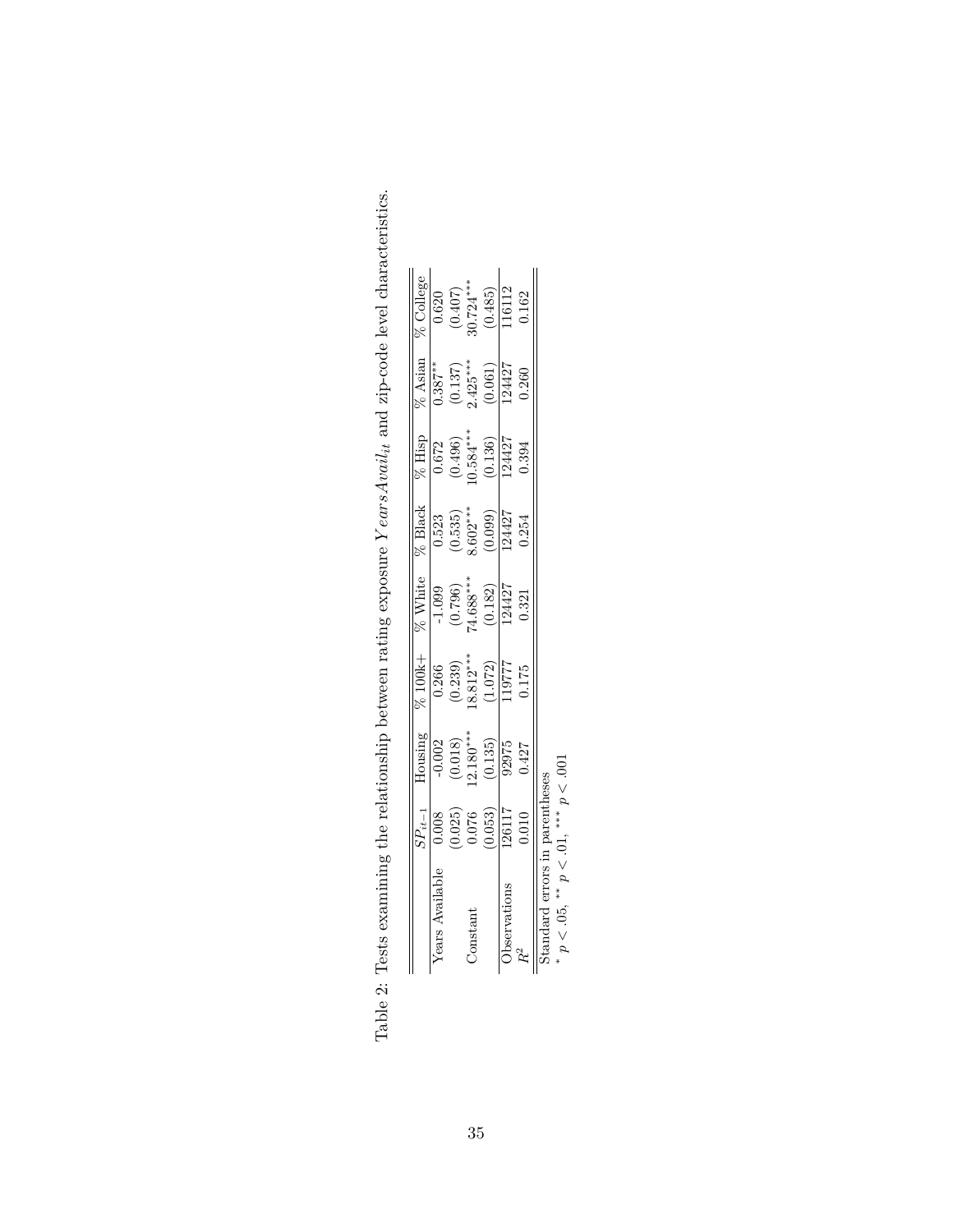<span id="page-35-0"></span>

| 165549<br>165549<br>187787<br>126282<br>School Performance<br>ears Available<br>$Log(ZHY1+1)$<br><b>INHZ</b> | 3.376<br>0.025 |                                |                  | max                                                          |
|--------------------------------------------------------------------------------------------------------------|----------------|--------------------------------|------------------|--------------------------------------------------------------|
|                                                                                                              |                | 0.812                          | $-7.335$         | 4.610                                                        |
|                                                                                                              |                | 2.691                          | 0.000            |                                                              |
|                                                                                                              | 12.048         | 0.658                          | 9.518            | $10.000$<br>$15.510$                                         |
|                                                                                                              | 217842.590     | 98219.159                      | 3600.000         | 5442900.00C                                                  |
| 279720<br>100k+ Households                                                                                   | 13.621         | 10.358                         | 0.000            | 84.507                                                       |
| 231840<br>White                                                                                              | 77.370         |                                | $0.000$<br>0.000 |                                                              |
| 231840<br>% Black                                                                                            | 7.402          |                                |                  |                                                              |
| 231840<br>$\%$ Hispanic                                                                                      | 8.800          | $\frac{26.350}{15.748}$ 15.748 | 0.000            | $\begin{array}{c} 100.000 \\ 100.000 \\ 100.000 \end{array}$ |
| 231840<br>195734<br>Asian                                                                                    | 1.937          | 5.161                          | 0.000            | $\begin{array}{c} 100.000 \\ 100.000 \\ 100.000 \end{array}$ |
| College Degree                                                                                               | 30.468         | $16.805$                       | 0.000            |                                                              |
| 195961<br>$\delta$ Migriation                                                                                | 12.077         | 9.558                          | 0.000            |                                                              |
| 195961<br>6 In-State Migration                                                                               | 9.916          | 770.7                          | 0.000            | 00.000                                                       |
| 195961<br>% No Migration                                                                                     | 87.555         | 9.880                          | 0.000            | 00.000                                                       |
| 349041<br><b>J</b> bservations                                                                               |                |                                |                  |                                                              |

Table 3: Summary statistics for main variables used in our analysis. Table 3: Summary statistics for main variables used in our analysis.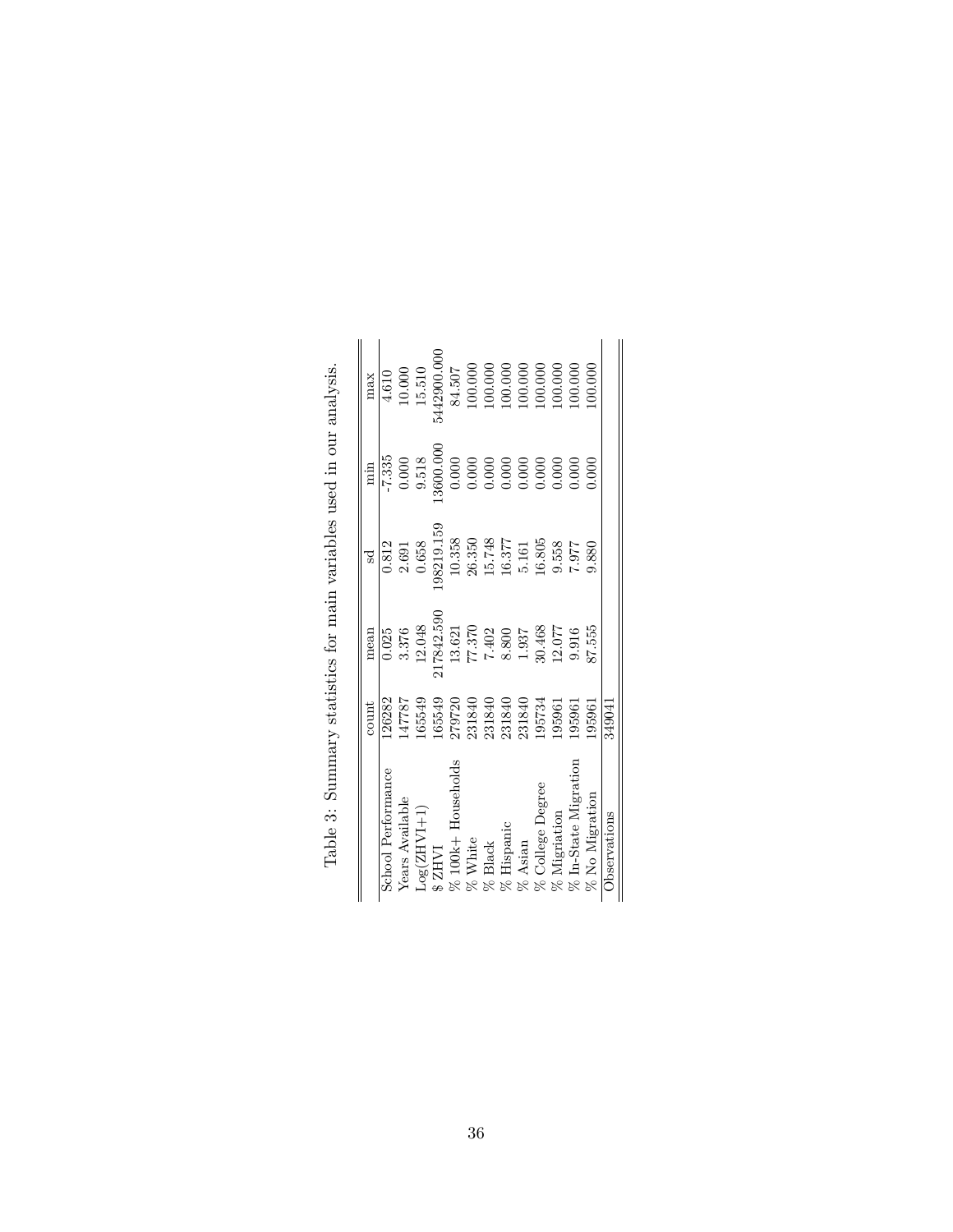|                                      | $Log(ZHVI+1)$            | $Log(ZHVI+1)$                                                                    | $Log(ZHVI+1)$                                    | $Log(ZHVI+1)$              |
|--------------------------------------|--------------------------|----------------------------------------------------------------------------------|--------------------------------------------------|----------------------------|
| School Performance                   | $0.293***$               | $-0.030***$                                                                      | $0.292***$                                       | $0.262***$                 |
|                                      |                          |                                                                                  |                                                  |                            |
| Years Available                      | $(0.009)$<br>$0.022***$  | $(0.003)$<br>$-0.009***$                                                         |                                                  | $(0.007)$<br>$0.023***$    |
|                                      |                          | $\begin{array}{c} (0.000) \\ 0.008^{***} \\ (0.000) \\ 12.188^{***} \end{array}$ | $(0.016)$<br>$-0.004$<br>$(0.007)$<br>$0.014***$ | (0.005)                    |
| School Performance * Years Available | $(0.001)$<br>$0.014***$  |                                                                                  |                                                  | $0.008***$                 |
|                                      | (0.002)                  |                                                                                  |                                                  |                            |
| Constant                             | $1.912***$               |                                                                                  | $(0.004)$<br>12.018***                           | $(0.002)$<br>12.099***     |
|                                      | (0.006)                  | (0.003)                                                                          | (0.030)                                          | (0.021)                    |
| Zip FE                               | $\mathcal{S}^{\circ}$    | Yes                                                                              | $\mathop{\rm N}_0$                               | $\mathop{\rm S}\nolimits$  |
| Year FE                              | $\tilde{\Sigma}^{\circ}$ | ${\rm Yes}$                                                                      |                                                  | $\mathcal{S}_{\mathsf{N}}$ |
| State-Year FE                        | $\overline{S}$           | $\overline{S}$                                                                   | No<br>Yes                                        | $\overline{R}$             |
| County-Year FE                       | Σó                       | $\overline{\mathsf{X}}$                                                          | $\overline{\mathsf{S}}$                          | Yes                        |
| Observations                         | 79718                    | 79718                                                                            | 79718                                            | 79718                      |
|                                      | 0.156                    | 0.986                                                                            | 1.572                                            | 0.838                      |

<span id="page-36-0"></span>

| ř                                 |
|-----------------------------------|
|                                   |
| and hous                          |
|                                   |
|                                   |
| vill Blue                         |
|                                   |
| COO                               |
| è<br>U                            |
|                                   |
|                                   |
| ationship bet.                    |
|                                   |
| he rela                           |
|                                   |
| ting availability on tl.          |
|                                   |
|                                   |
|                                   |
|                                   |
|                                   |
|                                   |
|                                   |
|                                   |
|                                   |
| Table 4: The effect of school ray |
|                                   |
|                                   |
|                                   |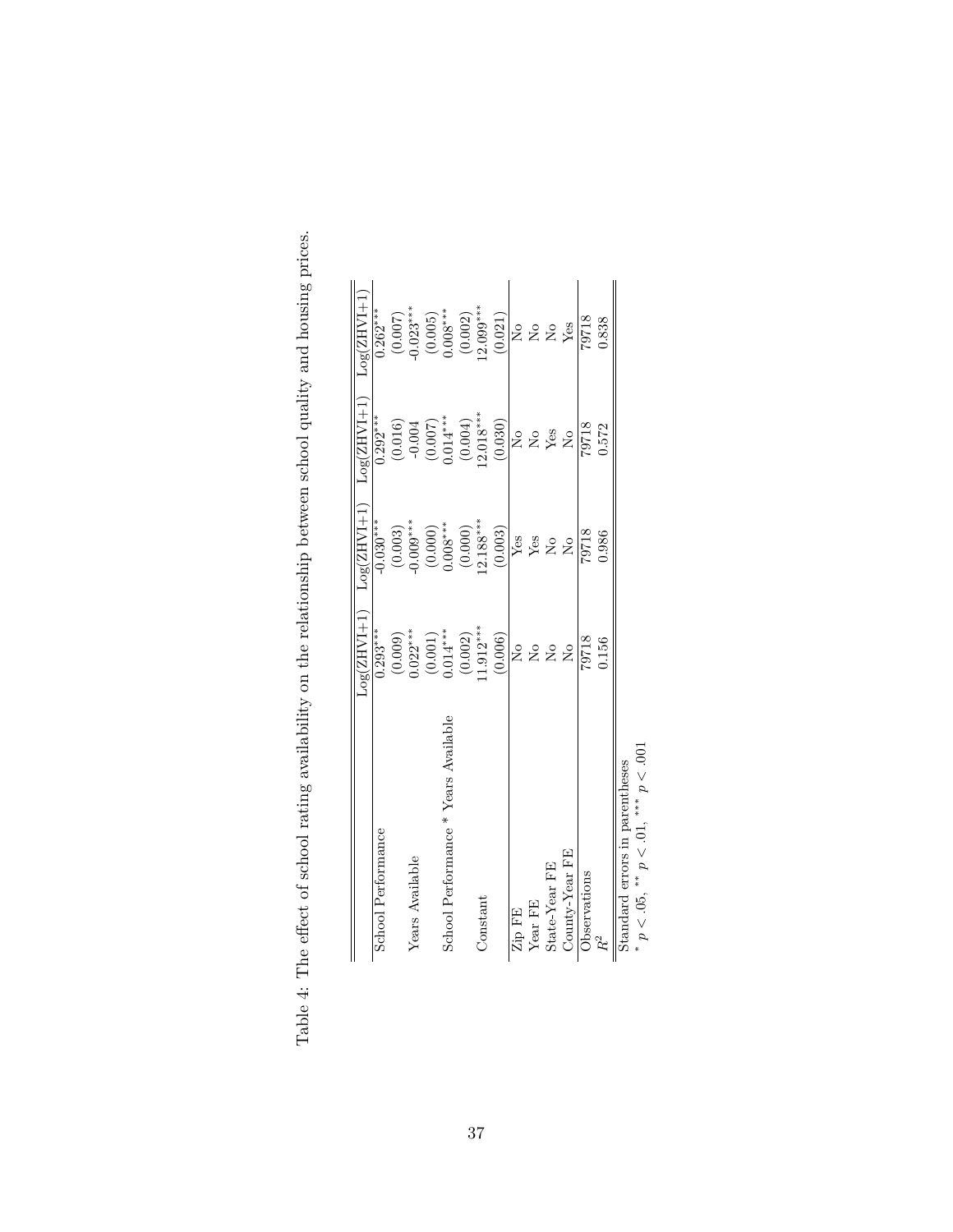|                                                                   | % 100k+                                            | % 100k+                 | $%100k +$                  | % 100k+              |
|-------------------------------------------------------------------|----------------------------------------------------|-------------------------|----------------------------|----------------------|
| School Performance                                                | $5.477***$                                         | $0.128***$              | $5.277***$                 | $5.425***$           |
|                                                                   |                                                    | (0.034)                 | (0.478)                    |                      |
| Years Available                                                   | $\begin{array}{c} (0.113) \\ 0.117*** \end{array}$ | $0.340***$              | 0.133                      | $(0.227)$<br>-0.219* |
|                                                                   | $(0.017)$<br>0.246***                              |                         | (0.127)                    | (0.105)              |
| School Performance * Years Available                              |                                                    | $(0.006)$<br>$0.070***$ | $0.261*$                   | $0.214***$           |
|                                                                   | (0.029)                                            | (0.006)                 | (0.117)                    | (0.058)              |
| Constant                                                          | $13.407***$                                        | $7.246***$              | $13.358***$                | $4.608***$           |
|                                                                   | (0.068)                                            | (0.033)                 | (0.451)                    | (0.374)              |
| Zip FE                                                            | $\mathsf{S}^{\mathsf{O}}$                          | $Y$ es                  | $\mathsf{S}^{\mathsf{O}}$  | Σò                   |
| Year FE                                                           | $\frac{1}{2}$                                      | ${\rm Yes}$             | $\mathcal{S}_{\mathbf{N}}$ | å<br>S               |
| State-Year FE                                                     | $\overline{\mathsf{S}}$                            | $\overline{\Sigma}$     | Yes                        | $\overline{R}$       |
| County-Year FE                                                    | $\overline{S}$                                     | $\overline{S}$          | $\overline{R}$             | Yes                  |
| Observations                                                      | 99339                                              | 99339                   | 99339                      | 99339                |
| $\tilde{R}^2$                                                     | 0.241                                              | 0.986                   | 0.393                      | 0.619                |
| * (V) (V) ** (V) (V) ** (V) (V)<br>Standard errors in parentheses |                                                    |                         |                            |                      |

<span id="page-37-0"></span>

| $\overline{1}$<br>S<br>C<br><b>CINCS</b><br>j<br>$\sim$ $\sim$ $\sim$ $\sim$ $\sim$ $\sim$ $\sim$ |            |
|---------------------------------------------------------------------------------------------------|------------|
| )<br>)<br>$\overline{a}$<br>ĺ<br>)<br>1                                                           |            |
| hold and the an<br>)<br>)<br>!<br>כם המאודד                                                       |            |
| $\frac{1}{2}$                                                                                     |            |
| try and the reletionship in that<br>.<br>נו<br>$\frac{1}{2}$                                      |            |
| $5 - 5$                                                                                           |            |
| J<br>֧֧֧֧֧֧֧֧֧֧֧֪ׅ֧֚֚֚֚֚֚֚֚֬֕֕֓֝֬֝֓֝֓֕֓֕֝֬֝֬֝֬֝֬֝֬֝֬֓<br>C<br>C                                   |            |
| こくしょく サウトウ<br>j<br>$\frac{1}{2}$<br>۔<br>د<br>ĺ                                                   |            |
| ・^ フィー・・<br>í                                                                                     | י<br>הדורה |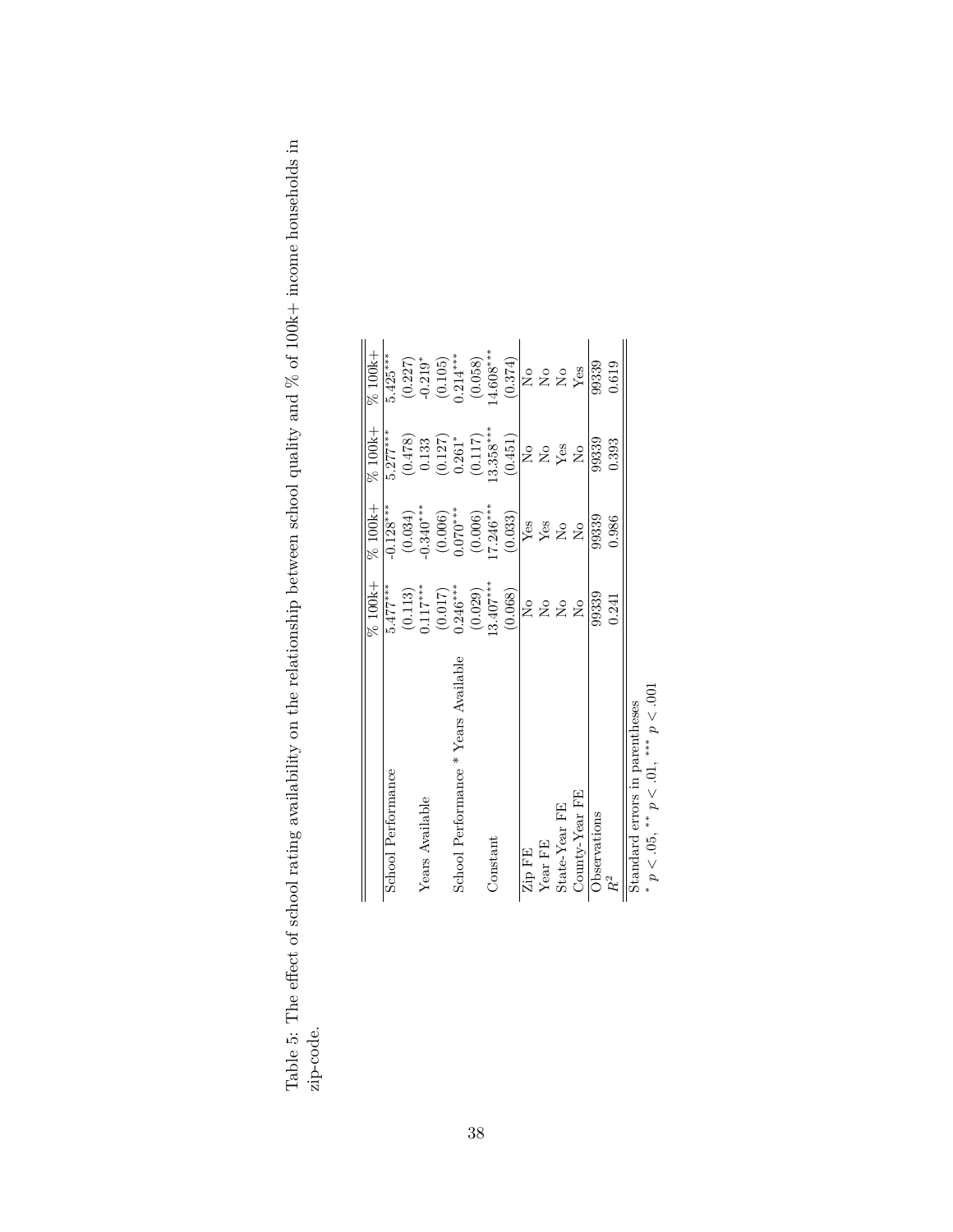<span id="page-38-0"></span>Table 6: Data description for State Department of Education Data and GreatSchools introduction.

| State                | DOE Years | Years          | GS First Year | Schools | <b>Zips</b> |
|----------------------|-----------|----------------|---------------|---------|-------------|
| Arizona              | 2008-11   | $\overline{4}$ | 2012          | 1825    | 334         |
| District of Columbia | 2007-10   | $\overline{4}$ | 2011          | 116     | 19          |
| Florida              | 2005-11   | $\overline{7}$ | 2012          | 2744    | 789         |
| Indiana              | 2006-11   | 6              | 2012          | 1474    | 502         |
| Massachusetts        | 2008-11   | $\overline{4}$ | 2012          | 1532    | 411         |
| Maryland             | 2006-11   | 6              | 2012          | 1069    | 267         |
| Michigan             | 2005-07   | 3              | 2008          | 2262    | 656         |
| Minnesota            | 2006-09   | $\overline{4}$ | 2010          | 1593    | 535         |
| New Jersey           | 2003-11   | 9              | 2012          | 1834    | 511         |
| New Mexico           | 2005-11   | $\overline{7}$ | 2012          | 748     | 182         |
| New York             | 2007-10   | $\overline{4}$ | 2011          | 3284    | 1032        |
| Ohio                 | 2006-11   | 6              | 2012          | 3371    | 828         |
| Oregon               | 2004-11   | 8              | 2012          | 1228    | 308         |
| Pennsylvania         | 2006-11   | 6              | 2012          | 2878    | 891         |
| South Carolina       | 2009-11   | 3              | 2012          | 839     | 284         |
| Tennessee            | 2010-11   | $\overline{2}$ | 2012          | 1138    | 415         |
| Utah                 | 2008-09   | $\overline{2}$ | 2010          | 890     |             |
| Virginia             | 2007-11   | 5              | 2012          | 1783    | 502         |
| Washington           | 2009-12   | $\overline{4}$ | 2013          | 1515    | 409         |
| Wisconsin            | 2012      | 1              | 2012          | 1862    | 536         |
|                      | Total     | 95             |               | 33985   | 9411        |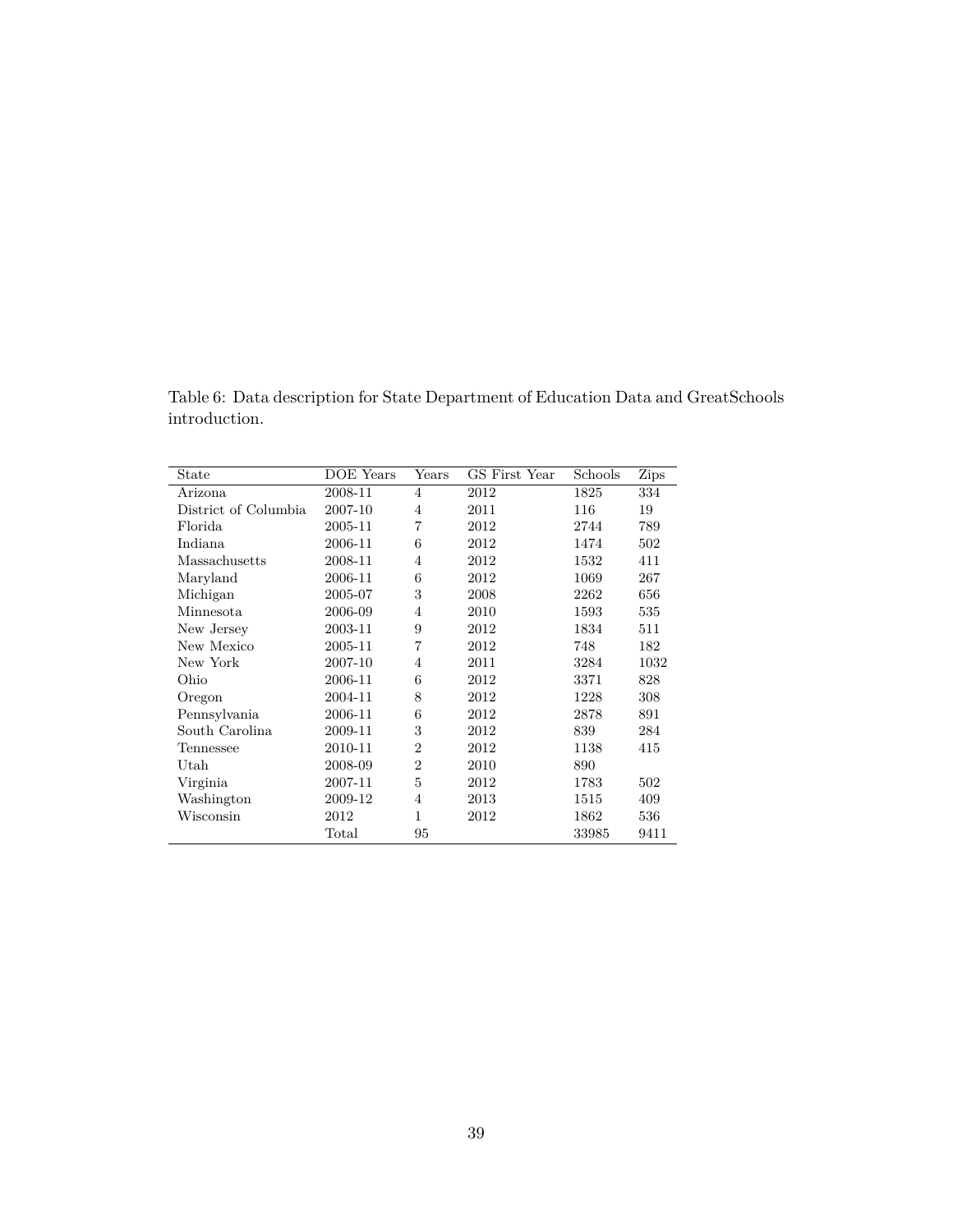<span id="page-39-0"></span>

|  | ailability. All models include county-year fixed effects standard errors cluster corrected at the<br>and post- GreatSchools Rating avai | $100k +$ income households in zip-code. Estimates use data from 19 states for which we have school performance information pre- | g availability on the relationship between school quality and home values as well as the $%$ of<br>Table 7: The effect of school rating |
|--|-----------------------------------------------------------------------------------------------------------------------------------------|---------------------------------------------------------------------------------------------------------------------------------|-----------------------------------------------------------------------------------------------------------------------------------------|
|--|-----------------------------------------------------------------------------------------------------------------------------------------|---------------------------------------------------------------------------------------------------------------------------------|-----------------------------------------------------------------------------------------------------------------------------------------|

|                                      | $Log(ZHVI+1)$ %100k+ |            |
|--------------------------------------|----------------------|------------|
| School Performance                   | $0.278***$           | $6.871***$ |
|                                      | (0.007)              | (0.144)    |
| School Performance * Years Available | $0.015***$           | $0.132**$  |
|                                      | (0.003)              | (0.044)    |
| Observations                         | 55357                | 70292      |
| $R^2$                                | 0.832                | 0.688      |
| Standard errors in parentheses       |                      |            |
| FUC 、 ※※※ FU 、 ※※ alU 、 ※            |                      |            |

*p < .*05, ∗∗ *p < .*01, ∗∗∗ *p < .*001